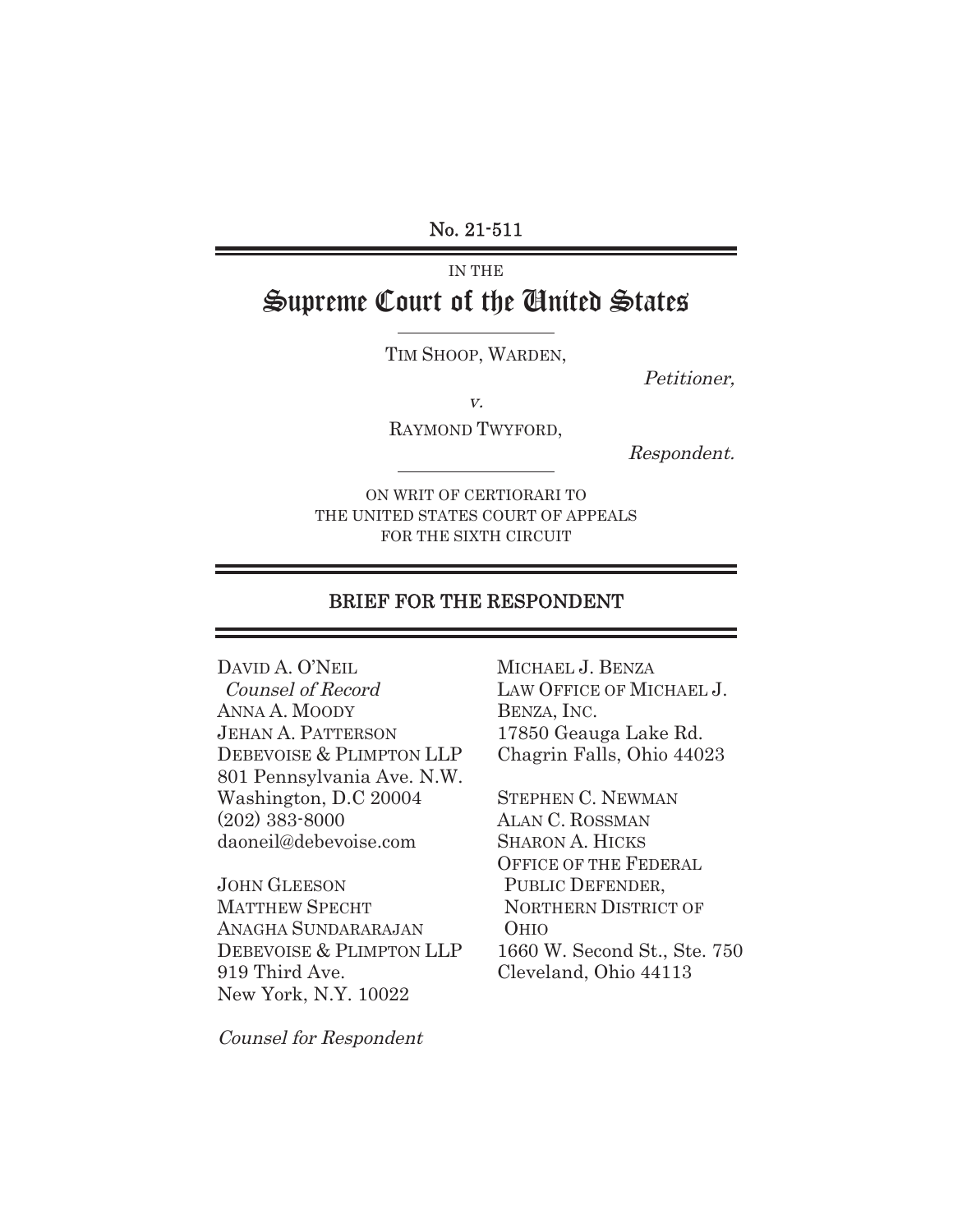## **QUESTIONS PRESENTED**

1. Does 28 U.S.C. § 1291, which permits review only of "final decisions of the district courts," provide appellate jurisdiction over a non-final ruling that does not qualify under any of the previously recognized categories of "collateral" orders immediately appealable under *Cohen v. Beneficial Loan Corp.*, 337 U.S. 541 (1949)?

2. Did the Sixth Circuit correctly conclude that the All Writs Act provides courts with discretion to order prisoners transported for medical testing in appropriate circumstances?

3. Did the Sixth Circuit correctly conclude that, in the particular circumstances of this case, the district court did not abuse its discretion by granting the order to transport Respondent?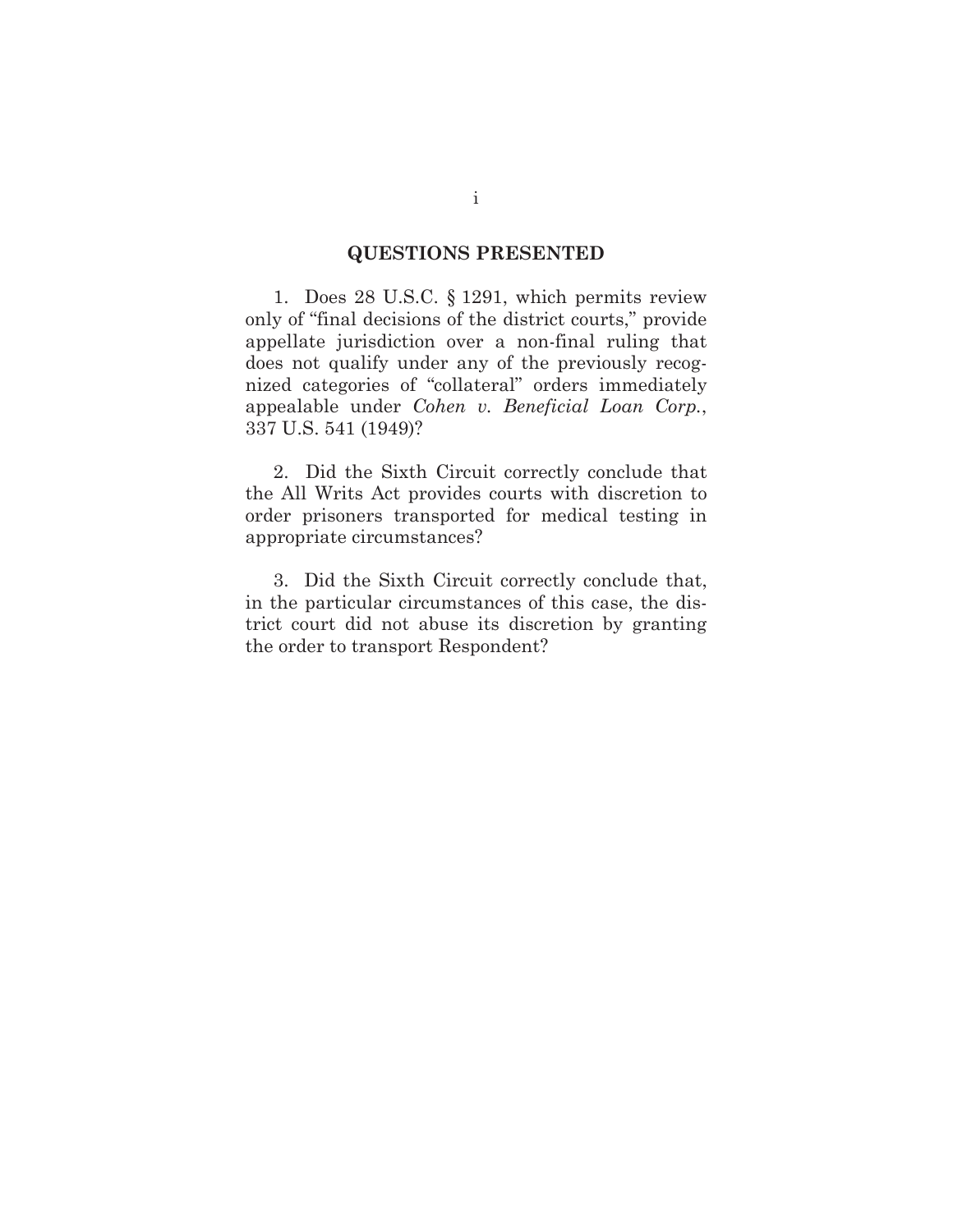# **TABLE OF CONTENTS**

|              | Page                                                                                                            |  |  |
|--------------|-----------------------------------------------------------------------------------------------------------------|--|--|
|              |                                                                                                                 |  |  |
|              |                                                                                                                 |  |  |
|              |                                                                                                                 |  |  |
|              |                                                                                                                 |  |  |
| А.           |                                                                                                                 |  |  |
|              | 1.<br>Postconviction Proceedings8<br>$2_{-}$                                                                    |  |  |
| В.           |                                                                                                                 |  |  |
|              |                                                                                                                 |  |  |
|              |                                                                                                                 |  |  |
| Ι.           | There Is No Appellate Jurisdiction Over the                                                                     |  |  |
| A.           | Jurisdiction Exists Only If the<br>"Collateral-Order" Doctrine Applies19                                        |  |  |
| $\rm B$ .    | The "Collateral-Order" Doctrine Does<br>Not Apply Because This Order Is Not<br>Within Any Previously Recognized |  |  |
| $C_{\cdot}$  | This Court Should Not Expand the<br>Cohen Doctrine to Permit Immediate<br>Review of This Order 22               |  |  |
| II.          | The All Writs Act Empowers Federal Courts to<br>Order the Transfer of Prisoners26                               |  |  |
| $\mathsf{A}$ | The All Writs Act Affords Courts<br>Broad Discretion to Issue Orders in<br>Support of Their Jurisdiction 26     |  |  |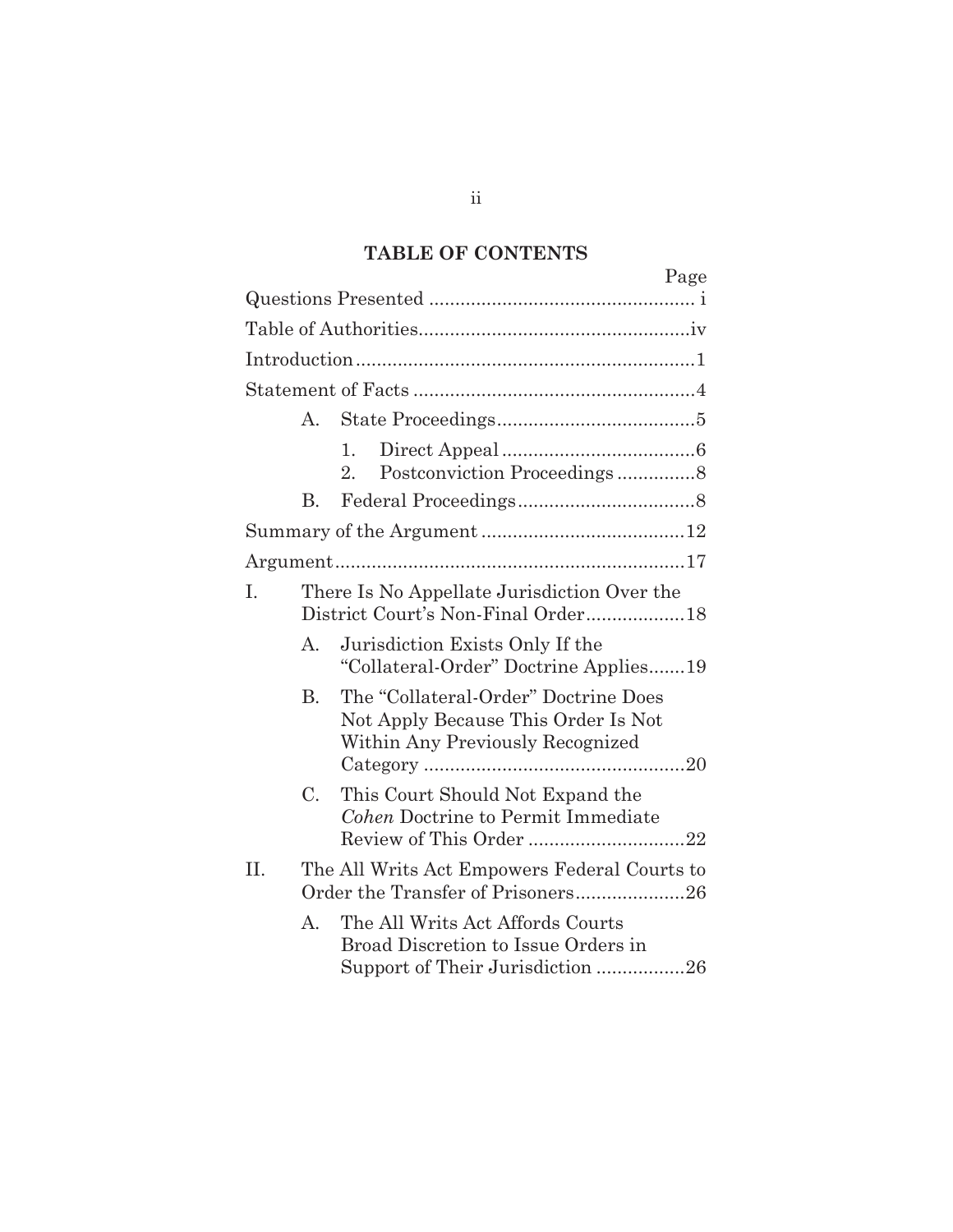|      | В.        | The All Writs Act Provides Authority<br>for the Kind of Order Issued in This                                                                                 |
|------|-----------|--------------------------------------------------------------------------------------------------------------------------------------------------------------|
|      | C.        | Section $2241(c)(5)$ Does Not Prohibit<br>an Order of This Kind32                                                                                            |
|      |           | This Court's Decisions Foreclose<br>1.<br>Petitioner's $2241(c)(5)$ Argument32<br>Section $2241(c)(5)$ Does Not<br>$2_{-}$<br>Apply to the Type of Auxiliary |
|      | D.        | The District Court Was Not Required<br>to Identify a Common Law Ancestor<br>for the Transport Order38                                                        |
| III. |           | The District Court Did Not Abuse Its                                                                                                                         |
|      | A.        | The District Court Acted Within Its<br>Discretion by Deeming the Order                                                                                       |
|      | <b>B.</b> | The District Court Was Not<br>Obligated to Decide at the Outset<br>Whether Twyford Would Ultimately                                                          |
|      |           | Neither Pinholster nor Harris<br>1.<br>Compels Petitioner's Rigid<br>Petitioner's Categorical Rule<br>2.<br>Would Be Inefficient and                         |
|      |           |                                                                                                                                                              |

# iii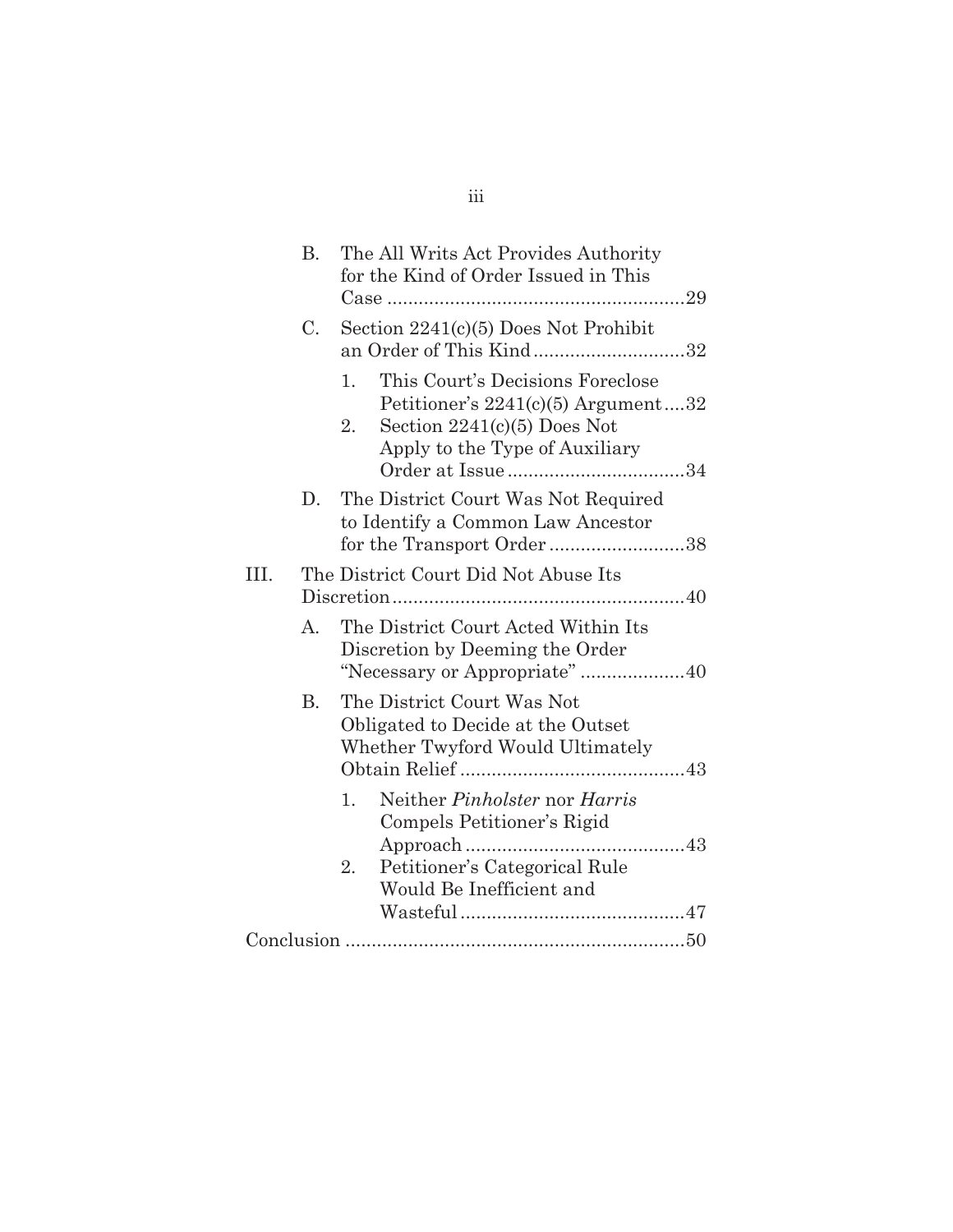## **TABLE OF AUTHORITIES**

## **CASES**

| Adams v. United States ex rel. McCann,                  |
|---------------------------------------------------------|
| Ashcroft v. Iqbal,                                      |
| Ayestas v. Davis,                                       |
| Barnes v. Black,<br>544 F.3d 807 (7th Cir. 2008) 26, 37 |
| <i>Bracy v. Gramley,</i>                                |
| Carbo v. United States,                                 |
| Catlin v. United States,                                |
| Cobbledick v. United States,                            |
| Cohen v. Beneficial Indus. Loan Corp.,                  |
| Coopers & Lybrand v. Livesay,                           |
| Cullen v. Pinholster,                                   |

iv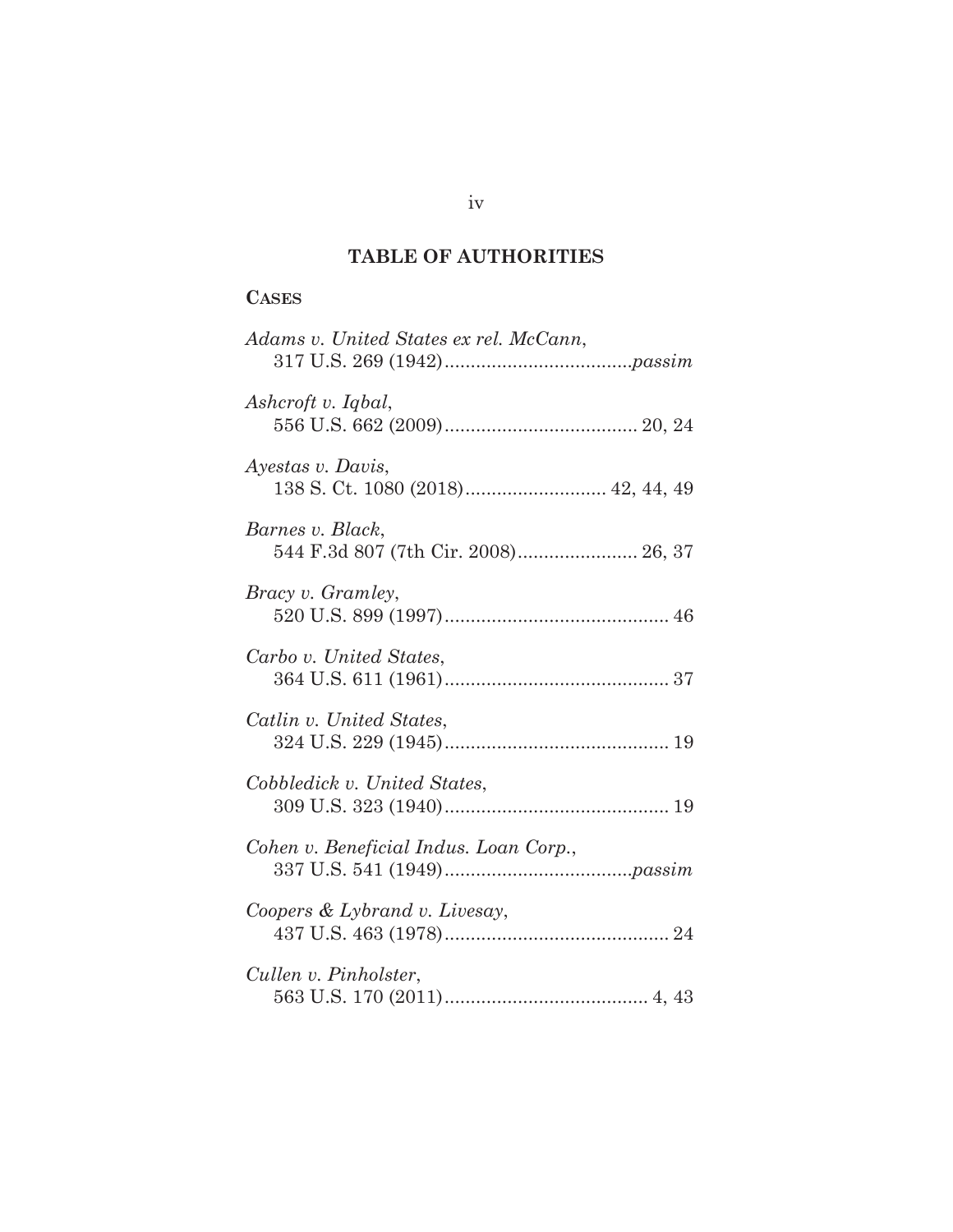| Dietz v. Bouldin,                            |
|----------------------------------------------|
| Digit. Equip. Corp. v. Desktop Direct, Inc., |
| Ex parte Bollman,                            |
| Firestone Tire & Rubber Co. v. Risjord,      |
| Harris v. Nelson,                            |
| <i>Ivey v. Harney,</i>                       |
| Jackson v. Vasquez,                          |
| Johnson v. Jones,                            |
| Link v. Wabash $R$ . Co.,                    |
| McFarland v. Scott,                          |
| Miller v. Hambrick,                          |
| Mohawk Indus., Inc. v. Carpenter,            |
|                                              |

v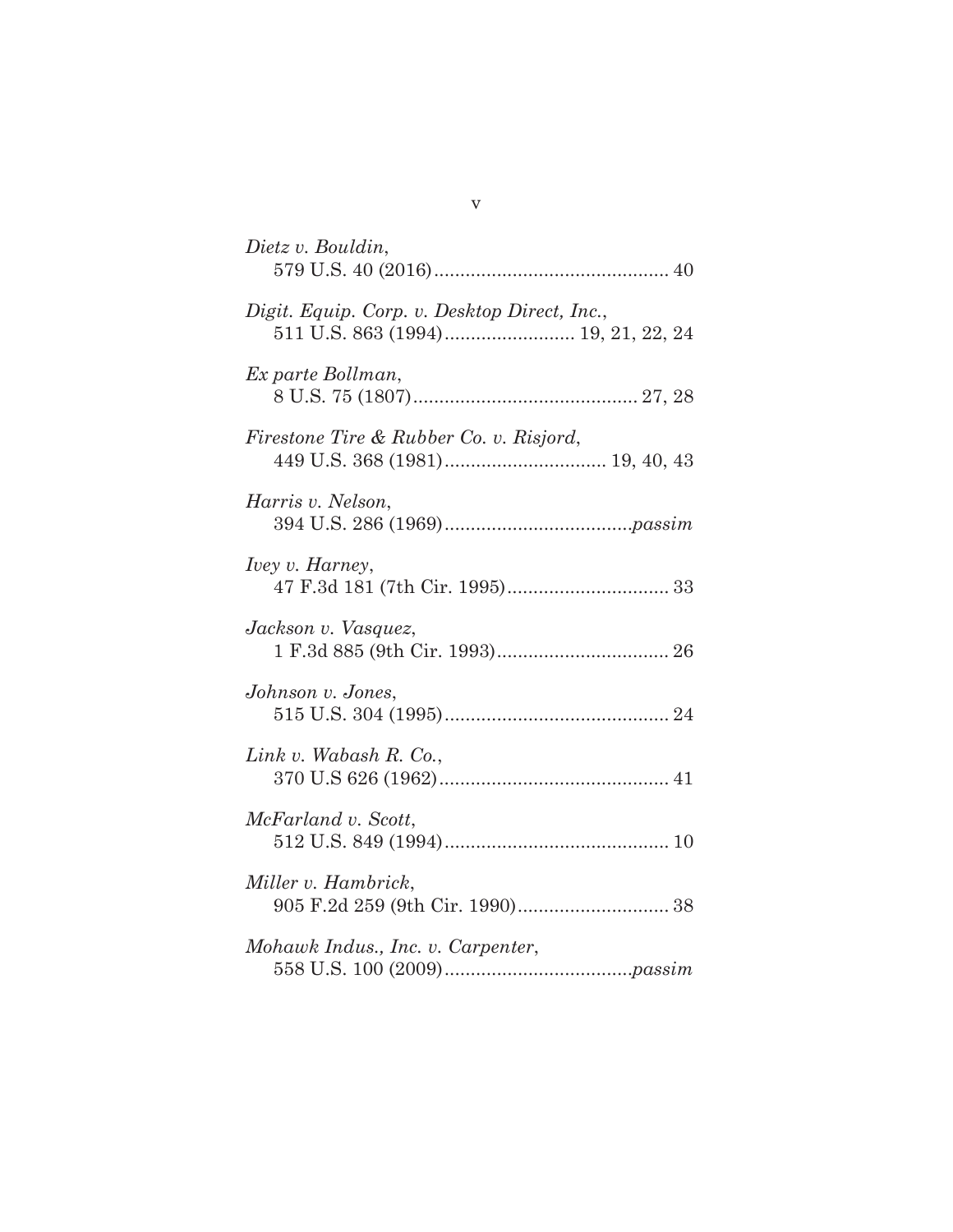| Ortiz v. Jordan,                                                     |
|----------------------------------------------------------------------|
| Pa. Bureau of Corr. v. U.S. Marshals Serv.,                          |
| Price v. Johnston,                                                   |
| Rees v. Peyton,                                                      |
| Sell v. United States,                                               |
| State v. Twyford,                                                    |
| Swint v. Chambers Cnty. Comm'n,<br>514 U.S. 35 (1995) 19, 20, 21, 25 |
| Twyford v. Bradshaw,                                                 |
| United States v. Hayman,                                             |
| United States v. N.Y. Tel. Co.,                                      |
| Will v. Hallock,                                                     |
| Zadvydas v. Davis,                                                   |

vi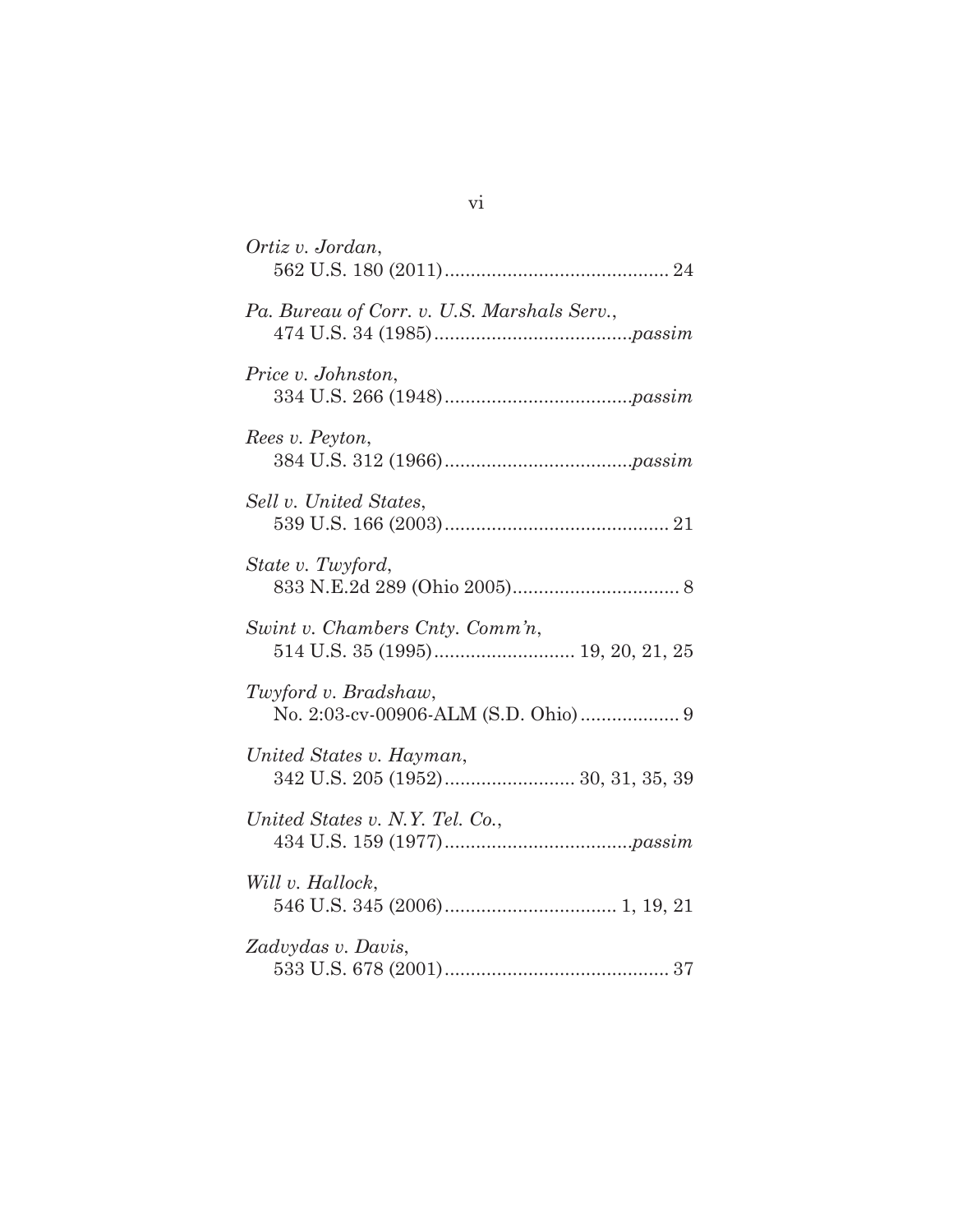## **STATUTES AND RULES**

| Rules Governing Section 2254 Cases in the |
|-------------------------------------------|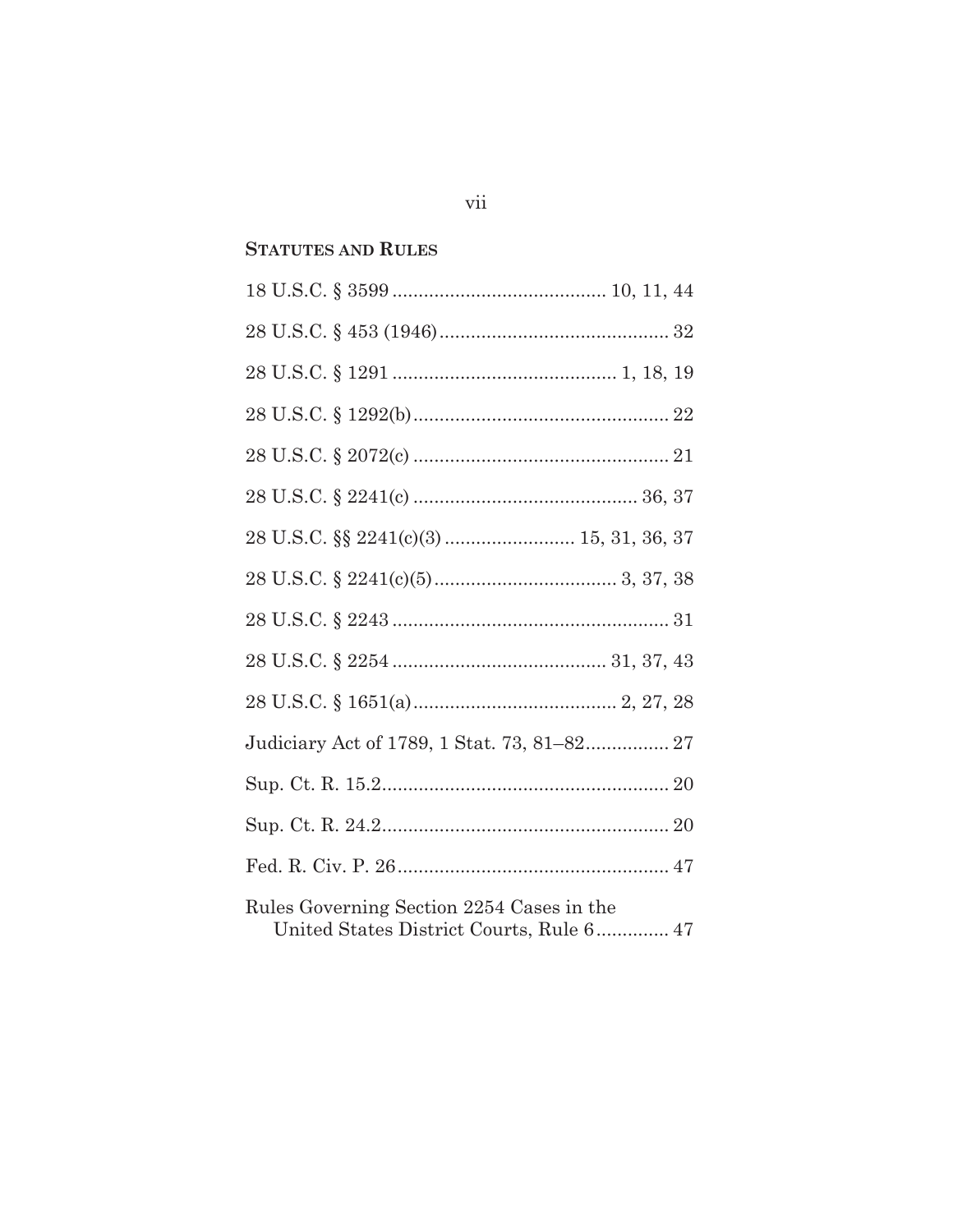## **OTHER AUTHORITIES**

| 3 William Blackstone, Commentaries 37 |
|---------------------------------------|
|                                       |
|                                       |
|                                       |
|                                       |
|                                       |

## viii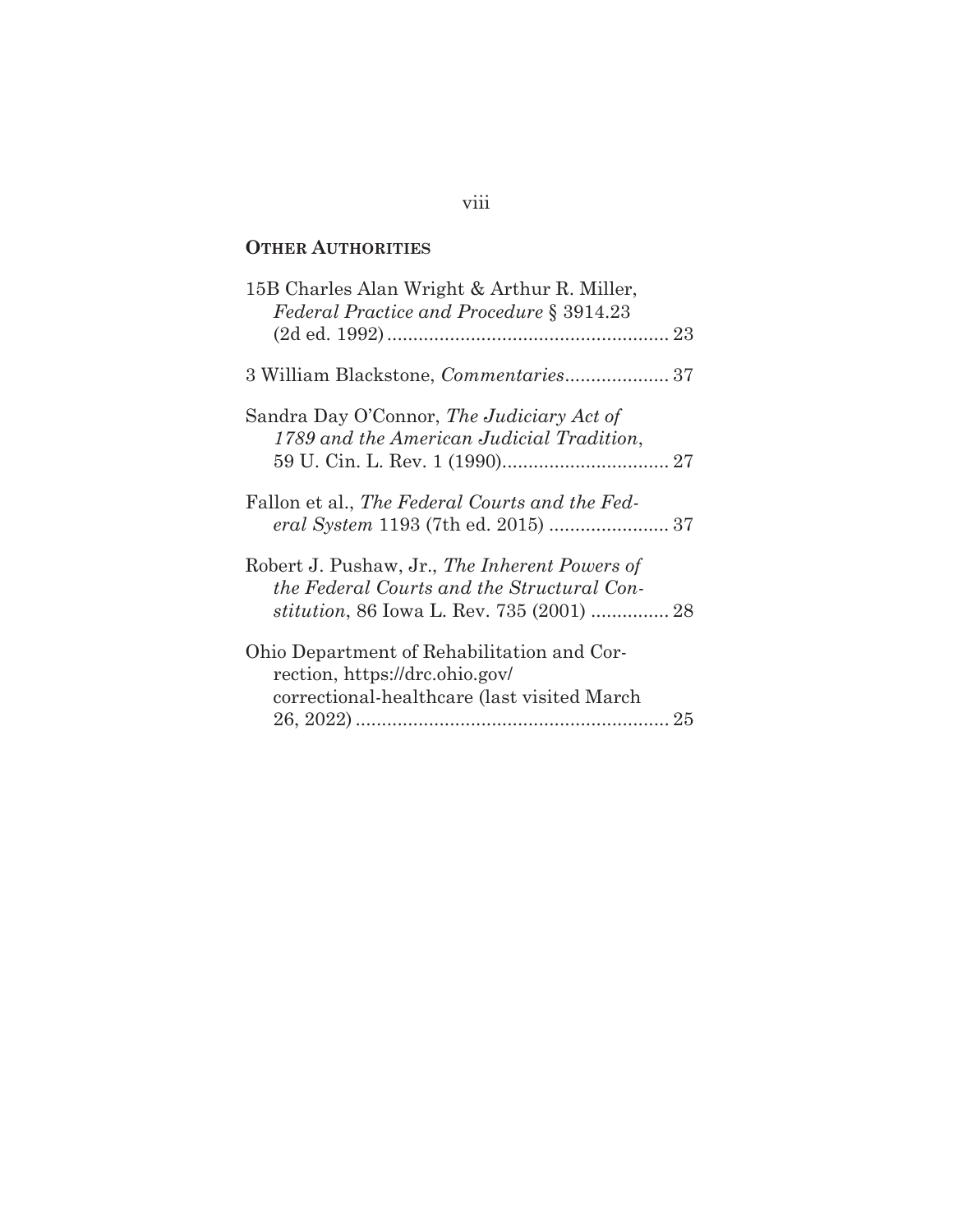#### **INTRODUCTION**

This case concerns two foundational principles of the federal judicial system, both of which derive from the Judiciary Act of 1789. If this Court applies either in conformity with established precedent, the district court order in this case must stand.

The first principle is that appellate jurisdiction lies only over "final decisions of the district courts." 28 U.S.C. § 1291. Petitioner is appealing a district court decision that he concedes is not final, and to justify that course, he asks this Court to invent a brand-new category of "collateral" orders that are exempt from the bedrock finality requirement under *Cohen v. Beneficial Indus. Loan Corp.*, 337 U.S. 541 (1949). Pet. Br. 2–3.

This Court should decline the request to further expand a doctrine it has not even "mentioned . . . recently without emphasizing its modest scope." *Will v. Hallock*, 546 U.S. 345, 350 (2006). It has been nearly 20 years since this Court created a new kind of immediately appealable non-final order, and the Court has strongly suggested that any further additions to that category should result only from the rulemaking process Congress has established.

But even if the Court were willing to continue "expan[ding *Cohen*] by court decision," *Mohawk Indus., Inc. v. Carpenter*, 558 U.S. 100, 113 (2009) (internal quotations omitted), the order here would be a particularly poor candidate for membership in the collateral-order class. The district court's discretionary decision to permit an investigative step of this kind is inextricably intertwined with the particular facts, record, and procedural history of the underly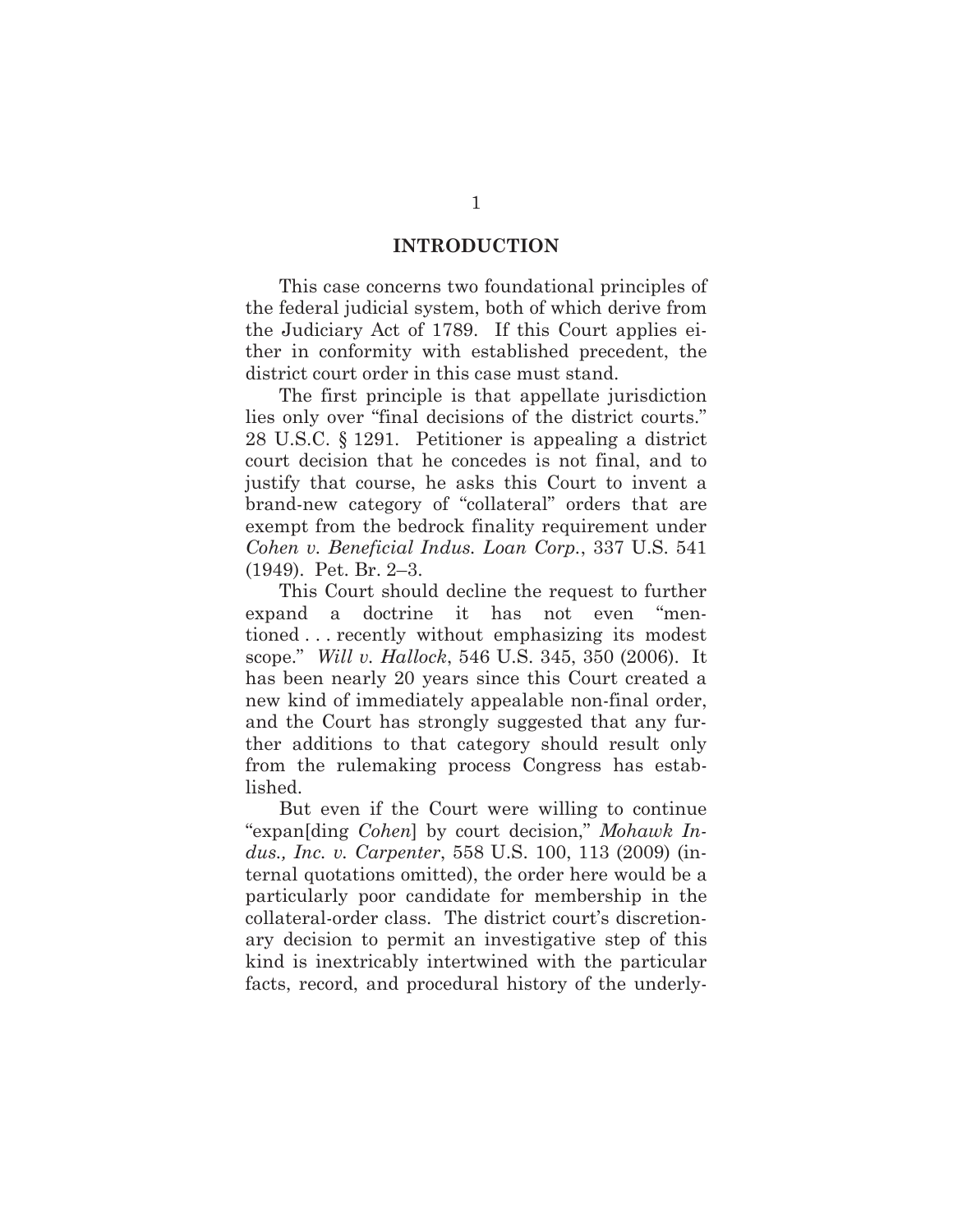ing case. Because Section 1291 does not permit interlocutory review of such a case-specific, fact-based order, this Court should vacate the Sixth Circuit's decision with instructions to dismiss the appeal for lack of jurisdiction.

The second foundational principle arises only if the Court concludes that the collateral-order doctrine permits this appeal. In that event, the case turns on the All Writs Act, 28 U.S.C. § 1651(a), which empowers courts to issue "all writs necessary or appropriate in aid of their respective jurisdictions and agreeable to the usages and principles of law." Since the Founding, that statute has provided courts with "a legislatively approved source of procedural instruments designed to achieve the rational ends of law." *United States v. N.Y. Tel. Co.*, 434 U.S. 159, 172 (1977) (internal quotations omitted).

The Sixth Circuit correctly held that the All Writs Act provides district courts authority in appropriate circumstances to order the transfer of a state prisoner for medical testing. That court also correctly held that, in the circumstances of this particular case, the district court did not abuse its discretion in granting the order. In the alternative to dismissing the appeal for want of jurisdiction, this Court should affirm the Sixth Circuit's ruling in both respects.

Congress delegated to the federal courts through the All Writs Act the "discretionary power" to craft procedures that they deem "reasonably necessary in the interests of justice." *Price v. Johnston*, 334 U.S. 266, 279, 286 (1948) (quoting *Adams v. United States ex rel. McCann*, 317 U.S. 269, 274 (1942)). This Court has explicitly held that this authority extends to habeas corpus proceedings of the kind at issue here. And the Court has held in multiple decisions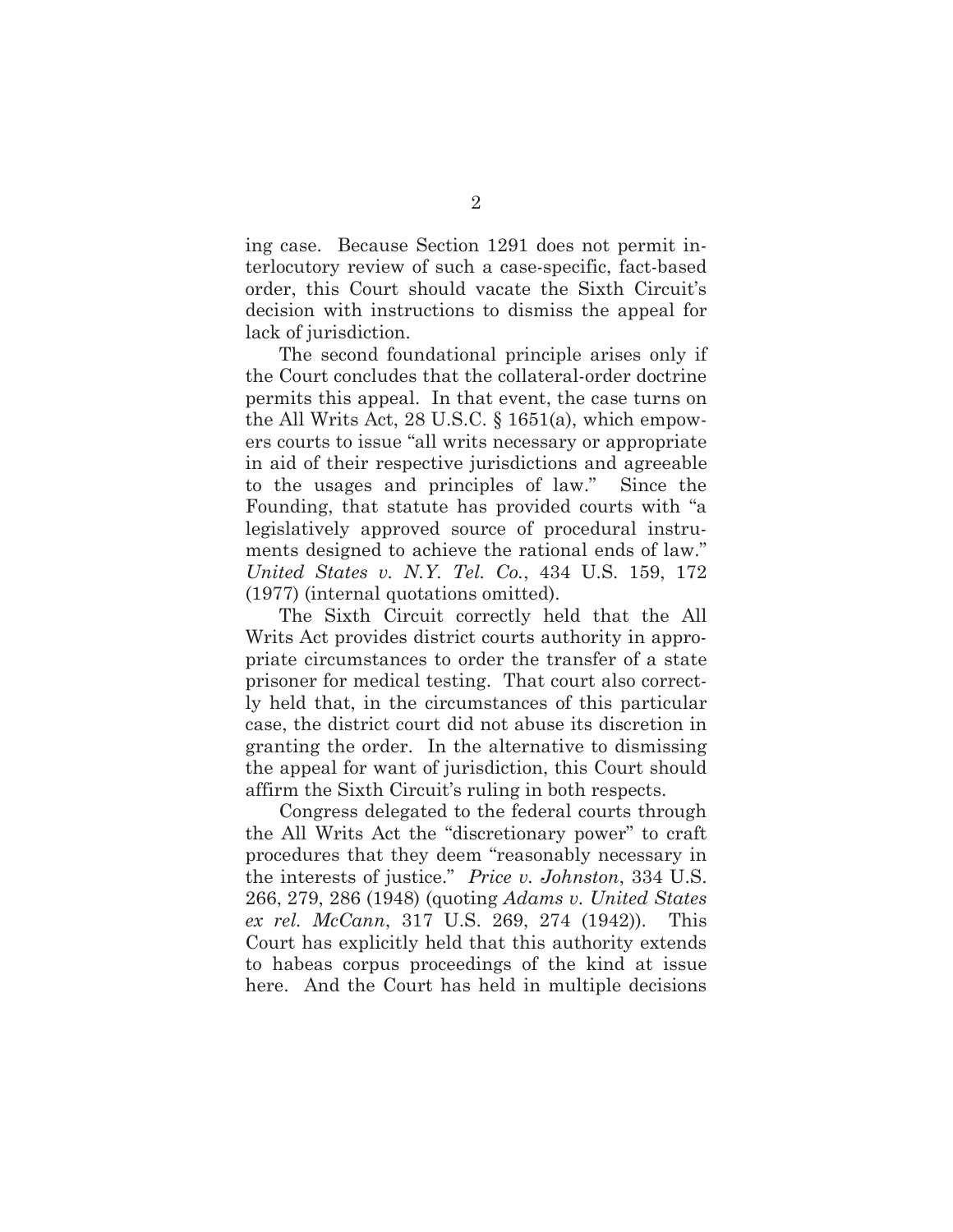that courts may use the All Writs Act to order the transfer of prisoners in habeas cases for a range of reasons, including medical testing. Indeed, in one such case, this Court itself ordered a state habeas prisoner to undergo medical testing—including by transfer to a different facility if necessary—in aid of its certiorari jurisdiction. The Sixth Circuit's decision accords with those decisions and with the text, history, and purpose of the All Writs Act.

Petitioner seeks to strip federal courts of the discretion the All Writs Act provides and to replace that discretion with two rigid categorical rules: first, that district courts can never invoke the All Writs Act to order the transfer of a prisoner; and second, that even if such authority exists, district courts may never use it unless they decide at the outset how information resulting from a transfer order will entitle the prisoner to ultimate relief.

Neither of Petitioner's proposed rules finds support in text, precedent, or history. The first is foreclosed by controlling decisions of this Court and, as the United States explains, does not follow from the statutory provision on which Petitioner relies. That provision, 28 U.S.C.  $\S$  2241(c)(5), dictates only when courts may issue a habeas writ, not when they may issue the type of auxiliary order at issue here. And it applies only to proceedings where it supplies the jurisdictional basis—typically, requests by the government or another litigant to produce the prisoner in court as part of a separate case. When, as in this case, jurisdiction rests on a different provision of the habeas statute, Section 2241(c)(5) does not prescribe the ancillary orders that a court may employ in aid of its duty to address the legality of the prisoner's detention.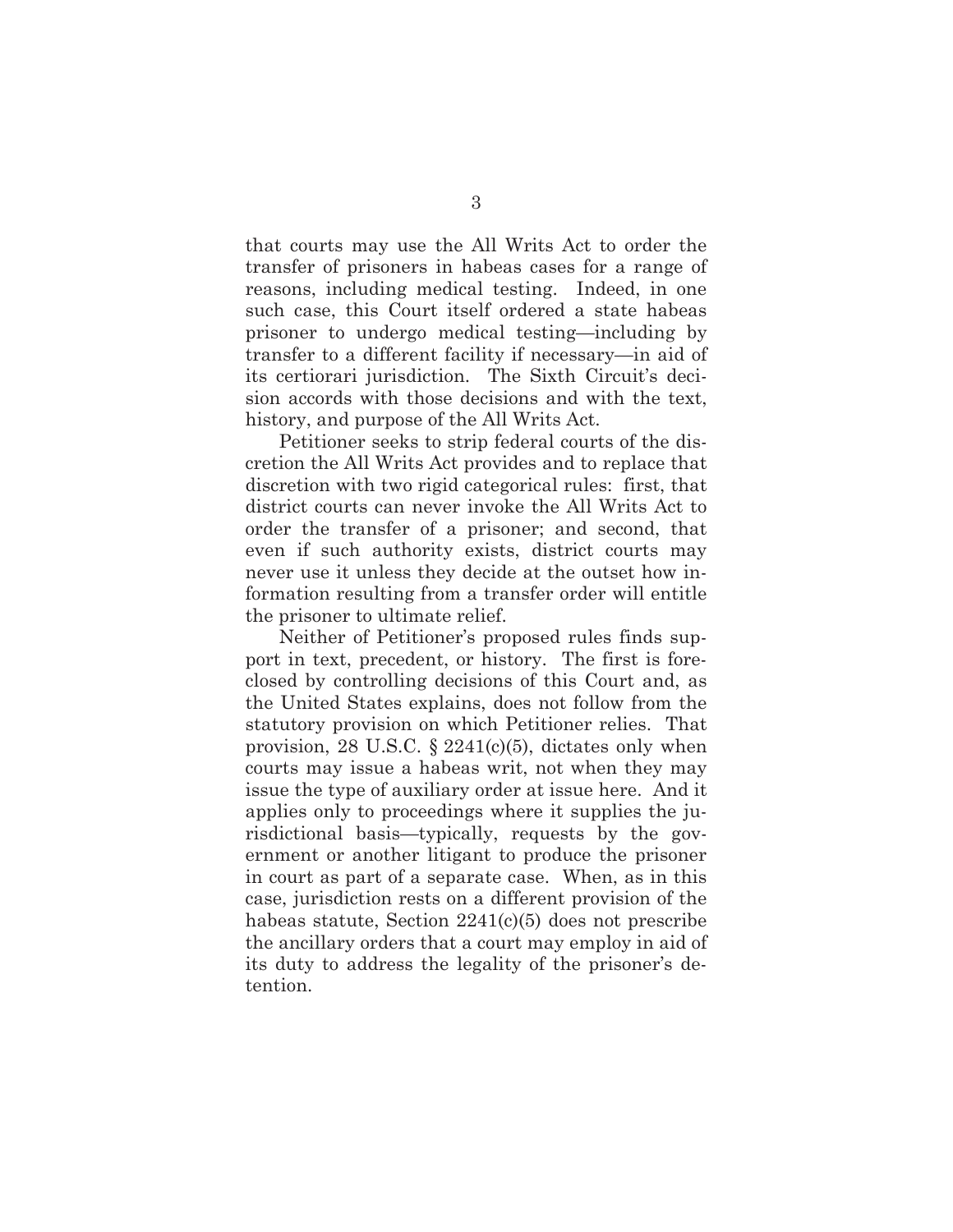Petitioner's second categorical rule, which would invariably compel courts to address prisoner transfer motions in a rigid predetermined sequence, is equally unfounded. It rests primarily on a decision of this Court, *Cullen v. Pinholster*, 563 U.S. 170 (2011), which limits the evidence on which a district court may rely in granting habeas relief on claims presented and decided in state court. But *Pinholster* does not eliminate—and this Court has since reaffirmed a district court's traditional discretion to allow the kind of preliminary investigative activity at issue here.

To be sure, in some cases, the most efficient path may be to resolve questions of admissibility and use at the outset. But that will not be true in every case, and the district judge, who plays a special role in managing ongoing litigation, is best positioned to decide what procedure and sequence is optimal on any particular record. The Sixth Circuit correctly concluded that on this record, the process the district court selected was within its discretion.

#### **STATEMENT OF FACTS**

Raymond Twyford had a short and traumatic childhood. He was born in 1962 in Youngstown, Ohio. He moved to Nevada with his father after his parents divorced but returned to Ohio at the age of six to live with his mother and abusive stepfather. Twyford's biological father died shortly thereafter. His stepfather—an alcoholic—beat him, his younger brother, and his mother. When Twyford was eight, his mother had a nervous breakdown; his stepfather blamed him and sent him to live with an aunt and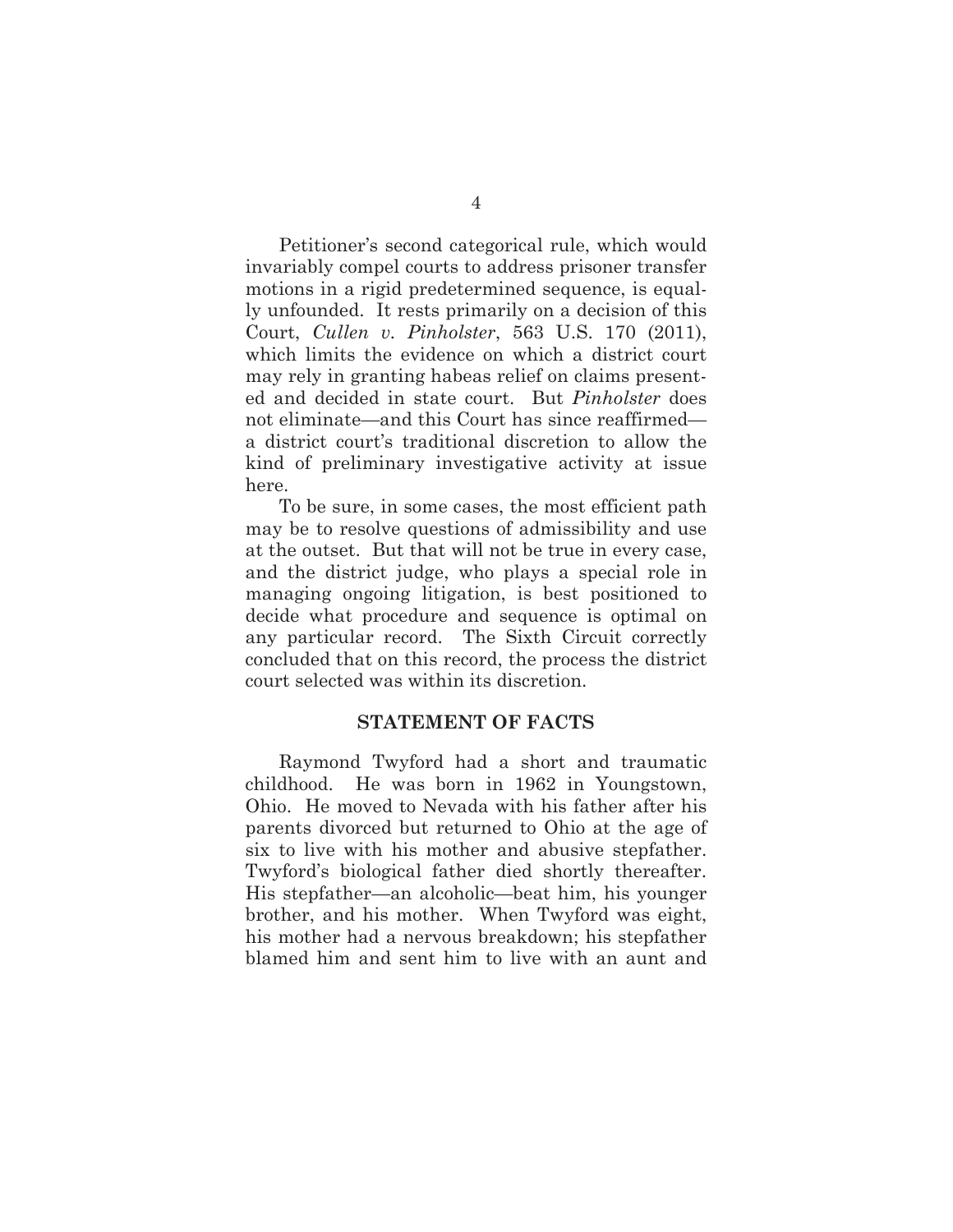uncle, who introduced Twyford to drugs and alcohol at the age of nine. Pet. App. 193a.

In 1975, at just 13 years old, Twyford tried to commit suicide by shooting himself in the head. He survived, but the shooting destroyed his right eye and lodged at least 20 to 30 bullet fragments in his skull. Pet. App. 193a, 263a. Those fragments remain in his head today. Pet. App. 30a. As a teenager, Twyford spent time in juvenile detention facilities and prison, where he was raped multiple times. He attempted suicide several more times. After he was released from prison in 1992, Twyford's wife and stepdaughter refused to live with him. Pet. App. 193a–195a.

In 1992, Twyford was arrested in connection with the murder of Richard Franks. He later told police that he had become enraged upon learning that Franks had raped his girlfriend's disabled child. Twyford stated that he and another individual drove Franks to a remote location for a purported hunting trip, shot Franks in the back with a rifle, and disposed of the body. Pet. App. 44a–48a, 52a. Twyford later explained that he despised rapists and child molesters, largely because he was the victim of rape in prison, and that he did not believe law enforcement would punish Franks for the rape, having observed that the men who raped him had not been held accountable. Pet. App. 195a–196a.

#### **A. State Proceedings**

After he unsuccessfully moved to suppress his statements, Twyford was found guilty on all counts. Pet. App. 154a–155a. Following a penalty hearing, the jury recommended a sentence of death after de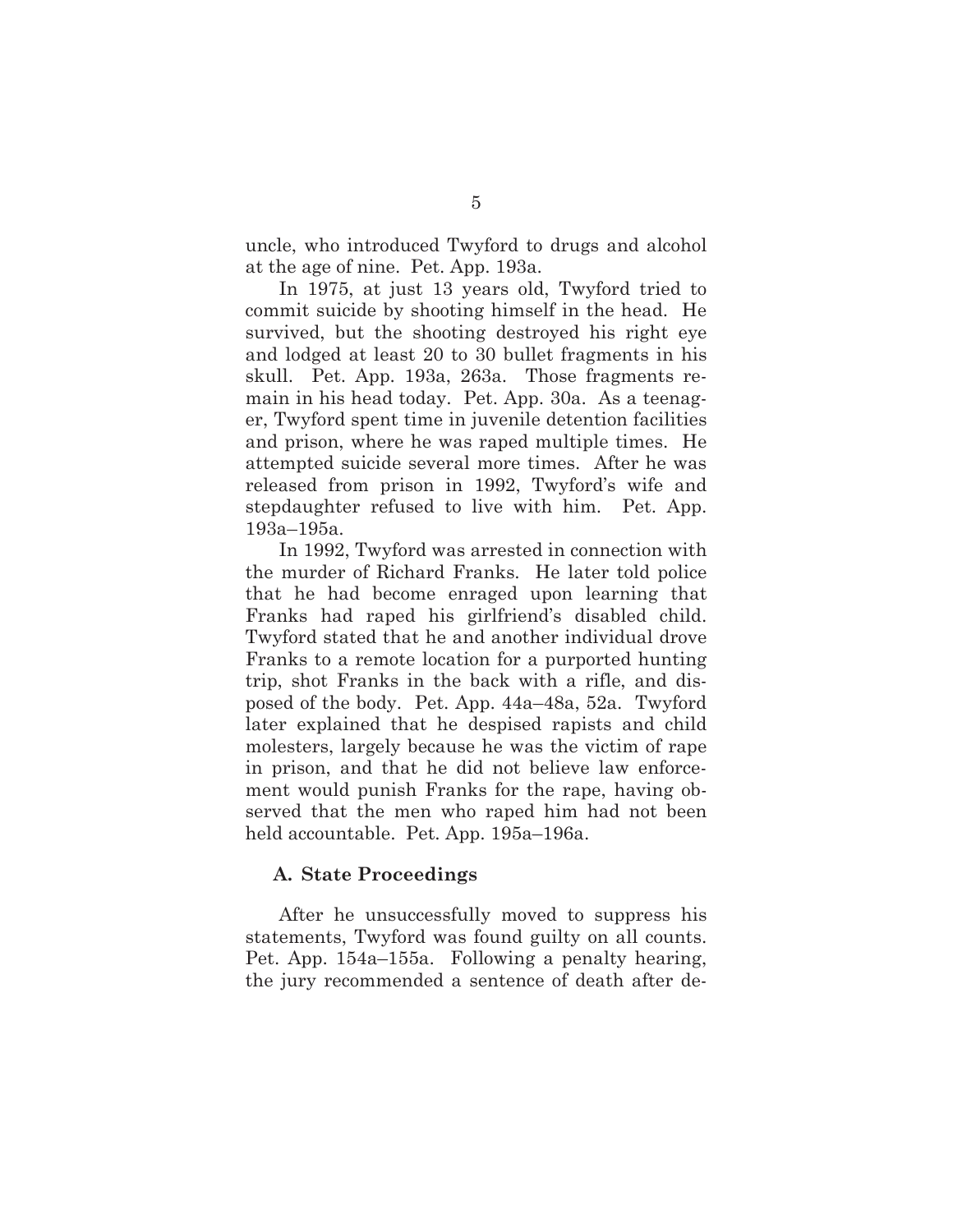liberating for only two hours. Pet. App. 56a, 155a. At neither the guilt nor sentencing stages did the jury hear about the decades-long presence of bullet fragments in Twyford's skull, much less how that debris affected his cognition.

Twyford pursued both direct appeal and postconviction relief in state court. Because of certain rulings by the intermediate state appellate court, however, briefing on his postconviction proceeding occurred well in advance of his direct appeal, and both stages ran in parallel.1 This resulted in a complex and unusual procedural history involving overlapping appellate and postconviction phases.

#### **1. Direct Appeal**

Twyford appealed his conviction, arguing, among other things, that trial counsel was ineffective. Pet. App. 57a–58a. On October 6, 1995, the Ohio Seventh District Court of Appeals affirmed his conviction and sentence, and the next month, Twyford appealed to the Ohio Supreme Court. Pet. App. 57a. After that direct appeal had been pending in the Ohio Supreme Court for 15 months, however, the Seventh District Court of Appeals reopened its review under a state-law procedure permitting additional proceedings on the ground that appellate counsel had been ineffective. Pet. App. 57a–58a.

On January 13, 1997, the Ohio Supreme Court stayed the direct appeal and transferred the record back to the Seventh District Court of Appeals for fur-

<sup>1</sup> Petitioner is thus incorrect in asserting, Pet. Br. 7, that Twyford sought state postconviction relief "[a]fter exhausting his direct appeals."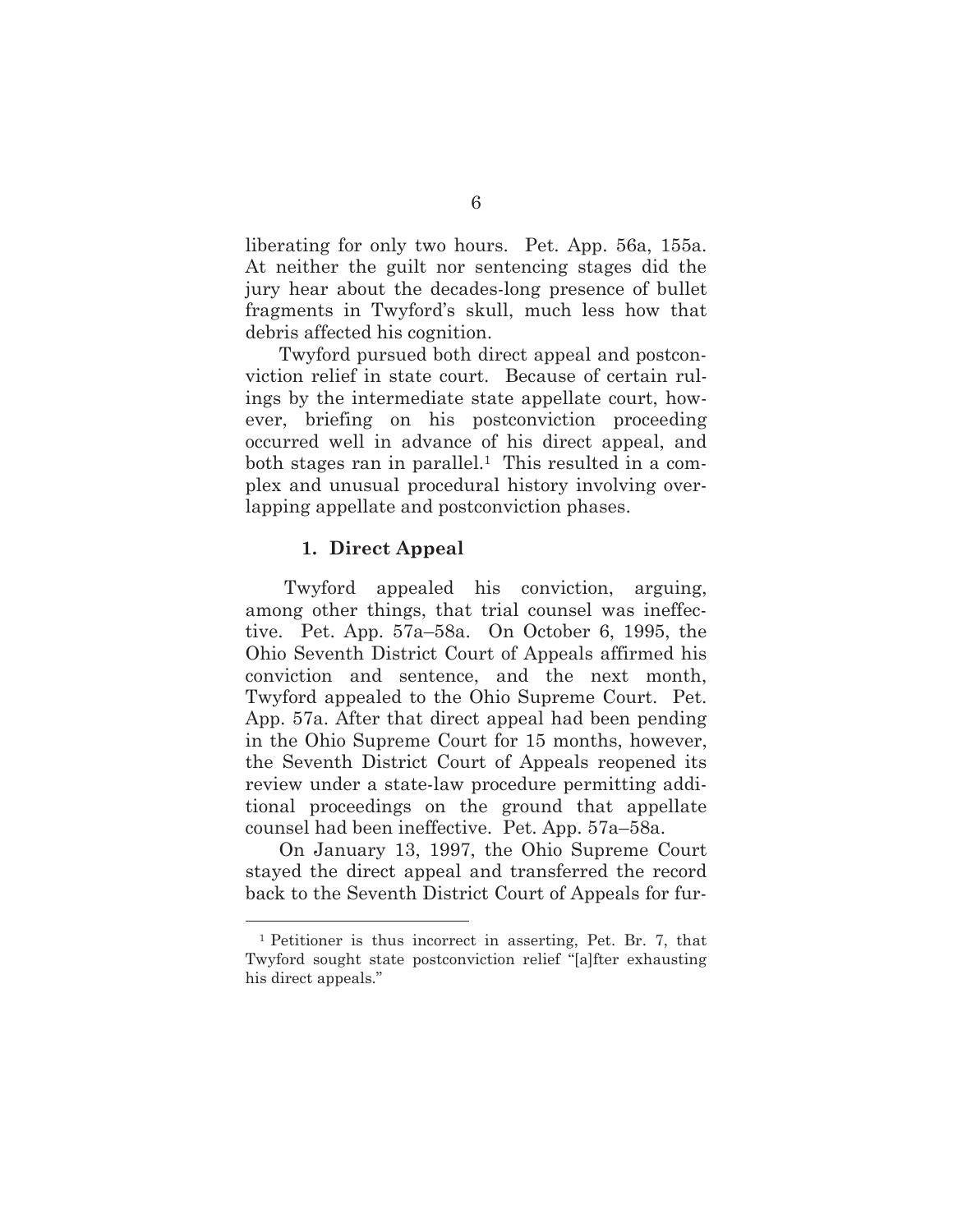ther proceedings in connection with the grant of his application to reopen his appeal before that court. Pet. App. 58a. On September 25, 1998, the Seventh District Court of Appeals denied relief in the reopened direct appeal and affirmed its original ruling. Pet. App. 65a.

On November 6, 1998, Twyford filed a notice of appeal in the Ohio Supreme Court, which consolidated the appeals of both the Seventh District Court of Appeals' decisions. On March 6, 2002, the Ohio Supreme Court affirmed in a divided opinion. Pet. App. 65a–69a, 149a–208a. The majority concluded that, although trial counsel's performance "fell below an objective standard of reasonable representation" for reasons related to counsel's "inexplicable" approach to witness examination, Twyford was not harmed by that constitutionally "deficient performance." Pet. App. 189a–190a. The court then reasoned that imposition of the death penalty was appropriate and proportional in light of aggravating and mitigating circumstances. Pet. App. 198a–199a. In reaching that conclusion, the court did not consider the effects of bullet fragments in Twyford's head and deemed it significant to the proportionality analysis that Twyford "did not suffer from any mental disease or defect." Pet. App. 197a–198a (internal quotations omitted).

Three justices dissented from the portion of the decision concerning the appropriate penalty. Pet. App. 199a–208a. Even without any record evidence of Twyford's brain injury, two justices noted that the case involved "compelling evidence in mitigation" and concluded that the deficient performance of trial counsel should have precluded imposition of a death sentence. Pet. App. 203a–206a.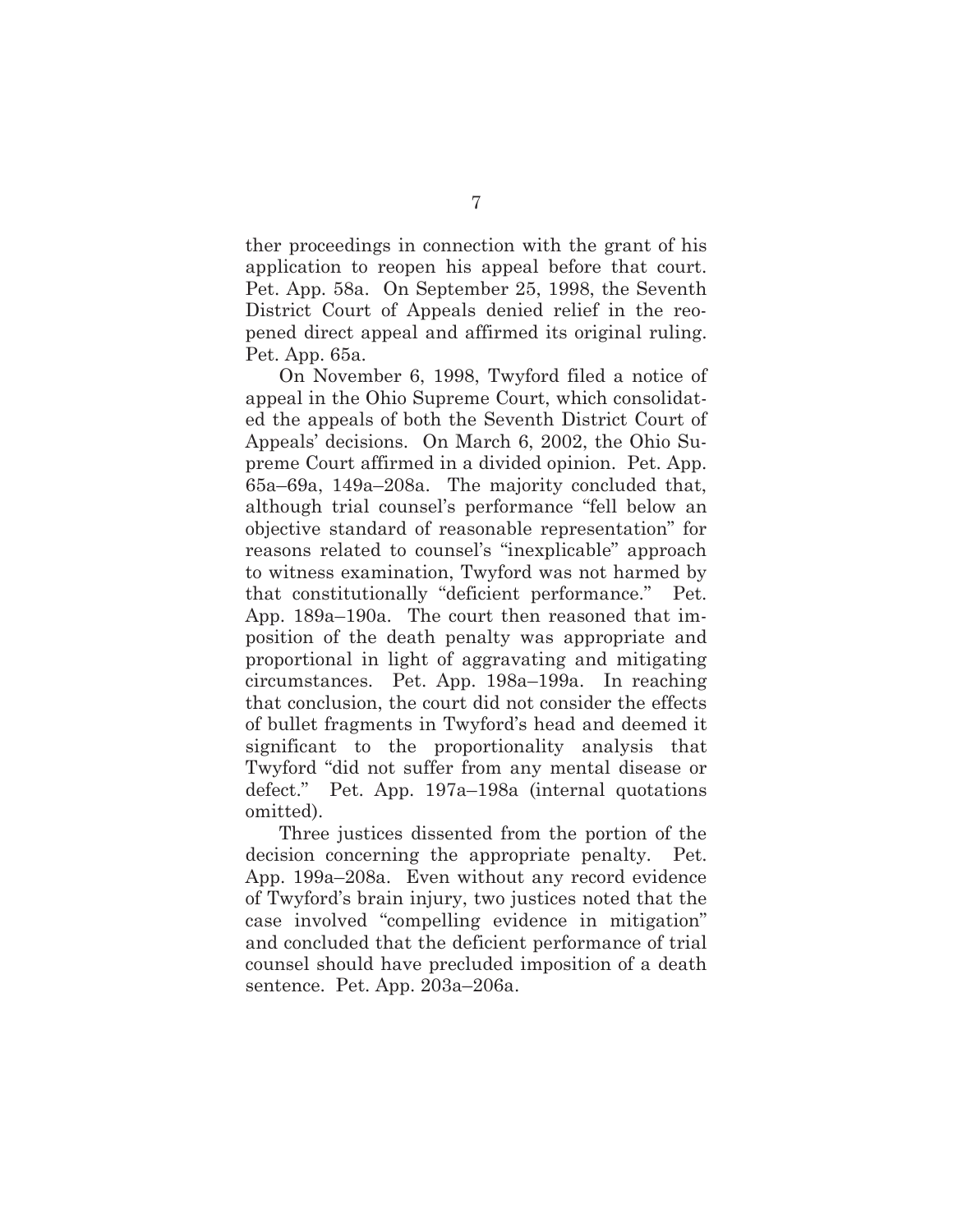Twyford later filed a second application to reopen his direct appeal in state court. In 2004, the Seventh District Court of Appeals denied the request to reopen and in 2005, the Ohio Supreme Court affirmed. Pet. App. 80a (citing *State v. Twyford*, 833 N.E.2d 289, 290 (Ohio 2005)).

#### **2. Postconviction Proceedings**

In September 1996, while his direct appeal was pending in the Ohio Supreme Court and before the Seventh District Court of Appeals reopened that appeal, Twyford sought postconviction relief in the state trial court. Pet. App. 69a, 218a. On November 16, 1998, the trial court dismissed petitioner's postconviction action, and Twyford appealed to the Seventh District Court of Appeals. Pet. App. 73a. On March 19, 2001, that court affirmed the trial court's judgment denying postconviction relief, rejecting Twyford's contentions that, among other things, his trial counsel was constitutionally ineffective for failing to investigate and introduce evidence related to intoxication and its effect on cognition, and for failing to develop and present mitigation evidence during his trial. Pet. App. 74a, 212a–244a.

On May 1, 2002, the Ohio Supreme Court declined jurisdiction to review the postconviction proceedings. Pet. App. 148a.

#### **B. Federal Proceedings**

**1.** In 2003, Twyford sought a writ of habeas corpus in the Southern District of Ohio, raising 22 grounds for relief, including ineffective assistance of counsel and incompetency to stand trial. Pet. App. 75a–79a. He subsequently sought and was granted a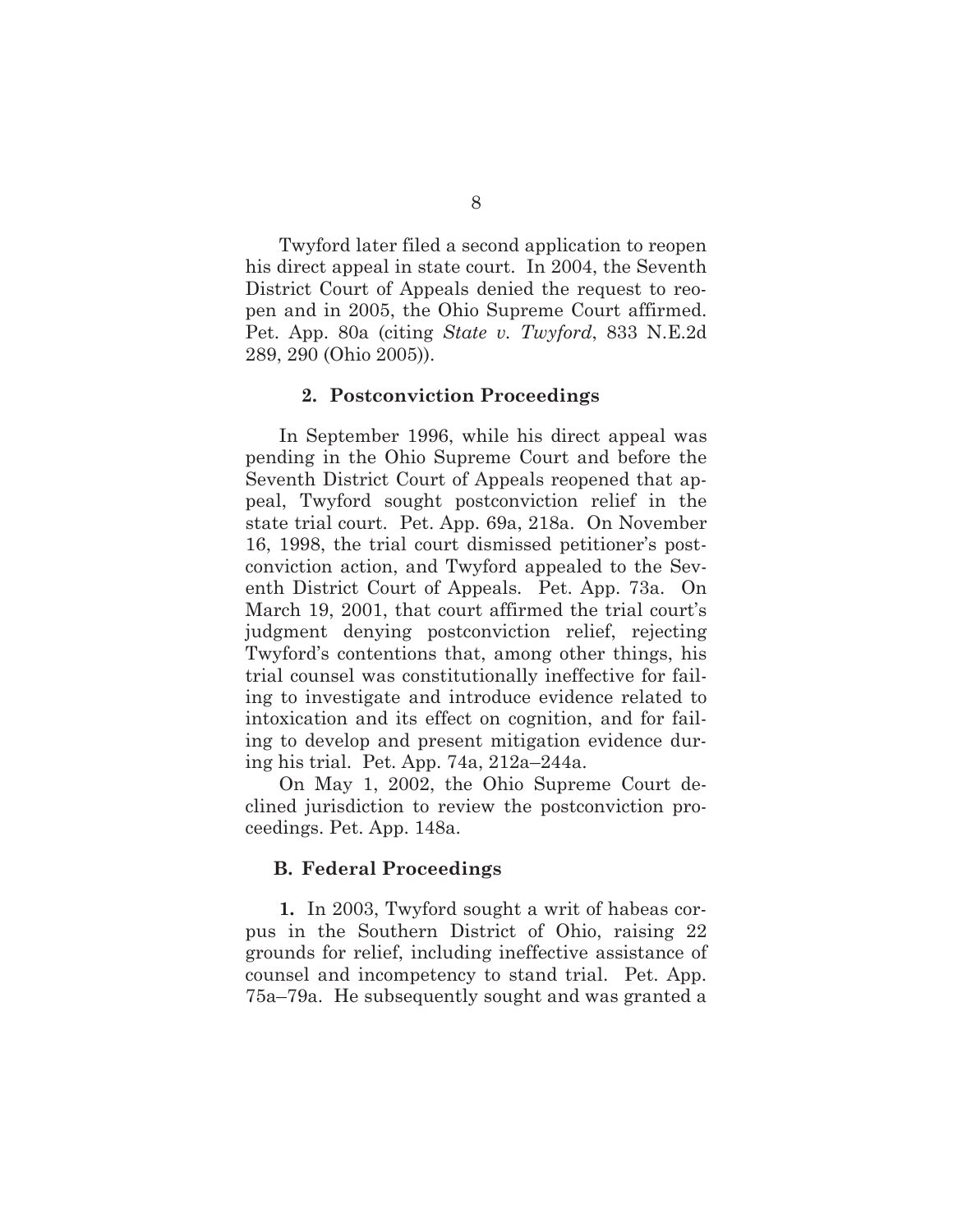stay of those proceedings while his attempt to reopen his direct appeal was pending in state court. Pet. App. 80a.

On September 27, 2017, the district court addressed Petitioner's motion to dismiss certain grounds for relief on the basis of procedural default.2 In a detailed opinion, the district court meticulously untangled the implications for each claim of the particular arguments advanced in the trial court, the first intermediate state-court appeal, the reopened direct appeal, the Ohio Supreme Court direct appeal, and the parallel and overlapping state postconviction proceedings. Pet. App. 43a–147a. The court dismissed a number of Twyford's claims as procedurally defaulted but allowed several others to move forward, including ineffective assistance of counsel at the mitigation stage of trial. Pet. App. 144a–146a.

**2.** In 2017, Twyford sought an order from the district court for his transportation to undergo neurological testing at the Ohio State University Wexner Medical Center ("OSU"), the official outside prison hospital for Ohio inmates. The district court denied that motion without prejudice in a sealed opinion. *See* Pet. App. 253a.

<sup>2</sup> Petitioner notes that the federal habeas case has "progressed slowly," Pet. Br. 7, but fails to acknowledge his own role in that delay. Petitioner waited years to move to dismiss the petition and still has not filed an Answer. *See generally Twyford v. Bradshaw*, No. 2:03-cv-00906-ALM (S.D. Ohio). His interlocutory appeal of the order here has added more than two years to the proceedings. Thus, while the case has been pending for some time, from a procedural perspective it remains at an early stage.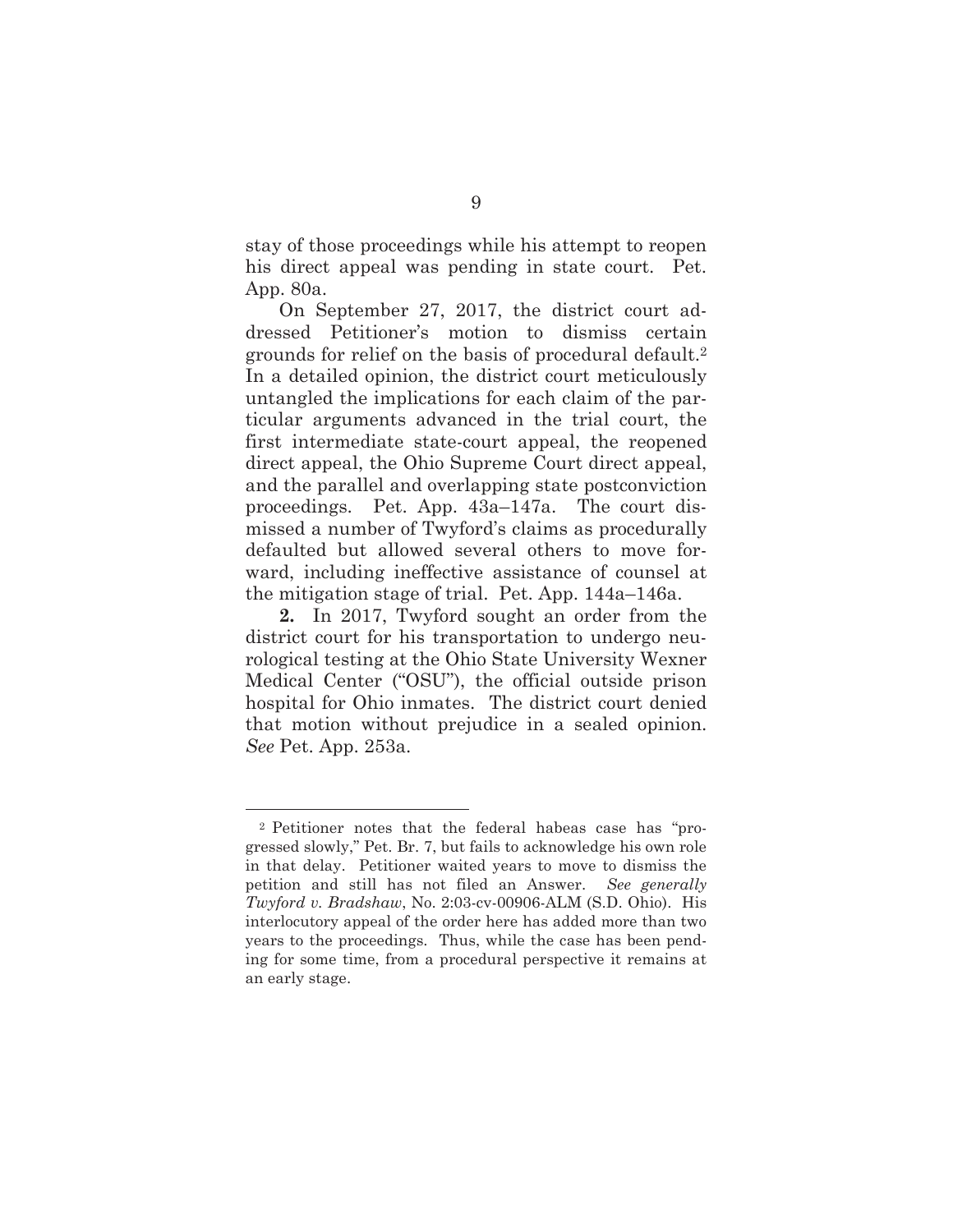Twyford renewed the motion in 2019. He requested that the court permit him to undergo the testing as part of counsel's investigation of the case and its factual background. Pet. App. 255a–256a (citing 18 U.S.C. § 3599 and *McFarland v. Scott*, 512 U.S. 849 (1994)). In support, he submitted a letter from the Director of Cognitive Neurology at OSU Medical Center, who noted that based on his evaluation, Twyford suffered from neurological defects resulting from childhood abuse, drug and alcohol use, and the gunshot wound to the head. Pet. App. 23a– 24a, 272a–273a. The neurologist stated that previous scans revealed at least 20 to 30 metal fragments scattered throughout Twyford's skull but did not provide a clear view of Twyford's frontal lobes or the rest of his brain. Pet. App. 272a–273a. He therefore recommended additional CT and PET scans in order to determine "how the brain is functioning and if there is evidence particularly of frontal lobe damage" that would impair Twyford's cognition or ability to think and act rationally. Pet. App. 30a–31a, 273a.

The district court granted the motion. It began by addressing the "threshold matter" of whether it had authority under the All Writs Act for a medical transport order of the kind Twyford sought. Pet. App. 25a. Recognizing that its powers were defined by Congress, the court stated that it was "loath to assume jurisdiction to interfere with state criminal proceedings." Pet. App. 26a (internal quotations omitted). The court concluded, however, that it "possesse[d] jurisdiction via the All Writs Act" to issue orders that "may aide this Court in the exercise of its congressionally mandated habeas review[,]" including, where appropriate, an order to transport a prisoner for medical testing. Pet. App. 30a.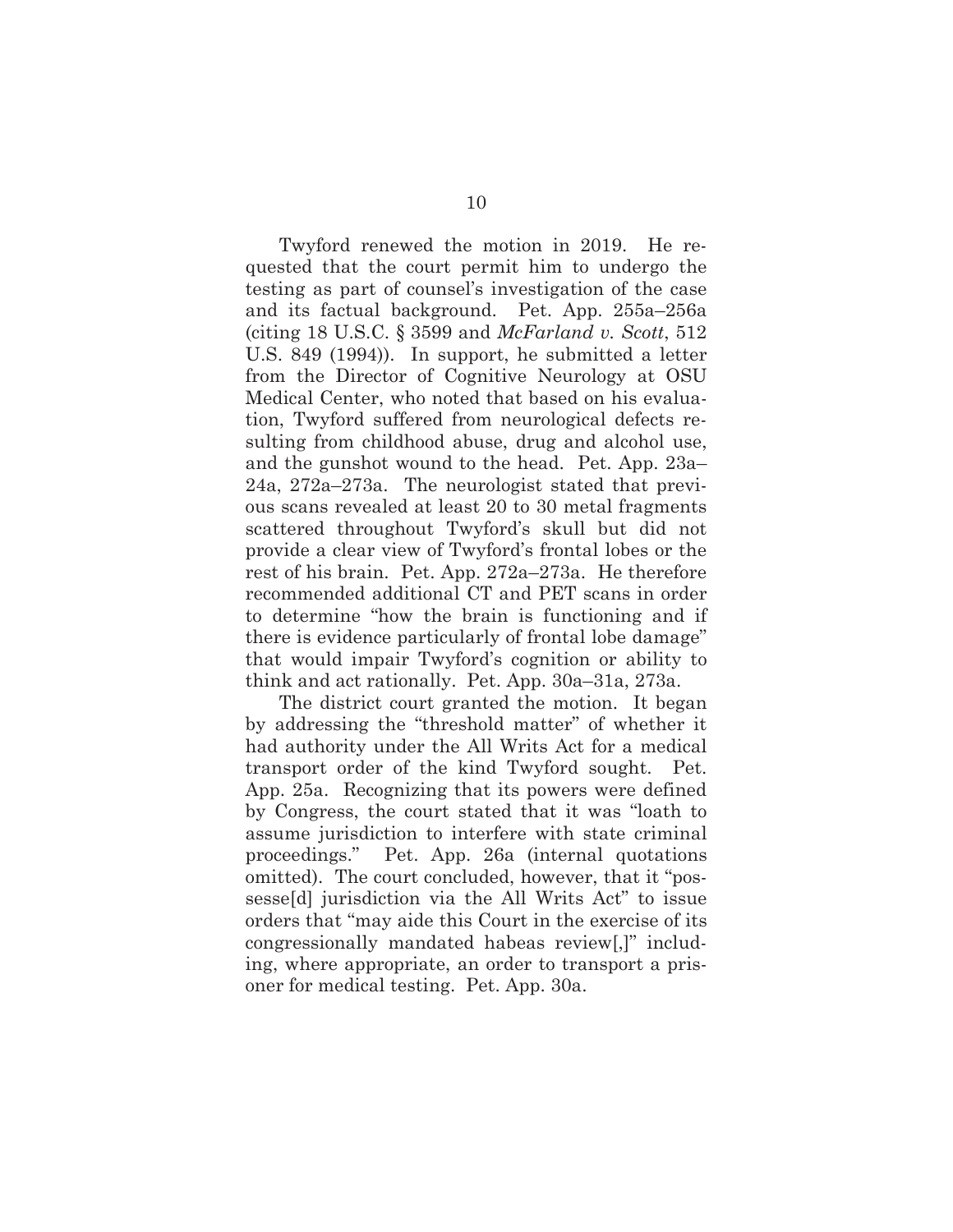The court next turned to the question whether, based on the particular facts, "the court should issue an order to transport in this case." Pet. App. 30a. Because the results of the tests could support a number of Twyford's claims, the district court concluded that transport "for medical testing to facilitate the completion of [the medical] evaluation" was "warranted and necessary" and would "aid the Court in its existing habeas corpus jurisdiction to assess the constitutionality of [Twyford's] incarceration." Pet. App. 31a–32a. The court cautioned that it was not "in a position at this stage of the proceedings" before an Answer had even been filed and before the test results were known—"to make a determination as to whether or to what extent it would be precluded" from relying on the information when the case ultimately reached resolution. Pet. App. 32a.

**3.** The Sixth Circuit affirmed. That court first reasoned that it had jurisdiction to review the district court's non-final order because such rulings should be treated as immediately appealable under the collateral-order doctrine. Pet. App. 6a–8a. Turning to the merits, the court concluded that the district court had correctly determined that it had authority to issue the transport order under the All Writs Act. Pet. App. 9a. Such transport orders, the court reasoned, "do not conflict with habeas statutes or the common law and are consistent with congressional intent to provide for counsel for capital defendants." Pet. App. 12a, 15a (noting that Section 3599 "indicates Congress considered it important that persons sentenced to death have counsel and investigative services in post-conviction proceedings"). The court also rejected Petitioner's invocation of habeas discovery rules, noting that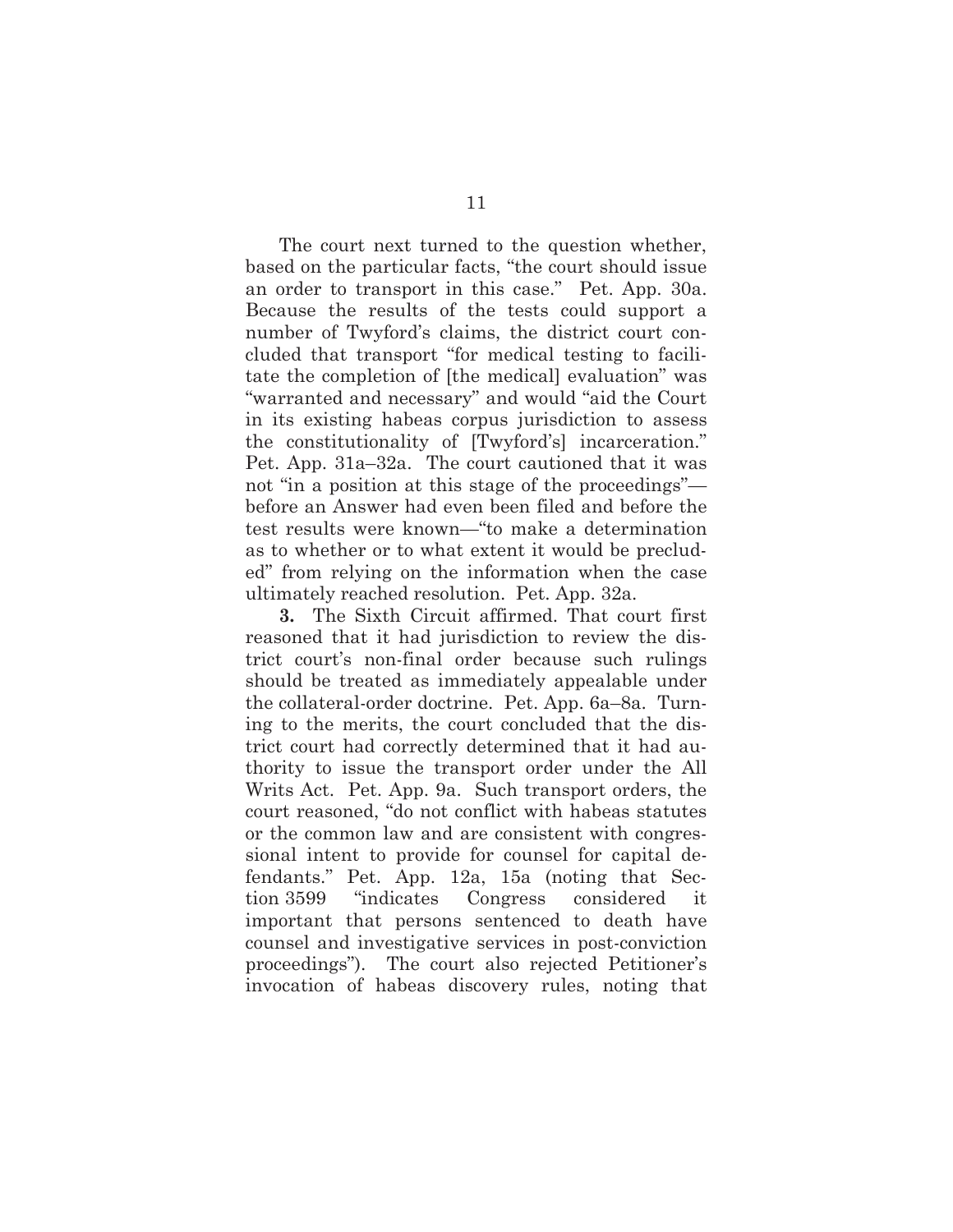"Twyford is seeking neurological imaging of his own brain" as part of counsel's investigation, "not information from the other party." Pet. App. 15a.

On the case-specific application of the All Writs Act, the Sixth Circuit emphasized the preliminary nature of the order and deferred to the district court's determination that it could not decide at the outset whether the testing results would ultimately entitle Twyford to relief. "At this stage, on review of Twyford's interlocutory appeal," the court concluded, it was unnecessary to resolve "the admissibility of any resulting evidence." Pet. App. 16a–17a. The court of appeals reasoned that the district court "is best situated in the first instance to untangle the knotty" admissibility and "evidentiary issues" that will arise when the case proceeds. Pet. App. 17a.

Judge Batchelder dissented. She agreed that the district court had authority under the All Writs Act to order a transfer of this kind in appropriate circumstances. In her view, however, the district court should have issued the order only after addressing whether the results of the scan would be admissible and entitle Twyford to relief. Pet. App. 19a–22a.

#### **SUMMARY OF THE ARGUMENT**

This Court should vacate the decision below, with instructions to remand, on the ground that there is no appellate jurisdiction. In the alternative, the Court should affirm.

**I.** Section 1291 limits appellate jurisdiction to "final decisions of the district courts." As Petitioner concedes, the order he has appealed in this case is not final. He contends that jurisdiction nevertheless exists under the "collateral-order" doctrine created in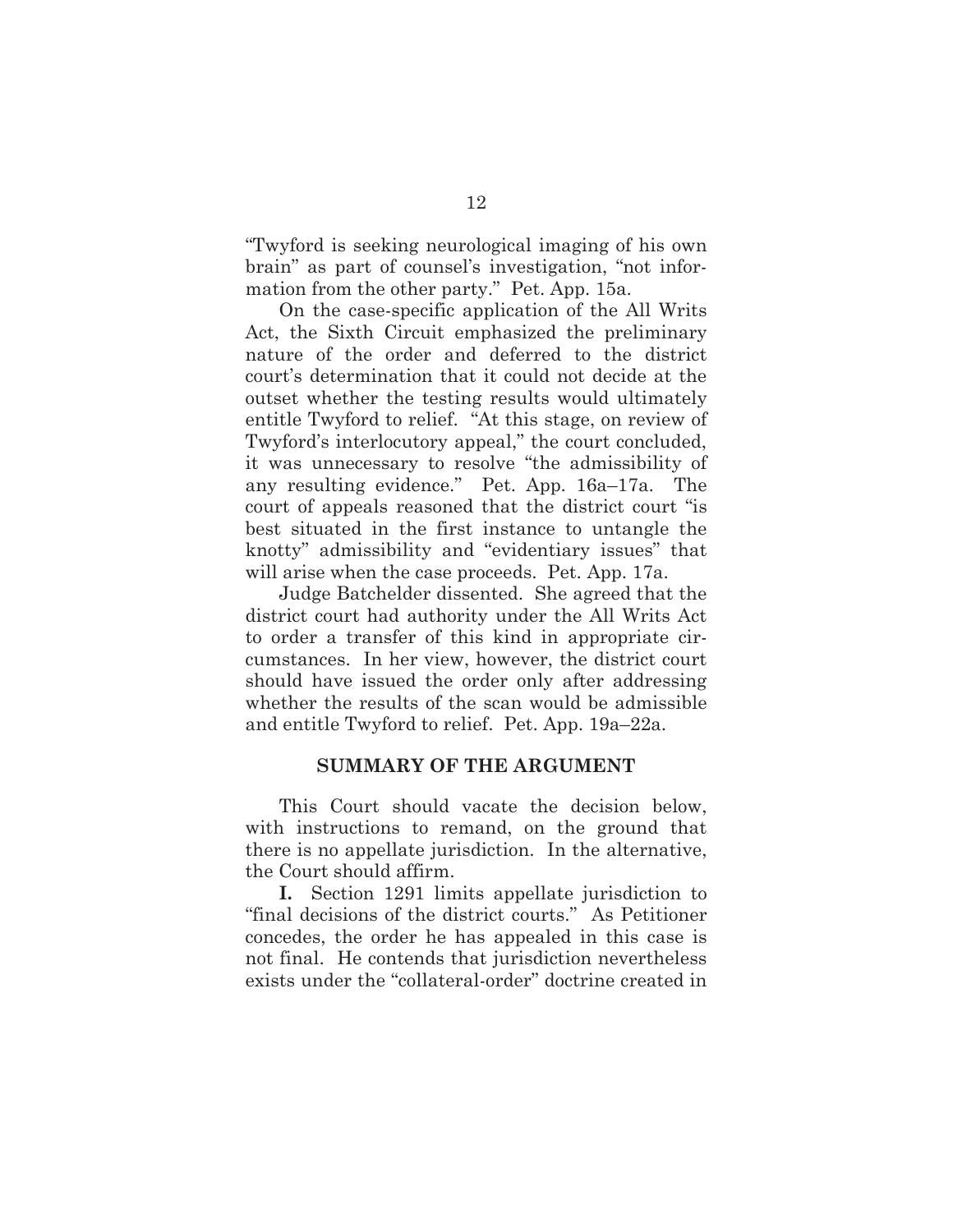*Cohen v. Beneficial Indus. Loan Corp.*, 337 U.S. 541 (1949). *Cohen* does not support him.

**A.** Because the finality requirement of Section 1291 goes to subject-matter jurisdiction, the Court must address that issue at the outset, and it may proceed to the merits only if it creates a new category of immediately appealable non-final orders exemplified by the order issued below.

**B.** This Court has emphasized repeatedly that the class of orders subject to *Cohen* must remain small and selective. In light of Congress's decision to create a rulemaking process specifically for the purpose of considering new exceptions to the finality rule, the Court has suggested that it will not continue to invent new *Cohen* categories through judicial decision-making. As Petitioner concedes, this order does not fit within a previously recognized category of "collateral" orders. That alone provides sufficient reason to conclude that appellate jurisdiction is absent.

**C.** Even if this Court were willing to expand *Cohen* further through adjudication, this order would not qualify for three reasons. First, Petitioner and the United States contend that it is effectively a discovery ruling, and although that characterization is incorrect, for purposes of the *Cohen* analysis the order shares all the features that have led this Court to treat discovery rulings as particularly unsuited for interlocutory review. Second, orders of this kind present inherently fact-based and case-specific questions, not pure abstract issues of law. And third, review of such orders would turn not on any important issue of federal-state relations, but instead on context-dependent determinations about whether, based on an individual prisoner's specific circumstances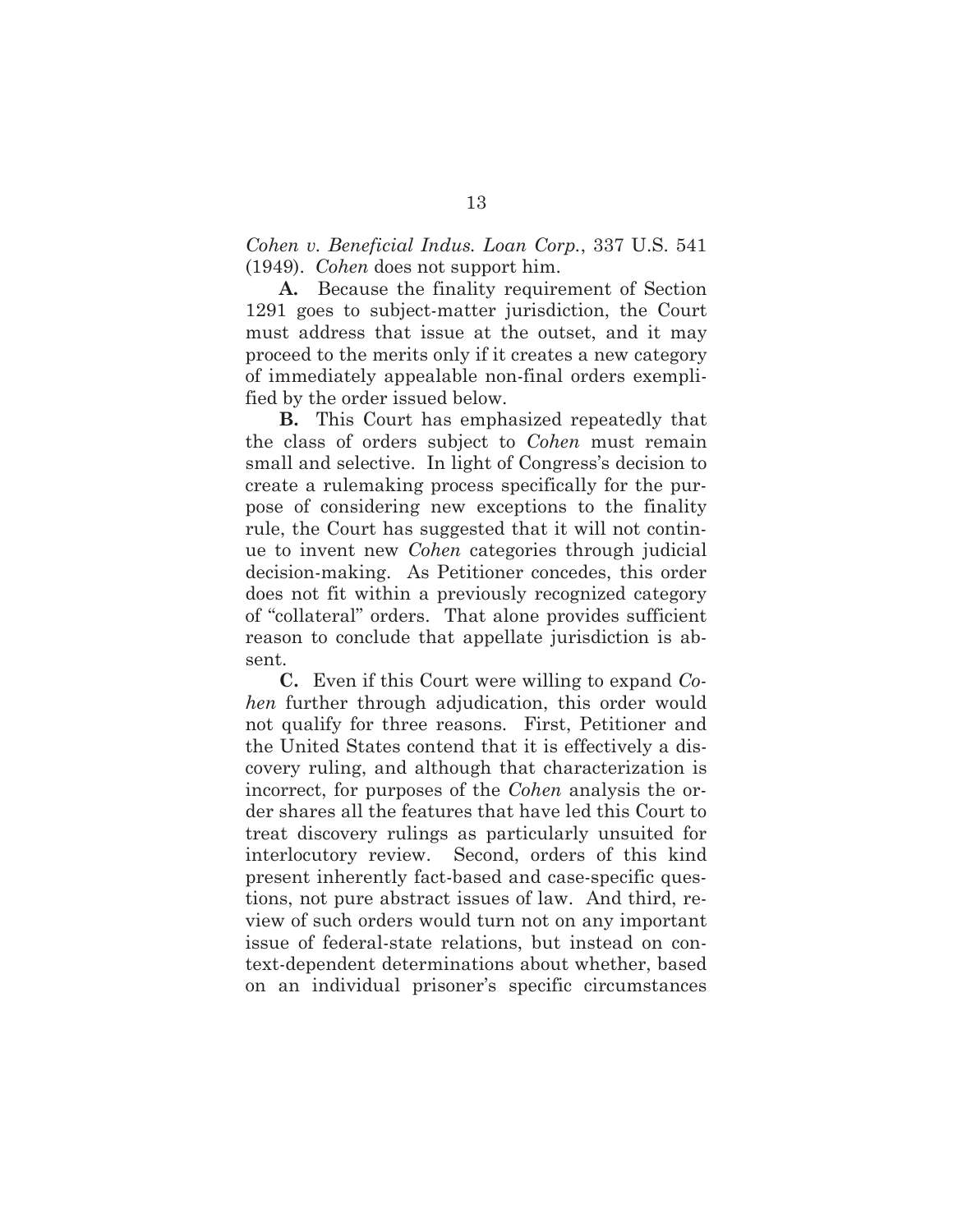and the particular record, that prisoner is properly transported to the prison hospital. *Cohen* does not encompass orders of this kind.

**II.** If this Court reaches the merits, it should affirm the Sixth Circuit's conclusion that the All Writs Act empowers district courts in appropriate situations to order the transfer of prisoners for medical testing.

**A.** The history, text, and purpose of the All Writs Act confirm both the essential role that provision plays in the structure of Article III and the broad discretion it affords district courts. The Act is framed in expansive terms to ensure that judicial processes can adapt along with the law, providing courts with a discretionary power to fashion procedural orders that the circumstances warrant.

**B.** This Court has "held explicitly" that the Act's authority "extend[s] to habeas corpus proceedings." *Harris v. Nelson*, 394 U.S. 286, 299–300 (1969). More specifically, the Court has repeatedly held that the Act permits orders to transport prisoners in habeas proceedings. This Court has itself ordered medical testing, by transfer if necessary, of a state habeas prisoner in aid of its certiorari jurisdiction. *See Rees v. Peyton*, 384 U.S. 312, 314 (1966). The Court has held that courts have power under the All Writs Act to require the transfer of a habeas petitioner to argue his appeal. And it has affirmed an All Writs Act order requiring a prisoner's presence at a pretrial proceeding. These auxiliary orders, like the one issued below, represented appropriate uses of the All Writs Act "to fill statutory interstices" in the habeas laws. *Pa. Bureau of Corr. v. U.S. Marshals Serv.*, 474 U.S. 34, 42 n.7 (1985).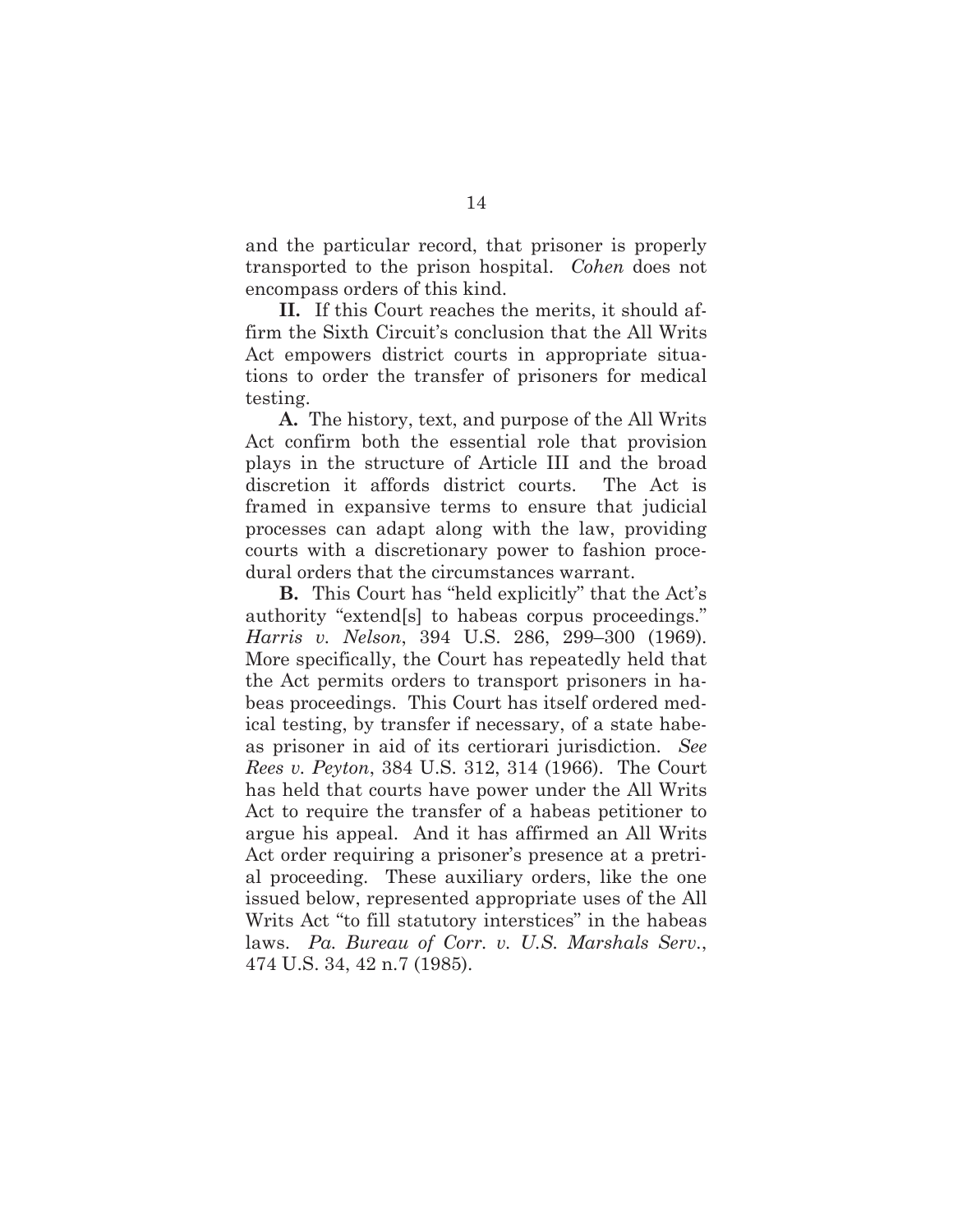**2.** Consistent with these precedents, the All Writs Act provided authority for the order the district court issued here. The order was in aid of the court's existing jurisdiction over Twyford's habeas petition. The court could decide that the order was "reasonably necessary" to achieve the ends of justice. *See infra* Part III. And under this Court's precedents, use of the All Writs Act for a transfer to facilitate medical testing was consistent with the usages and principles of law. As the United States explains—and Petitioner concedes—federal courts have long had authority to order the transportation of prisoners for a range of reasons.

**C.** Petitioner is incorrect that 28 U.S.C. § 2241(c)(5) prohibits use of the All Writs Act to order a prisoner transported. That contention conflicts with multiple decisions of this Court and, for reasons the United States explains, reflects a fundamental misunderstanding of the function of Section  $2241(c)(5)$  within the broader statutory framework. Section 2241 contains five separate grants of adjudicatory authority that cover different cases depending on the asserted legal basis for the writ. In a case like this one, involving a prisoner's challenge to the legality of his confinement, Section 2241(c)(5) does not apply. The district court issued an auxiliary order in support of its jurisdiction under Section 2241(c)(3), not a writ of habeas corpus under  $2241(c)(5)$ . The latter provision does not apply across all categories of cases as a blanket limitation on what procedures courts may employ when, as here, the case arises under one of the other subsections.

**D.** The district court was not required to identify a precise common-law ancestor for this order. That contention, too, is foreclosed by this Court's deci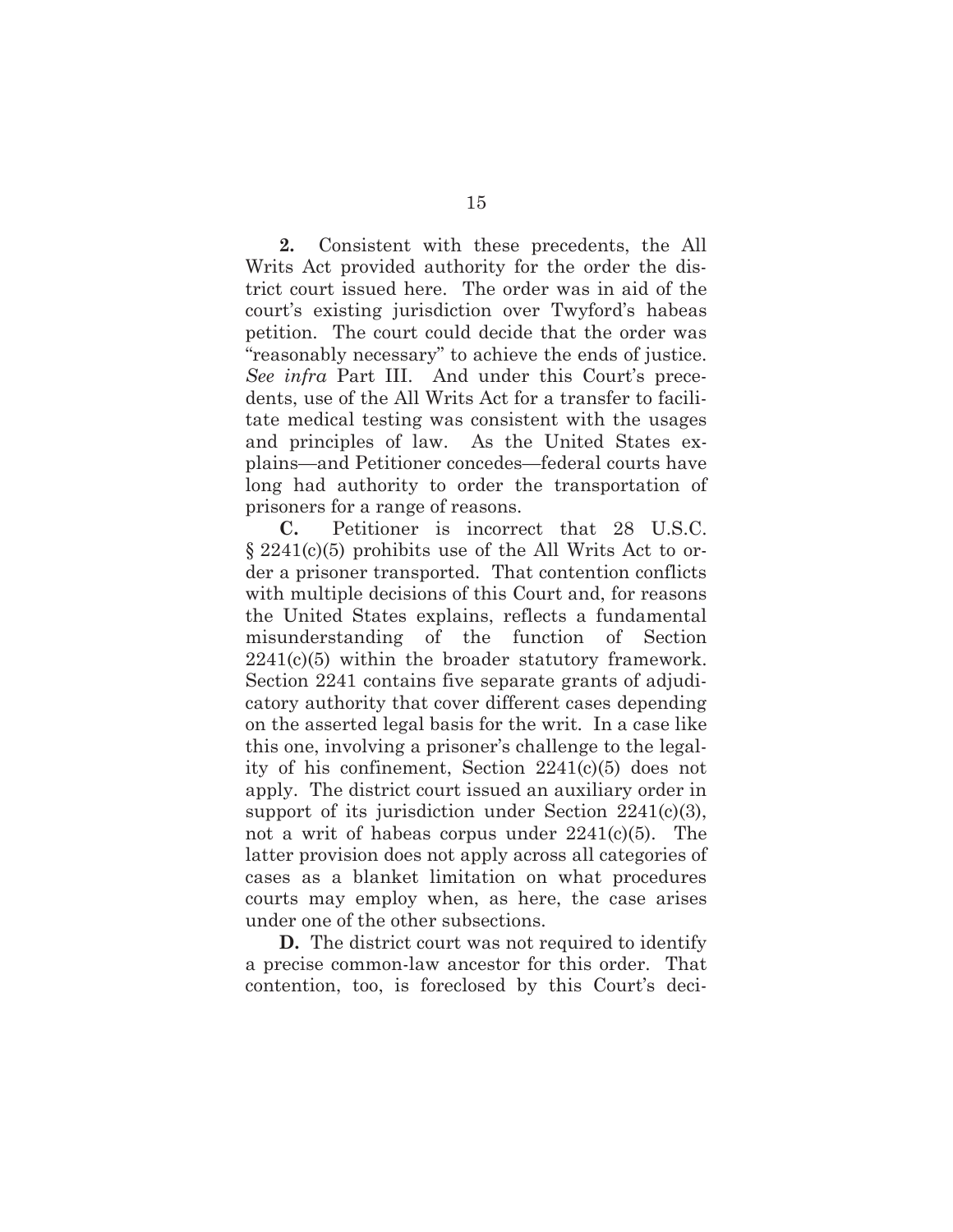sions. The "usages and principles" inquiry may begin with the common law, but this Court has made clear that the All Writs Act is not "an ossification of the practice and procedure of more than a century and a half ago." *Price v. Johnston*, 334 U.S. 266, 282 (1948). To the contrary, Congress deliberately kept the Act broad and flexible, and decisions of this Court applying it have reflected that adaptability.

**III.** The district court did not abuse its discretion by granting the transfer order.

**A.** This order should be reviewed for abuse of discretion. District courts generally have wide discretion in managing ongoing litigation. And decisions about how or whether to invoke the All Writs Act in particular circumstances are entrusted to the district court's "sound judgment" based on what the court believes is "reasonably necessary." *Adams v. United States ex rel. McCann*, 317 U.S. 269, 273–74 (1942).

The district court's decision to grant the motion was a reasonable exercise of discretion. This case presented unusual circumstances involving the documented presence of bullet fragments in Twyford's skull since childhood. The medical testing was recommended by a leading neurologist, who indicated that the procedure was warranted to determine the extent of brain function. And the district court credited counsel's assertion that the testing is critical to the investigation of pending and potential claims. In these circumstances, the district court acted within its discretion in concluding that the transfer order was "reasonably necessary in the interests of justice." *Adams*, 317 U.S. at 274.

**B.** The district court does not automatically abuse its discretion by addressing a transfer request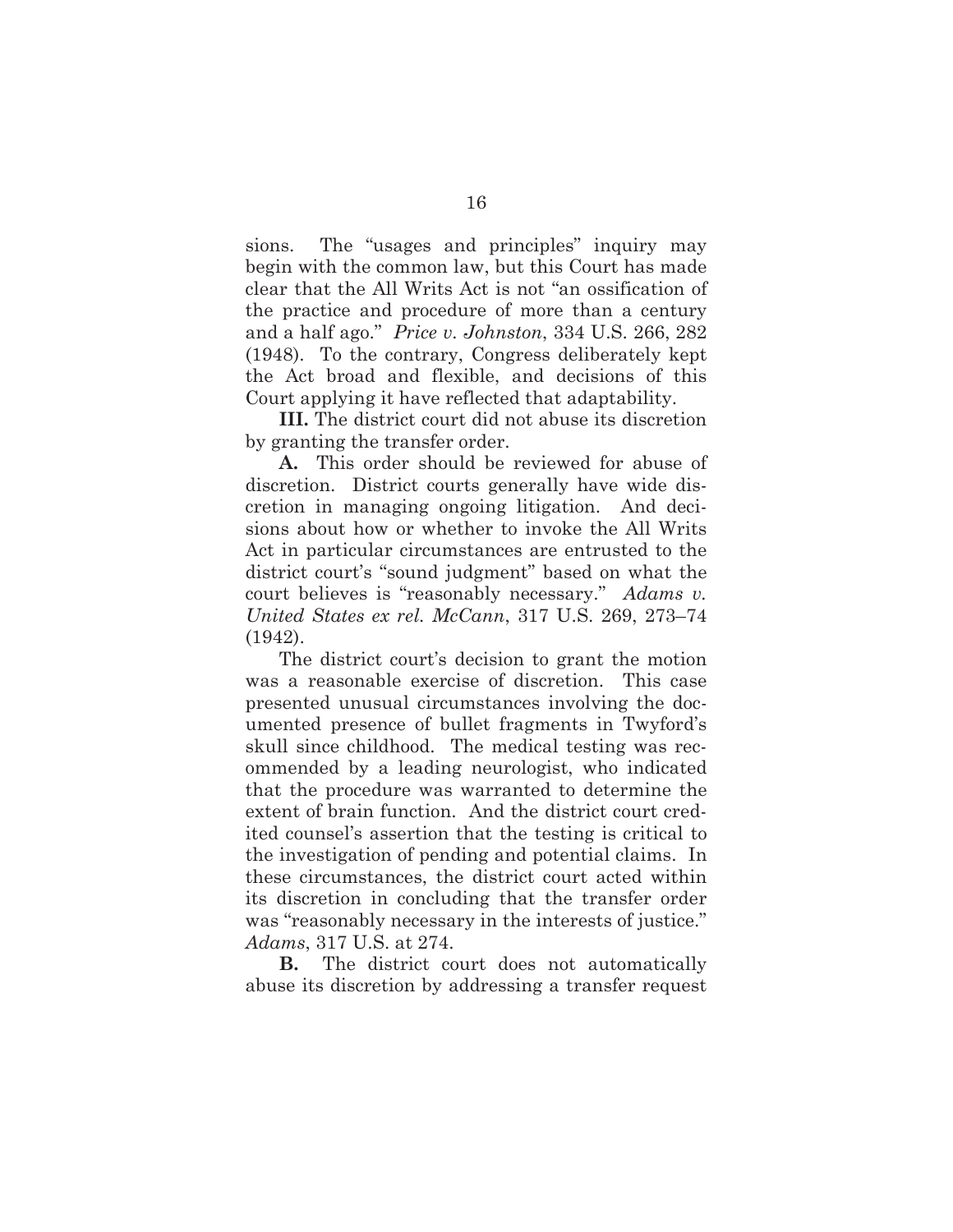before deciding the separate question whether any information that results from it will ultimately lead to relief. To be sure, in many cases the most efficient course will be to resolve questions about admissibility and use at the outset. But nothing in AEDPA, this Court's decisions, or the All Writs Act requires a court invariably to proceed in that sequence when considering investigative requests of this kind.

This case demonstrates why Petitioner's absolute rule is inefficient and wasteful. Under that rule, before addressing Twyford's transfer motion, the district court would have been required to predict what information might result from medical tests about which the court has no expertise, then analyze how each of the potential outcomes would hypothetically factor into a range of different legal doctrines against the backdrop of an extraordinarily complicated procedural history. Petitioner's contention that the resulting decision is automatically appealable would compound these inefficiencies, requiring the court of appeals to engage in the same hypothetical exercise.

#### **ARGUMENT**

Congress limited appellate jurisdiction to review of "final decisions," and the "collateral-order" exception to that statutory requirement does not encompass a fact-bound challenge to a district court's exercise of discretionary authority. Unless this Court wishes dramatically to expand the scope of the *Cohen* doctrine, it should vacate the decision below and let the case proceed to conclusion in the district court.

In the alternative, the Court should affirm the Sixth Circuit's ruling on the merits. The Sixth Circuit correctly held that the All Writs Act is available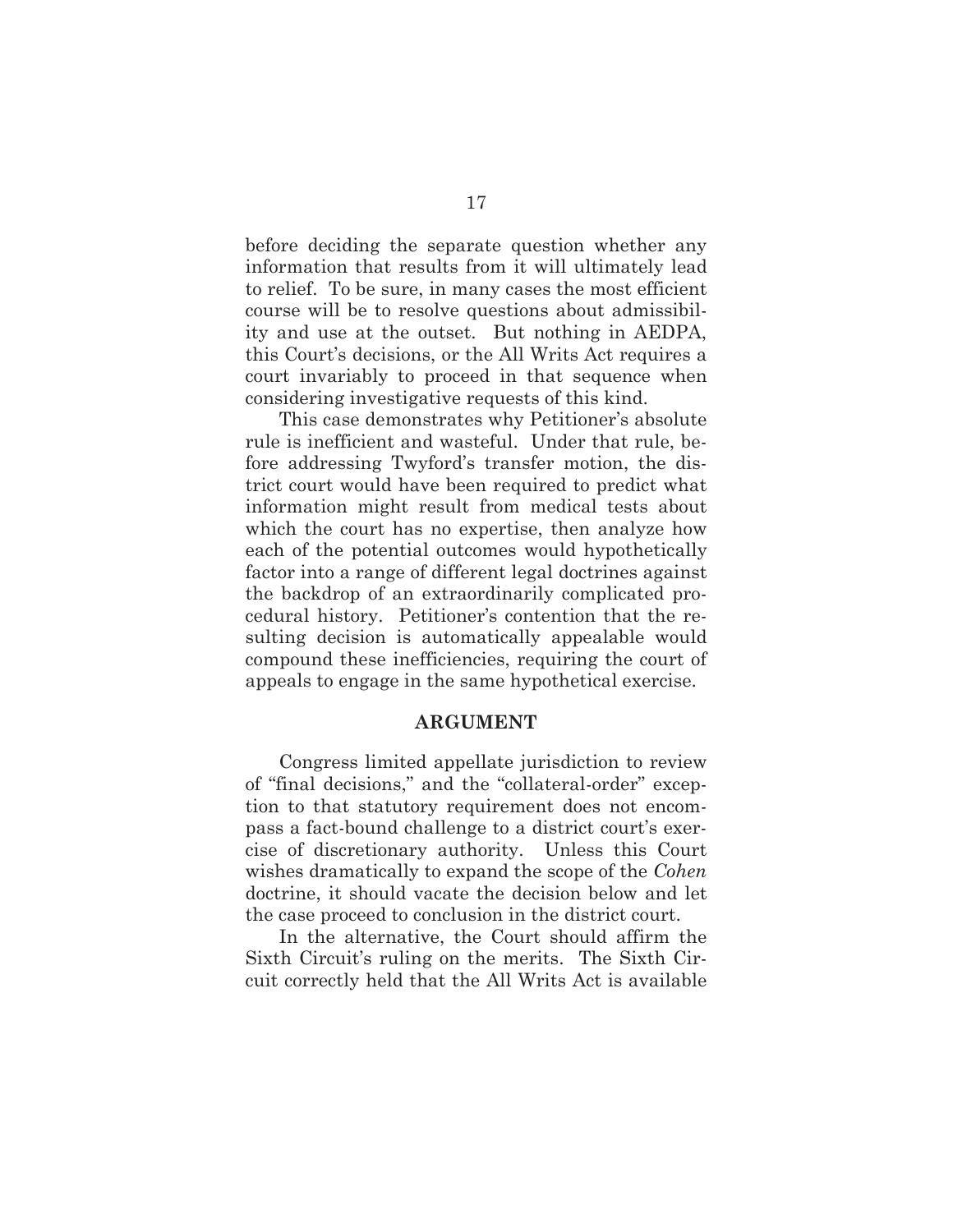for this type of order in appropriate circumstances. As the United States explains, that conclusion is consistent with multiple decisions of this Court, as well as with the text, history, and purpose of the All Writs Act. The Sixth Circuit also correctly concluded that, in the particular circumstances of this case, the district court's decision to grant the transportation order was not an abuse of discretion.

## **I. THERE IS NO APPELLATE JURISDIC-TION OVER THE DISTRICT COURT'S NON-FINAL ORDER**

Although the Sixth Circuit reached the correct result on the merits, that court did not have jurisdiction to review the district court's order. Petitioner concedes that because that order was not "final" within the meaning of 28 U.S.C. § 1291, jurisdiction in the Sixth Circuit depended on the collateral-order doctrine. Pet. Br. 2–3. To invoke that doctrine here would require this Court to create a brand-new class of appealable orders exempt from the statutory requirement of finality and outside the rulemaking process Congress established for that specific purpose. This Court should decline the invitation to further expand *Cohen*.

The class of orders for which Petitioner seeks this new category is especially unsuited to interlocutory appellate review. These orders turn not on some pure, important, and abstract issue of law but instead on whether the district court appropriately exercised its discretion in ordering the movement of a single prisoner on a unique record. Pet. App. 25a, 30a, 32a. The collateral-order doctrine does not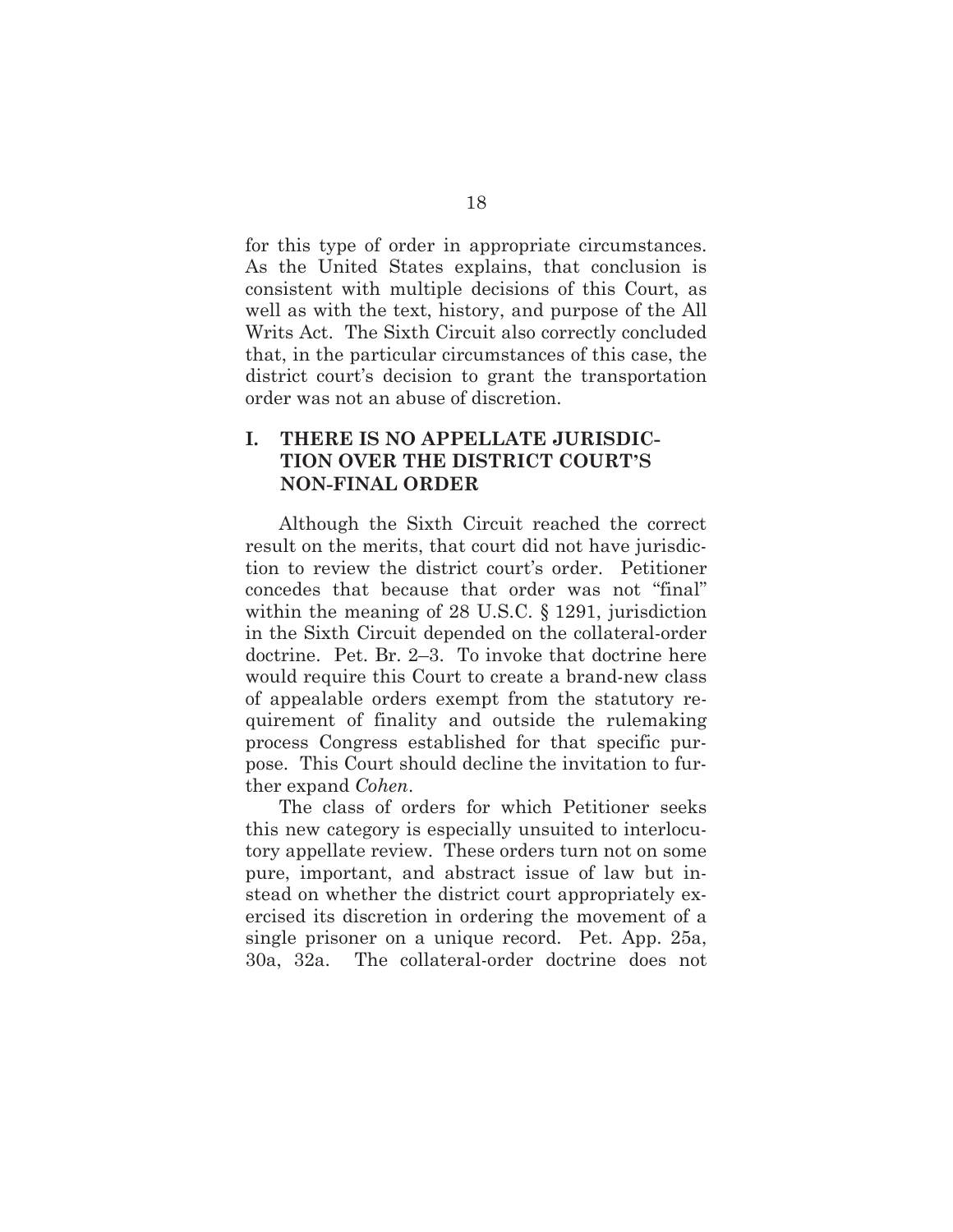permit automatic review of such a discretionary, fact-based, and case-specific question.

This Court should therefore "vacate the judgment of the court of appeals and remand the case with instructions to dismiss the appeal for lack of jurisdiction." *Will v. Hallock*, 546 U.S. 345, 355 (2006); *see Firestone Tire & Rubber Co. v. Risjord*, 449 U.S. 368, 379–80 (1981).

#### **A. Jurisdiction Exists Only If the "Collateral-Order" Doctrine Applies**

"Finality as a condition of review is an historic characteristic of federal appellate procedure" that, like the All Writs Act, dates back to the Judiciary Act of 1789. *Cobbledick v. United States*, 309 U.S. 323, 324 (1940). That finality requirement is now codified in 28 U.S.C. § 1291, which "confers on federal courts of appeals jurisdiction to review 'final decisions of the district courts.'" *Mohawk Indus., Inc. v. Carpenter*, 558 U.S. 100, 103 (2009). "A 'final decisio[n]' is typically one 'by which a district court disassociates itself from a case,'" *id.* at 106 (quoting *Swint v. Chambers Cnty. Comm'n*, 514 U.S. 35, 42 (1995)), "end[ing] the litigation on the merits and leav[ing] nothing more for the court to do but execute the judgment." *Digit. Equip. Corp. v. Desktop Direct, Inc.*, 511 U.S. 863, 867 (1994) (quoting *Catlin v. United States*, 324 U.S. 229, 233 (1945)).

"[T]he finality requirement embodied in § 1291 is jurisdictional in nature." *Firestone*, 449 U.S. at 379; *see Digit. Equip. Corp.*, 511 U.S. at 869 n.3 (applicability of collateral-order doctrine "go[es] to an appellate court's subject-matter jurisdiction"). "Subjectmatter jurisdiction cannot be forfeited or waived and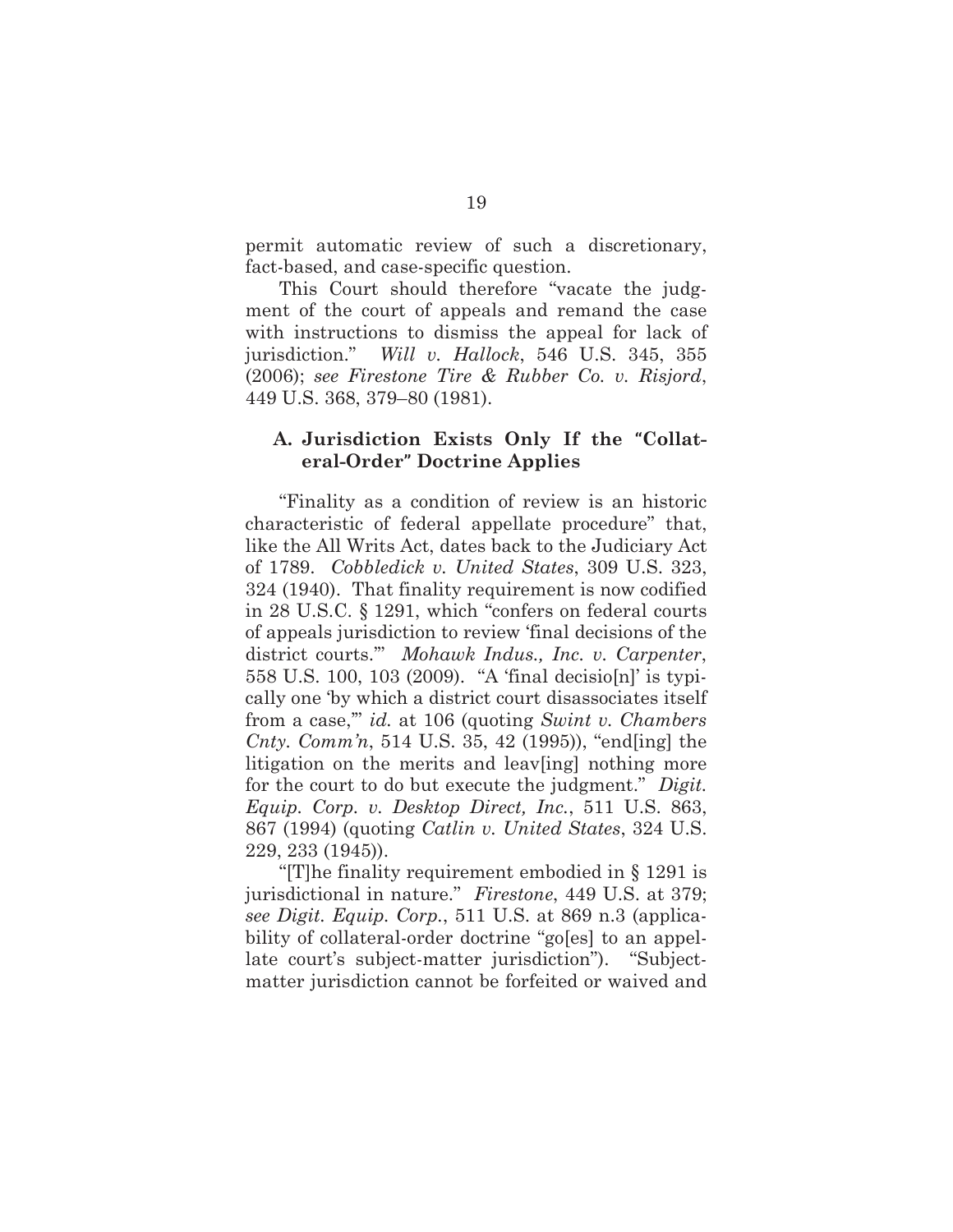should be considered when fairly in doubt." *Ashcroft v. Iqbal*, 556 U.S. 662, 671 (2009).<sup>3</sup> This Court therefore is "not free to pretermit the question"; it may address the merits of Petitioner's challenge only if it first concludes that the collateral-order doctrine applies. *Id.* Petitioner, moreover, must establish that all components of the order he challenges independently satisfy each of the *Cohen* requirements. *Swint*, 514 U.S. at 51; *see also id.* at 49–50 (rejecting a "rule loosely allowing pendent appellate jurisdiction" over aspects of an order that do not satisfy *Cohen*).

## **B. The "Collateral-Order" Doctrine Does Not Apply Because This Order Is Not Within Any Previously Recognized Category**

Although Congress limited appellate jurisdiction to final decisions, this Court has permitted appeals from a "'small class' of collateral rulings that, although they do not end the litigation," should be reviewable in an interlocutory posture because they "resolve important questions separate from the merits" and would be "effectively unreviewable on appeal from the final judgment in the underlying action." *Mohawk*, 558 U.S. at 106 (quoting *Cohen*, 337 U.S. at

<sup>3</sup> While the Brief in Opposition did not specifically cite the collateral-order doctrine, counsel urged this Court to deny certiorari because "the petition seeks review of an interlocutory appeal of a transport order, not a final judgment on the merits." BIO at 16. In any event, arguments that "go to jurisdiction" cannot be waived in a brief in opposition, Sup. Ct. R. 15.2, and Twyford must notify the Court in this brief of disagreement with Petitioner's Jurisdictional Statement, Sup. Ct. R. 24.2.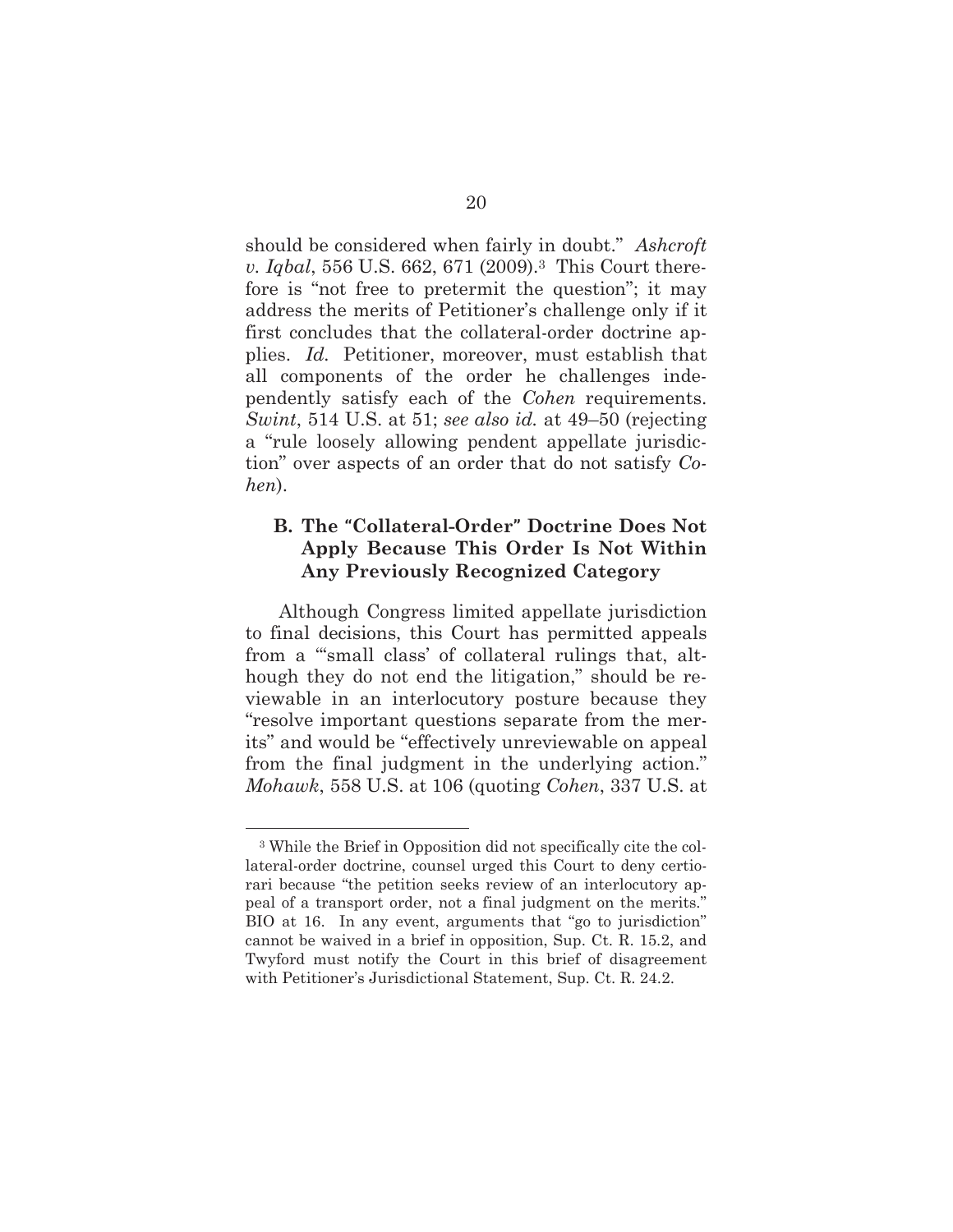545–46, and *Swint*, 514 U.S. at 42). The Court has "stressed that [this exception] must 'never be allowed to swallow the general rule that a party is entitled to a single appeal, to be deferred until final judgment has been entered.'" *Id.* (quoting *Digit. Equip. Corp*., 511 U.S. at 868).

This Court has unanimously and repeatedly "reiterate[d] that the class of collaterally appealable orders must remain 'narrow and selective in its membership.'" *Id.* at 113 (quoting *Will*, 546 U. S. at 350). That "admonition has acquired special force in recent years," the Court has explained, because Congress established a process for considered review by the bench and bar of any additional exceptions to the finality rule. *Id.* at 113–14 (noting that Congress amended the Rules Enabling Act, 28 U. S. C. § 2071 *et seq.*, to authorize this Court to adopt rules "defining when a ruling of a district court is final for the purposes of appeal under section 1291" (quoting 28 U.S.C.  $\S 2072(c)$ ).

Indeed, the Court has not recognized a new class of orders appealable under *Cohen* in nearly two decades. *See Sell v. United States*, 539 U.S. 166, 176–77 (2003). That reflects the recognition that any further dilution of the final-decision requirement should result from the rulemaking process Congress established, not from "expansion by court decision." *Mohawk*, 558 U.S. at 113–14. Because the rulemaking mechanisms "warrant the Judiciary's full respect," *id.* at 114 (quoting *Swint*, 514 U.S. at 48), the collateral-order doctrine is unavailable unless the challenged order is "on all fours with orders [this Court] previously ha[s] held to be appealable" under *Cohen*, *id.* at 115 (Thomas, J., concurring in part and concurring in the judgment); *cf. Sell*, 539 U.S. at 189,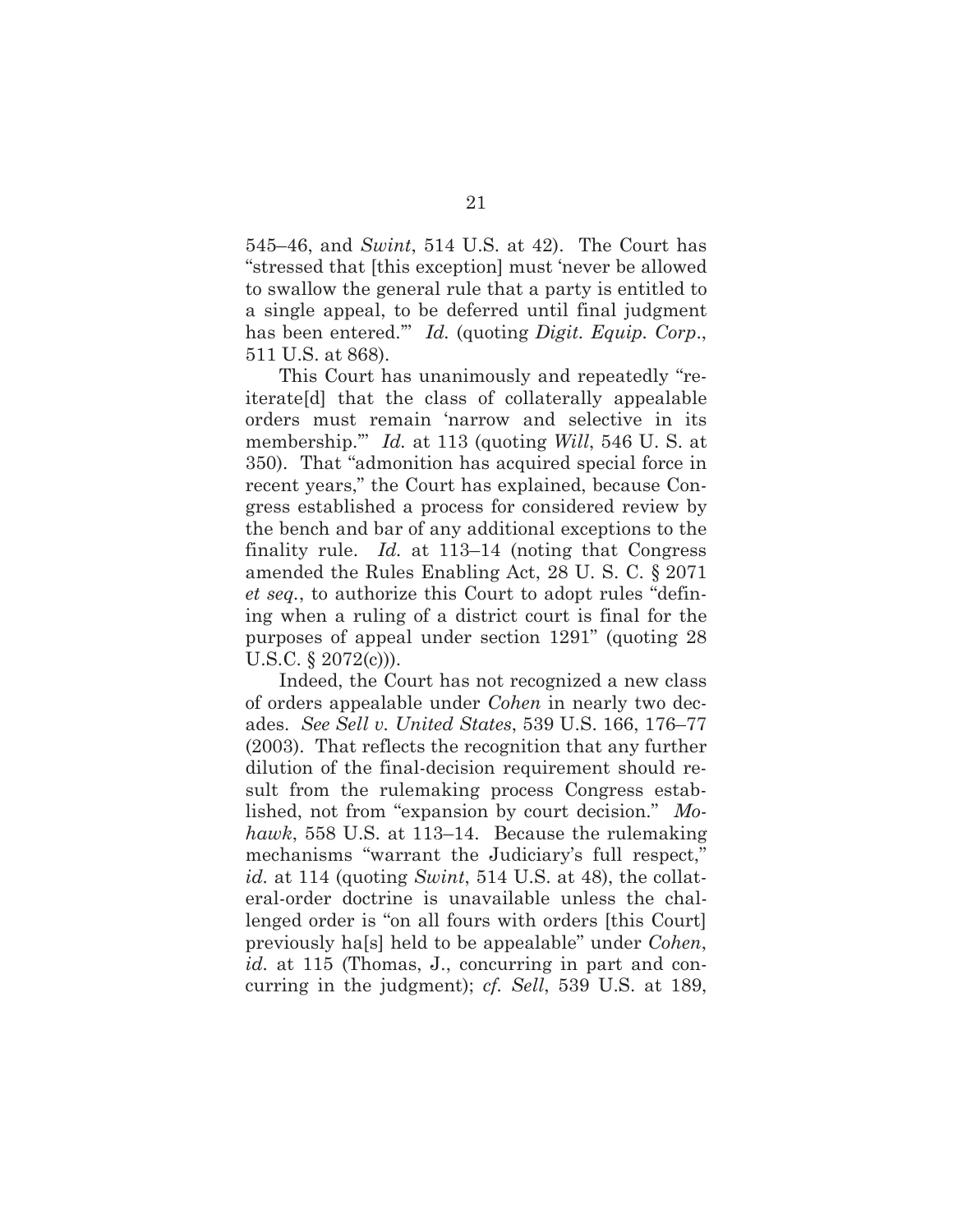192–93 (Scalia, J., dissenting) (opposing further expansion of the "so-called 'collateral order doctrine'" and describing it as a "misguided," "textually unsupported" judicial "invent[ion]").

The order challenged here does not fall into any previously recognized category. Indeed, it is nowhere close, and Petitioner readily concedes that finding jurisdiction would require inducting a new member—"transportation orders"—into the class of judicially created exceptions to the finality requirement. Pet. Br. 3. That alone is sufficient reason to conclude that appellate jurisdiction is absent. *Mohawk*, 558 U.S. at 115 (Thomas, J., concurring in part and concurring in the judgment). The arguments of Petitioner and his *amici* may be persuasive in the rulemaking process Congress established, but they do not warrant further "expansion by court decision." *Id.* at 113–14.4

## **C. This Court Should Not Expand the** *Cohen* **Doctrine to Permit Immediate Review of This Order**

Even if this Court were willing to create a new category of appealable non-final order, the class of

<sup>4</sup> That all "transportation orders" are not immediately appealable under the "blunt, categorical instrument" of *Cohen* does not leave wardens without interlocutory recourse in specific cases. *Mohawk*, 558 U.S. at 101. There remain "several potential avenues of immediate review apart from collateral order appeal," including certification of an interlocutory appeal under 28 U.S.C. § 1292(b) or writ of mandamus. *Id.*; *Digit. Equip. Corp.*, 511 U.S. at 883 (emphasizing these case-specific "safety valve[s]"). None of those alternatives is properly before this Court.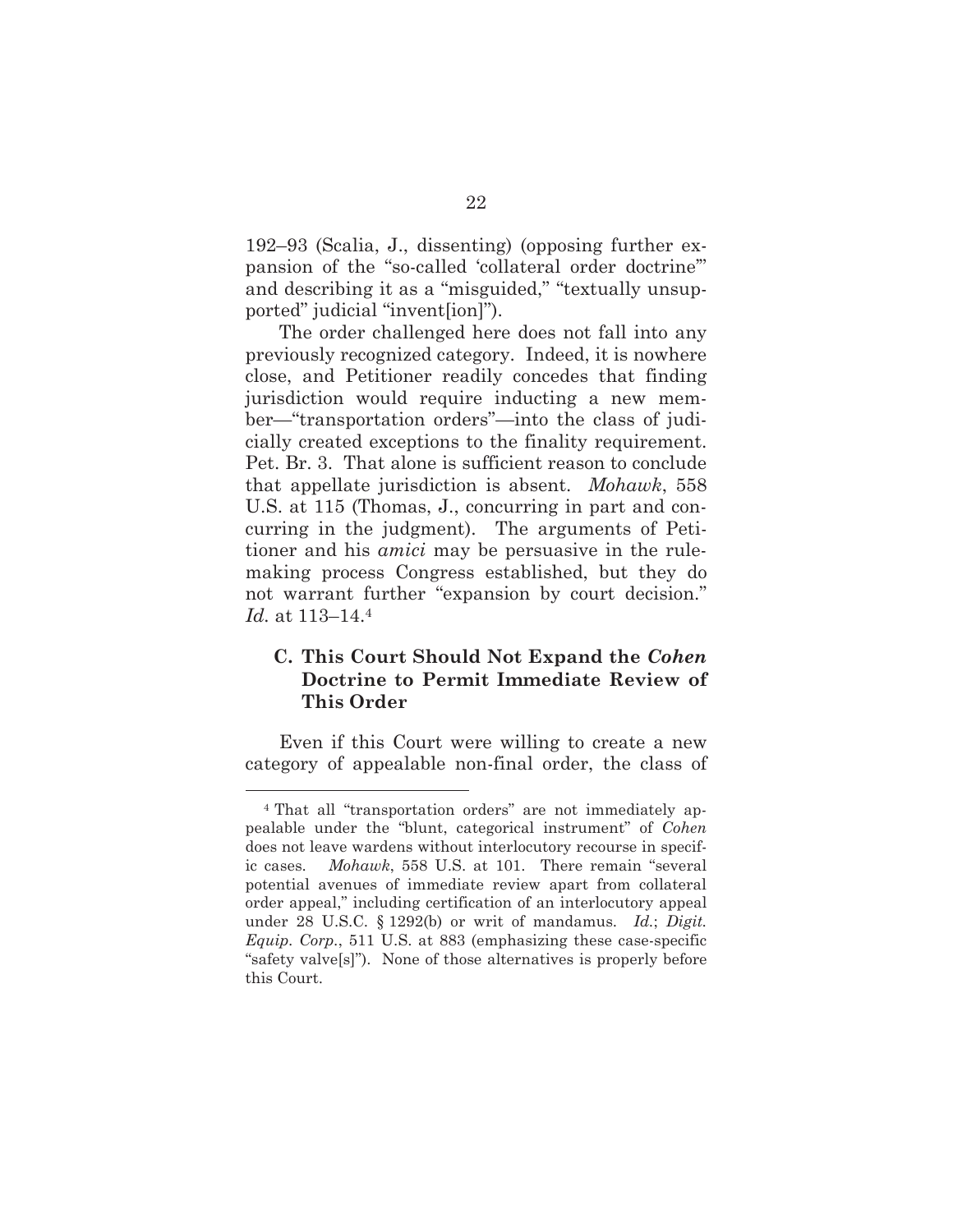order at issue here would be a particularly poor candidate. For three reasons, this Court could not permit appellate review here without drastically broadening *Cohen*.

First, Petitioner insists that the district court's decision to issue the transport order "qualifies as a discovery order . . . on any understanding of 'discovery.'" Pet. Br. 49. The United States agrees that the permissibility of such an order depends on application of discovery rules. U.S. Br. 15, 28–29 (arguing that the district court's ruling "resembles a classic discovery order").

While that characterization is incorrect—the order in fact permitted investigative activity by counsel, not discovery, *see* Pet. App. 32a; *infra* Part III the district court's order does share all the features that have prompted this Court consistently to "den[y] review of pretrial discovery orders" on the ground that they are not final under Section 1291. *Mohawk,* 558 U.S. at 108 (citing 15B Charles Alan Wright & Arthur R. Miller, *Federal Practice and Procedure* § 3914.23 (2d ed. 1992), for the proposition that "the rule remains settled that most discovery rulings are not final"). If anything, the case for collateral-order appeal is even weaker here than for a discovery order because the court's role is simply to make possible an investigative step that counsel could otherwise independently pursue. *See* Pet. App. 15a.

Extending the collateral-order doctrine to a ruling of this kind would break significant new ground under *Cohen*. It would categorically open the door not only to interlocutory appeals of discretionary "discovery" rulings in habeas cases and beyond, but also to orders of an even more preliminary nature in which the court imposes some obligation on state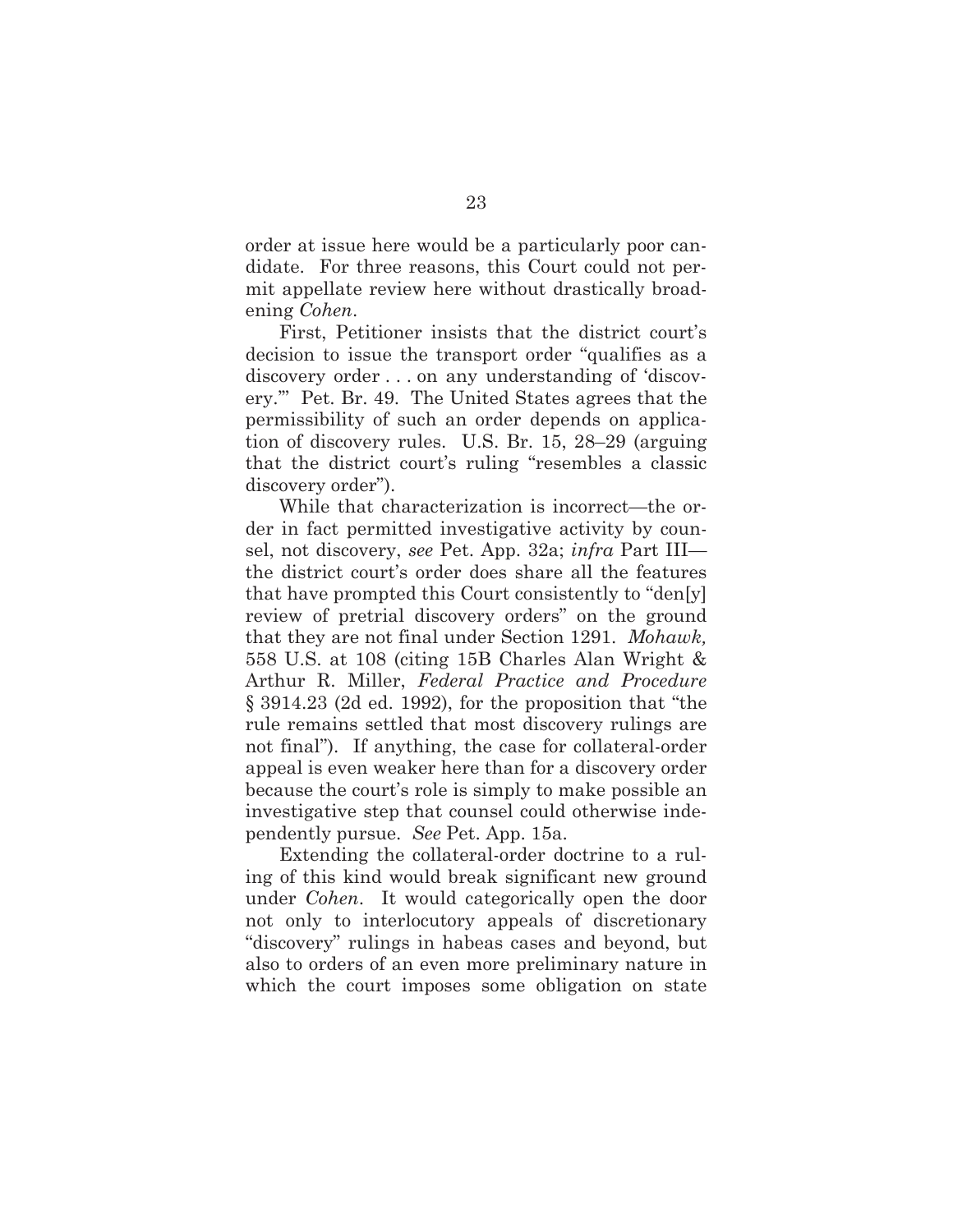actors. *See Digit. Equip. Corp.*, 511 U. S. at 868 (noting that appealability "is to be determined for the entire category to which a claim belongs," so extending *Cohen* to one order extends it to all of the same type).

Second, whether the district court properly exercised its discretion to issue a transport order on this record is exactly the kind of "fact-related' legal inquiry" that this Court has long deemed unsuitable for collateral-order review. *Iqbal*, 556 U.S. at 674 (quoting *Johnson v. Jones*, 515 U.S. 304, 314 (1995)). In *Cohen* itself, the Court explained that the analysis would be different if, instead of a crisp legal "claimed right" unconnected to the specific facts, the challenged order "involved only an exercise of discretion as to the" application of a legal rule. 337 U.S. at 546–47. Consistent with that observation, this Court has explained that the *Cohen* doctrine is "limited to cases presenting neat abstract issues of law." *Johnson*, 515 U.S. at 317; *see Ortiz v. Jordan*, 562 U.S. 180, 188 (2011) (*Cohen* applies only to an order that "presents a purely legal issue") (internal quotations omitted). The question whether a transportation order should issue is inextricably intertwined with the facts and procedural history of the underlying case. The prohibition against immediate review of "nonfinal orders that turn on the facts of a particular case" serves a number of "vital purpose[s] of the final-judgment rule." *Coopers & Lybrand v. Livesay*, 437 U.S. 463, 476 (1978). That rule does not permit automatic review of the sort of idiosyncratic, factspecific, and discretionary decision at issue here.

Third, for similar reasons, the district court's order fails the stringent *Cohen* requirement that it must present "*important* questions separate from the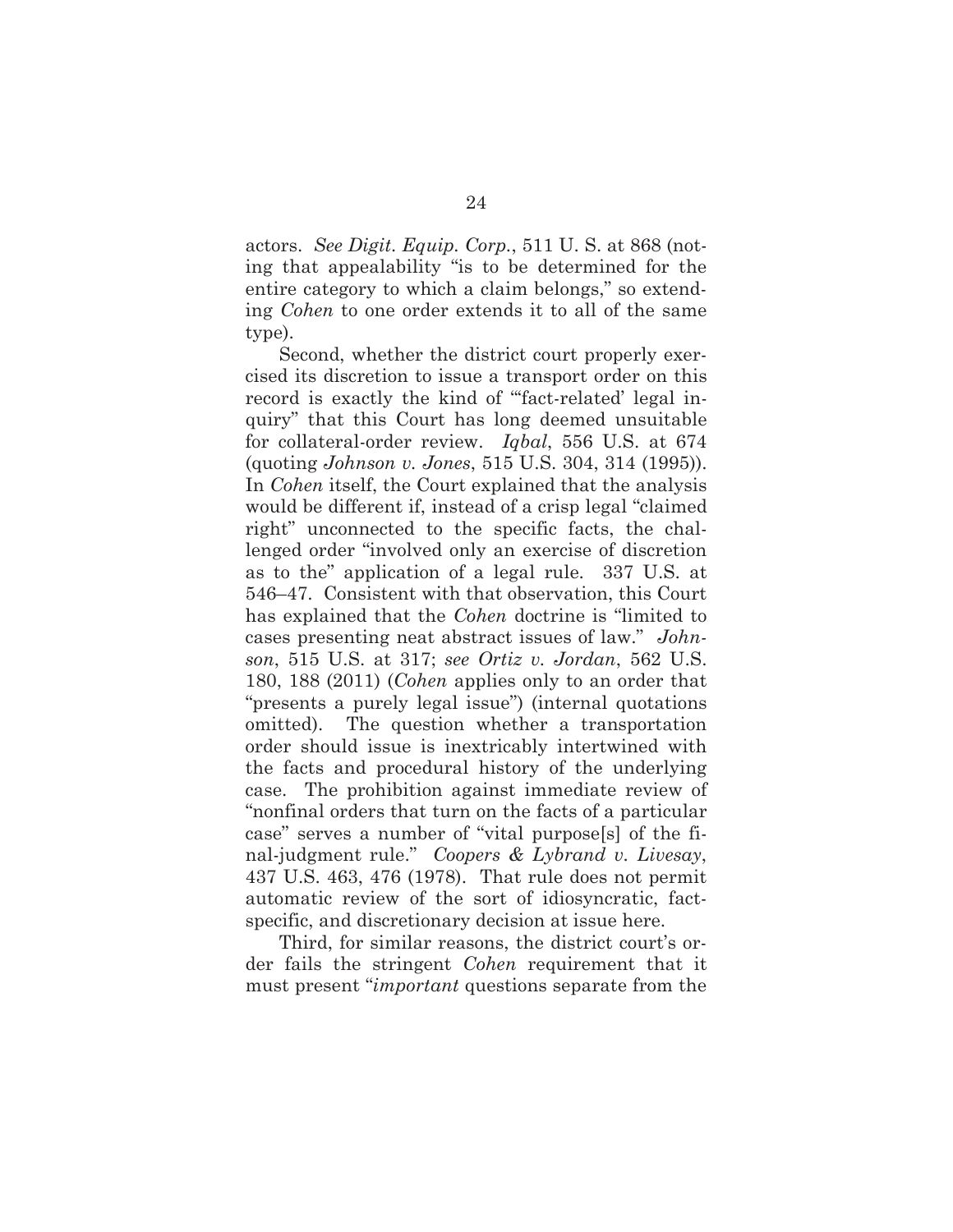merit*s." Mohawk*, 558 U.S. at 107 (quoting *Swint*, 514 U.S. at 42). According to Petitioner, *Cohen* applies because the general question "whether the District Court has . . . authority" under the All Writs Act "implicates important issues of state sovereignty and federalism." Pet Br. 3. But the decision whether to issue an order like this turns on case-specific discretion, and that involves far more mundane considerations and consequences. At stake are not grand questions of federal-state relations, but whether the particular record justifies one prisoner's transportation in one specific case for one medical test. As Petitioner's *amici* note, "[t]housands of juvenile and adult inmates are moved daily by state and local law enforcement" for all sorts of reasons. Utah Br. 7 (internal quotations omitted). Twyford himself has been transported without incident at least once to this same facility, *see* Pet. App. 272a, which is specifically designed to accommodate inmates, Pet. App. 257a.5 Courts of appeals should not be required to delve mid-case into the facts and circumstances to determine whether a particular inmate is properly on the bus to the prison hospital.

Petitioner's reliance on circuit court cases holding transport orders appealable under *Cohen*, Pet. Br. 3, is not persuasive. All of those decisions preceded *Mohawk*; indeed, the most recent is 14 years old. And none of them concerned the same kind of

<sup>5</sup> The Ohio Department of Rehabilitation and Correction explains that its "partnership with The Ohio State University Medical Center" provides an established "third level of health care" for Ohio inmates at that facility. https://drc.ohio.gov/correctional-healthcare (last visited March 26, 2022).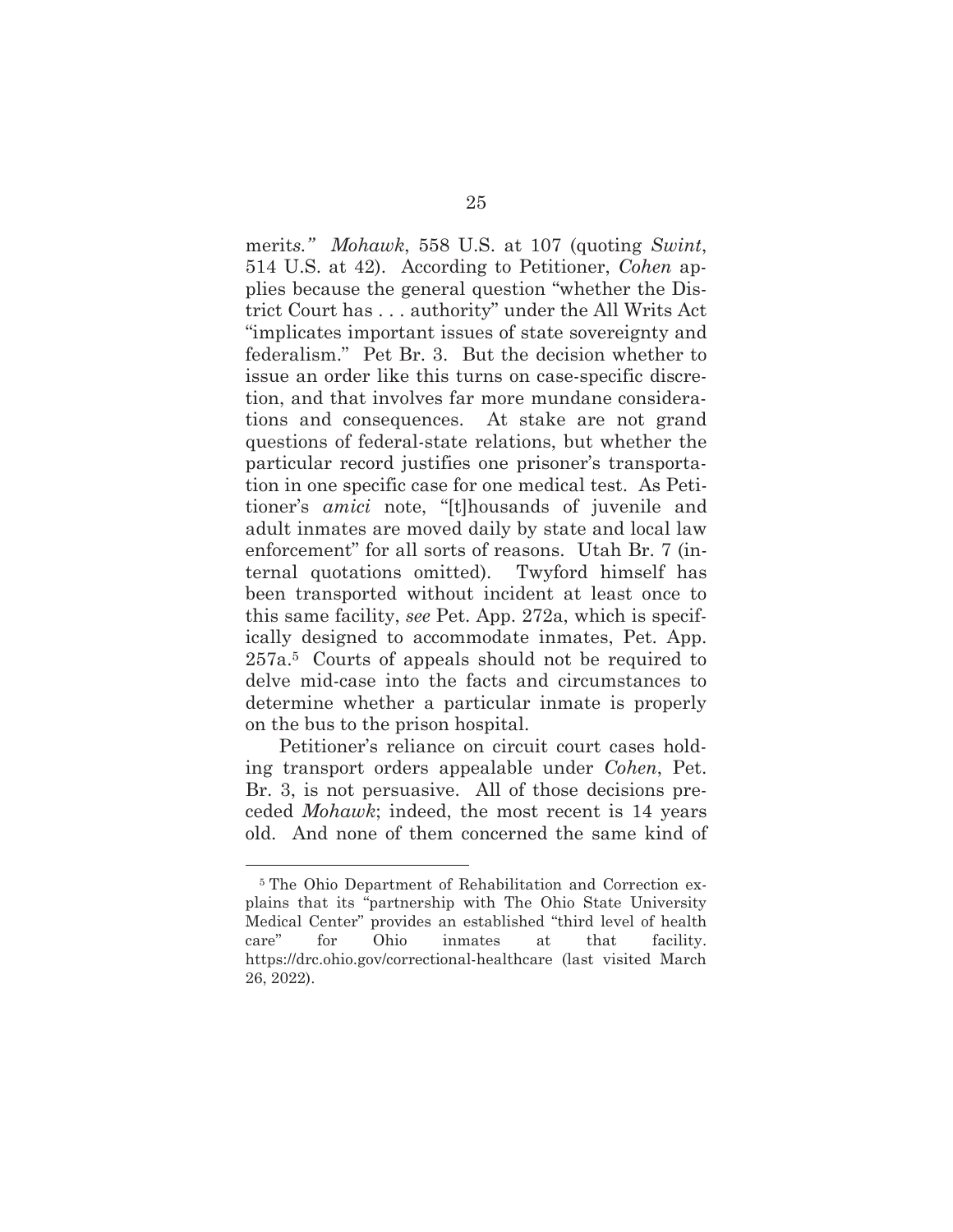order Petitioner seeks to appeal here. In *Jackson v. Vasquez*, 1 F.3d 885, 888 (9th Cir. 1993), the appeal "present[ed] pure questions of law that c[ould] be reviewed without reference to the merits" because the prisoner had not yet filed a habeas petition. All of the other cases Petitioner cites were Section 1983 actions in which the custodian who was ordered to transport the prisoner was "a stranger to the case." *Barnes v. Black*, 544 F.3d 807, 812 (7th Cir. 2008). In that situation, unlike here, the custodian "will not be allowed to appeal from the final decision," so the argument for "effective unreviewability" of the transport order was much stronger. *Id.*

## **II. THE ALL WRITS ACT EMPOWERS FED-ERAL COURTS TO ORDER THE TRANS-FER OF PRISONERS**

If this Court concludes that there is appellate jurisdiction over the district court's non-final order, it should affirm the Sixth Circuit's holding that courts have authority under the All Writs Act in appropriate circumstances to order prisoners transferred for medical testing. That conclusion is consistent with the broad terms of the All Writs Act, its traditional role as a source of authority for auxiliary writs of this kind, and multiple precedents of this Court.

## **A. The All Writs Act Affords Courts Broad Discretion to Issue Orders in Support of Their Jurisdiction**

The All Writs Act states: "The Supreme Court and all courts established by Act of Congress may issue all writs necessary or appropriate in aid of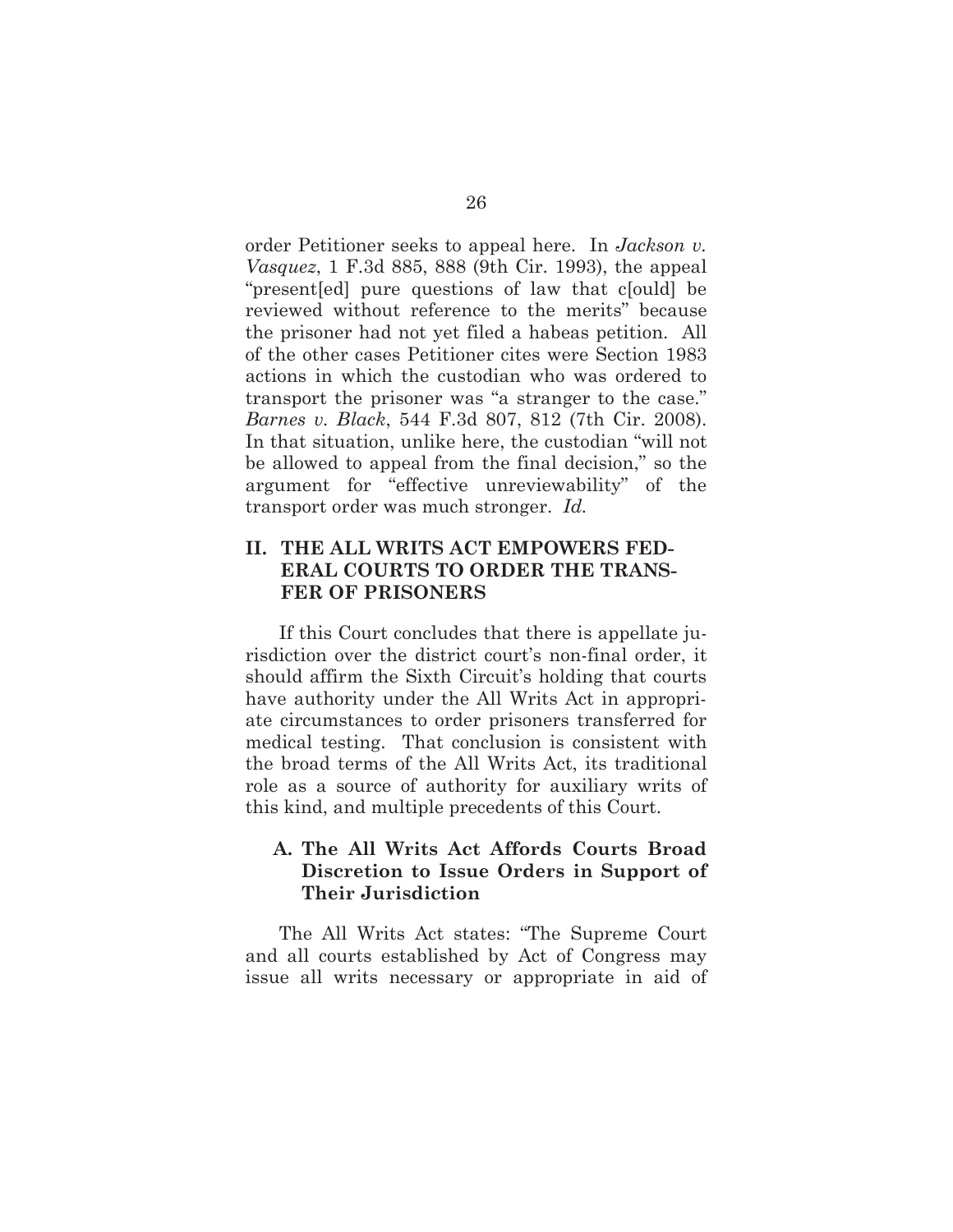their respective jurisdictions and agreeable to the usages and principles of law." 28 U.S.C. § 1651(a). The authority codified in that statute is a structural bulwark of the Article III judiciary. For over 200 years, it has promoted the efficient and effective management of litigation by granting federal courts a "legislatively approved source of procedural instruments designed to achieve the rational ends of law." *Harris v. Nelson,* 394 U.S. 286, 299 (1969) (quoting *Price v. Johnston*, 334 U.S. 266, 282 (1948)).

The history of the All Writs Act reflects its foundational status. The law originated with the Judiciary Act of 1789, "the last of the triad of founding documents, along with the Declaration of Independence and the Constitution itself." Sandra Day O'Connor, *The Judiciary Act of 1789 and the American Judicial Tradition*, 59 U. Cin. L. Rev. 1, 3 (1990). It has remained largely unchanged since. Judiciary Act of 1789, ch. 20, § 14, 1 Stat. 73, 81–82 (codified as amended at 28 U.S.C.  $\S$  1651(a)). The Act thus springs from the same source that established this Court and defined the basic powers and structure of the Third Branch.

In Section 14 of the Judiciary Act, Congress expressly granted federal courts authority to issue certain specific writs, including writs of habeas corpus for the purpose of addressing illegal imprisonment. *Id.* "But the legislature foresaw that many other writs might, in the course of proceedings, be found necessary for enabling the courts to exercise their ordinary jurisdiction . . . . Congress, therefore, instead of a specific enumeration of them, wisely chose to employ a general description." *Ex parte Bollman*, 8 U.S. 75, 83–84 (1807) (argument of counsel). This broad and flexible grant of residual authority is firm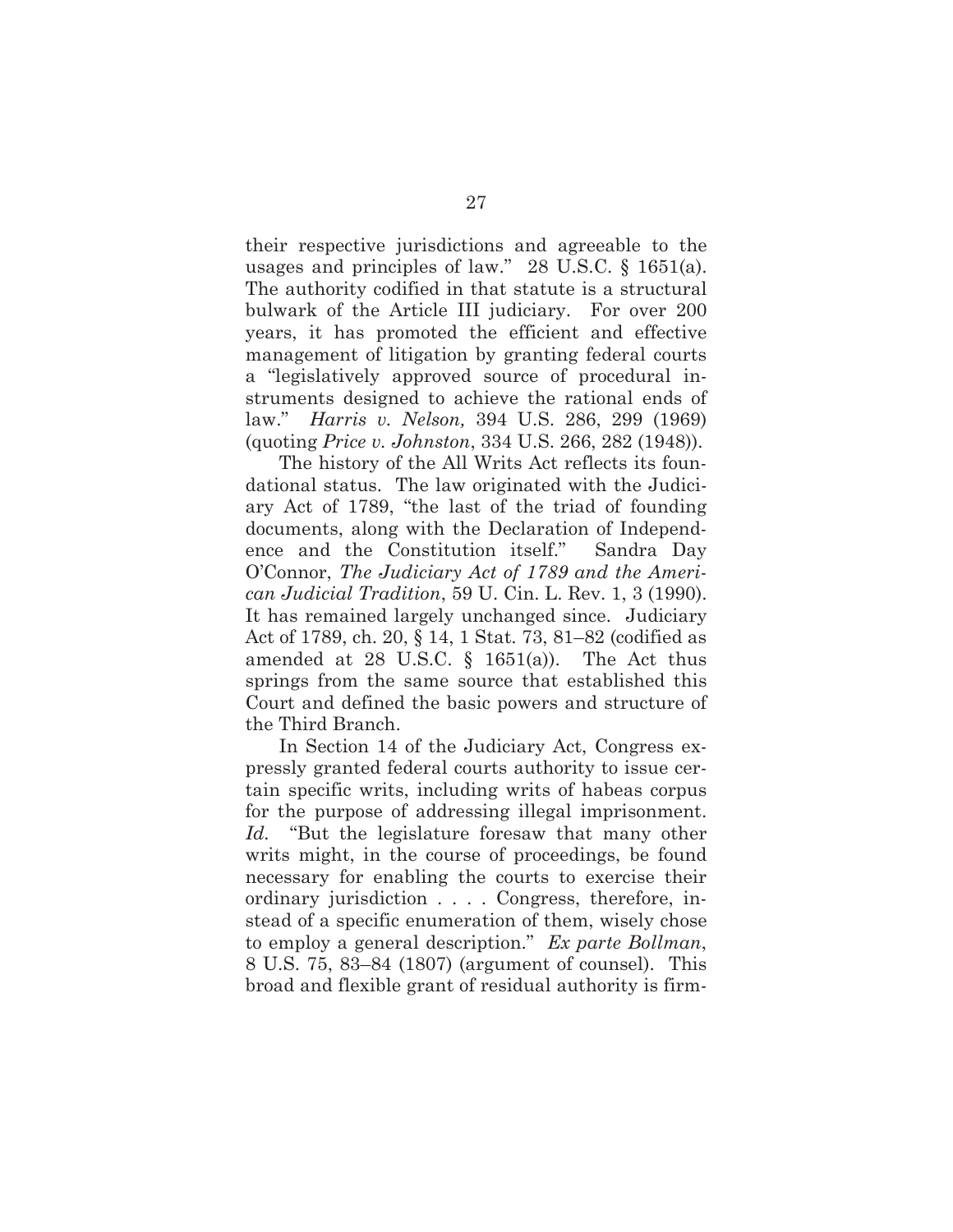ly rooted in the well-established discretionary authority that characterized the classic English writ system. *Id.* at 97–98; *see also* Robert J. Pushaw, Jr., *The Inherent Powers of the Federal Courts and the Structural Constitution*, 86 Iowa L. Rev. 735, 801–16 (2001).

This Court has applied the Act "flexibly in conformity with these principles," its history, and its expansive text. *United States v. N.Y. Tel. Co.*, 434 U.S. 159, 173 (1977). In particular, the Court has interpreted the term "necessary" to require only that the district court determine that invocation of the Act "is calculated in its sound judgment to achieve the ends of justice entrusted to it." *Id.* at 173 (quoting *Adams v. United States ex rel. McCann*, 317 U.S. 269, 273 (1942)). All Writs Act authority is "not limited to those situations where it is 'necessary' to issue the writ or order in the sense that the court could not otherwise discharge its . . . duties." *Id.*

Similarly, in interpreting the requirement that auxiliary writs be "agreeable to the usages and principles of law," 28 U.S.C.  $\S$  1651(a), this Court has emphasized the adaptability of the Act to unforeseen circumstances and challenges. *Price*, 334 U.S. at 282. The Act is not "an ossification of the practice and procedure of more than a century and a half ago." *Id.* To the contrary*,* this Court has ensured that the Act allows "variation or a modification of an established writ" so that courts have the ability to adapt as the law "develops a[nd] new problems arise." *Id.* at 282–84.

*New York Telephone Company* exemplifies the dynamic nature of the All Writs Act as a source of auxiliary authority. There, the Court held that a district court could use the Act to compel a private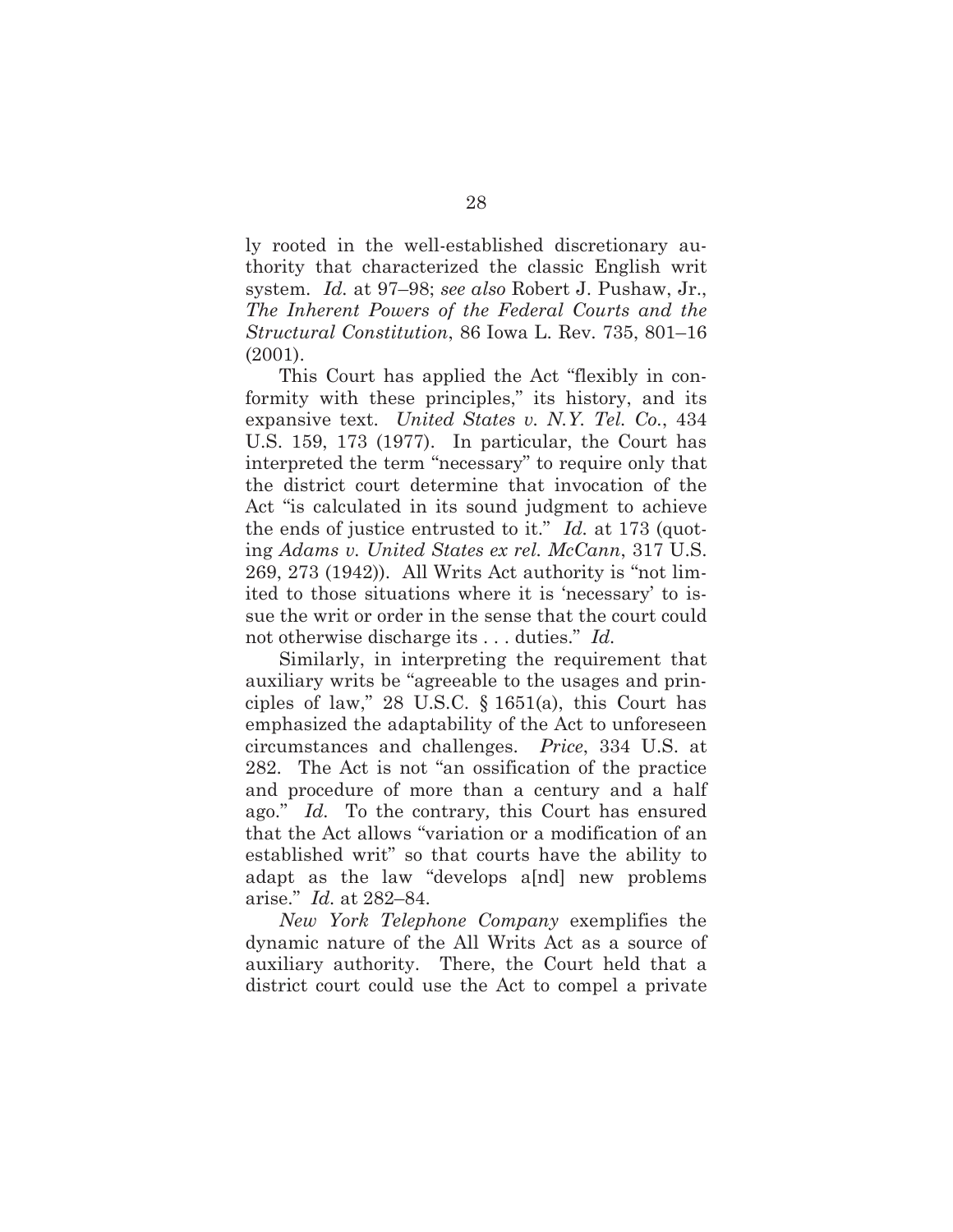third-party company to assist law enforcement in installing devices that register telephone numbers. 434 U.S. at 172–73. Although no such writ existed at common law, and although Congress had legislated extensively in adjacent areas, this Court reasoned that the All Writs Act was flexible and adaptable enough to permit a solution to the particular challenge the district court confronted. *Id.* at 172–78.

## **B. The All Writs Act Provides Authority for the Kind of Order Issued in This Case**

Multiple precedents of this Court make clear that the authority the district court exercised here fits within the bounds of the All Writs Act.

**1.** This Court has "held explicitly" that the All Writs Act is an available source of authority in habeas cases. *Harris*, 394 U.S. at 299–300. Where "habeas corpus jurisdiction and the duty to exercise it [are] present, the courts may fashion appropriate modes of procedure." *Id.* at 299. Thus, in *Harris*, the Court concluded that in light of Congress' decision not to extend the civil discovery rules to habeas cases, district courts were permitted to "arrange for procedures which will allow development . . . of the facts relevant to disposition of a habeas corpus petition." *Id.* at 298. That "authority," the Court explained, "is expressly confirmed in the All Writs Act." *Id.* at 299.

More to the point, this Court has repeatedly concluded that the All Writs Act provides authority in habeas cases to order the transportation of prisoners. Indeed, this Court has itself issued such an order. In *Rees v. Peyton*, a state inmate on death row filed a petition for certiorari seeking review of the denial of habeas relief. 384 U.S. 312, 313 (1966) (per curiam).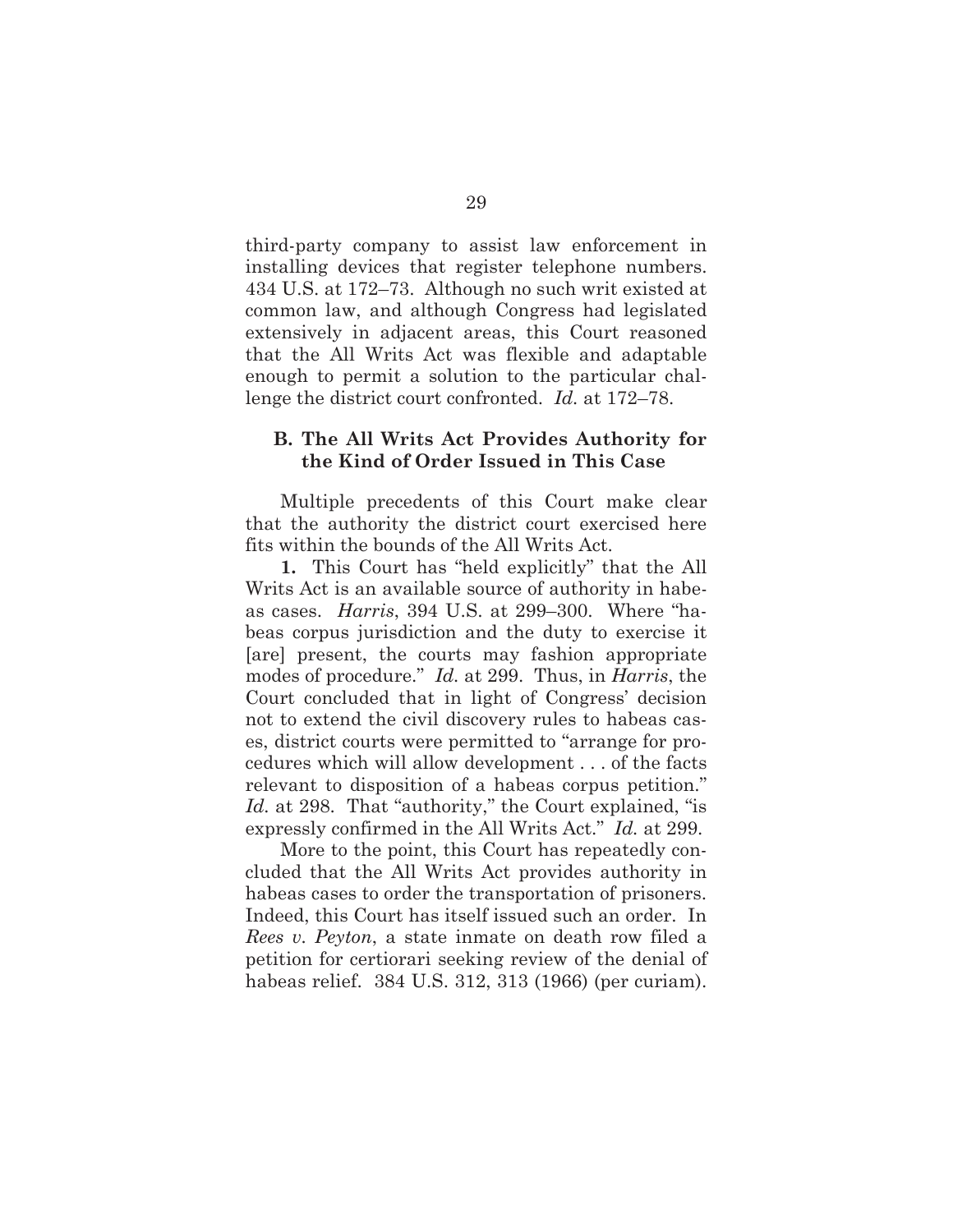He later "directed his counsel to withdraw [his] petition and forgo any further legal proceedings." *Id.* Counsel "advised th[e] Court that he could not . . . accede to these instructions without a psychiatric evaluation" of the petitioner. *Id.* In response, the Court directed the district court to "subject [the petitioner] to psychiatric and other appropriate medical examinations, and so far as necessary to temporary federal hospitalization for this purpose." *Id.* at 314. That order was warranted "in aid of the proper exercise of this Court's certiorari jurisdiction." *Id.* at 313.

The Court confirmed the same authority in *Price v. Johnston*, 334 U.S. 266 (1948). In that case, the Court held that courts have power under the All Writs Act to order the transfer of a habeas petitioner to federal court to argue his appeal. *Price*, 334 U.S. at 278–79. The Court explained that such a "writ is auxiliary" to the underlying habeas case and appropriate when, in "the sound discretion of the court," the prisoner's movement is "reasonably necessary in the interest of justice." *Price*, 334 U.S. at 278–79 (quoting *Adams*, 317 U.S. at 274).

And in *United States v. Hayman*, the Court affirmed a district court's authority under the All Writs Act to order a prisoner confined in another district to be produced before the sentencing court for a hearing on his Section 2255 motion. 342 U.S. 205, 220–21 (1952). Because no express statute specifically authorized production of the prisoner, the Court concluded that the district court's order was "auxiliary to the jurisdiction of the trial court over respondent granted in Section 2255 itself and invoked by respondent's filing of a motion under that Section." *Id.* at 220.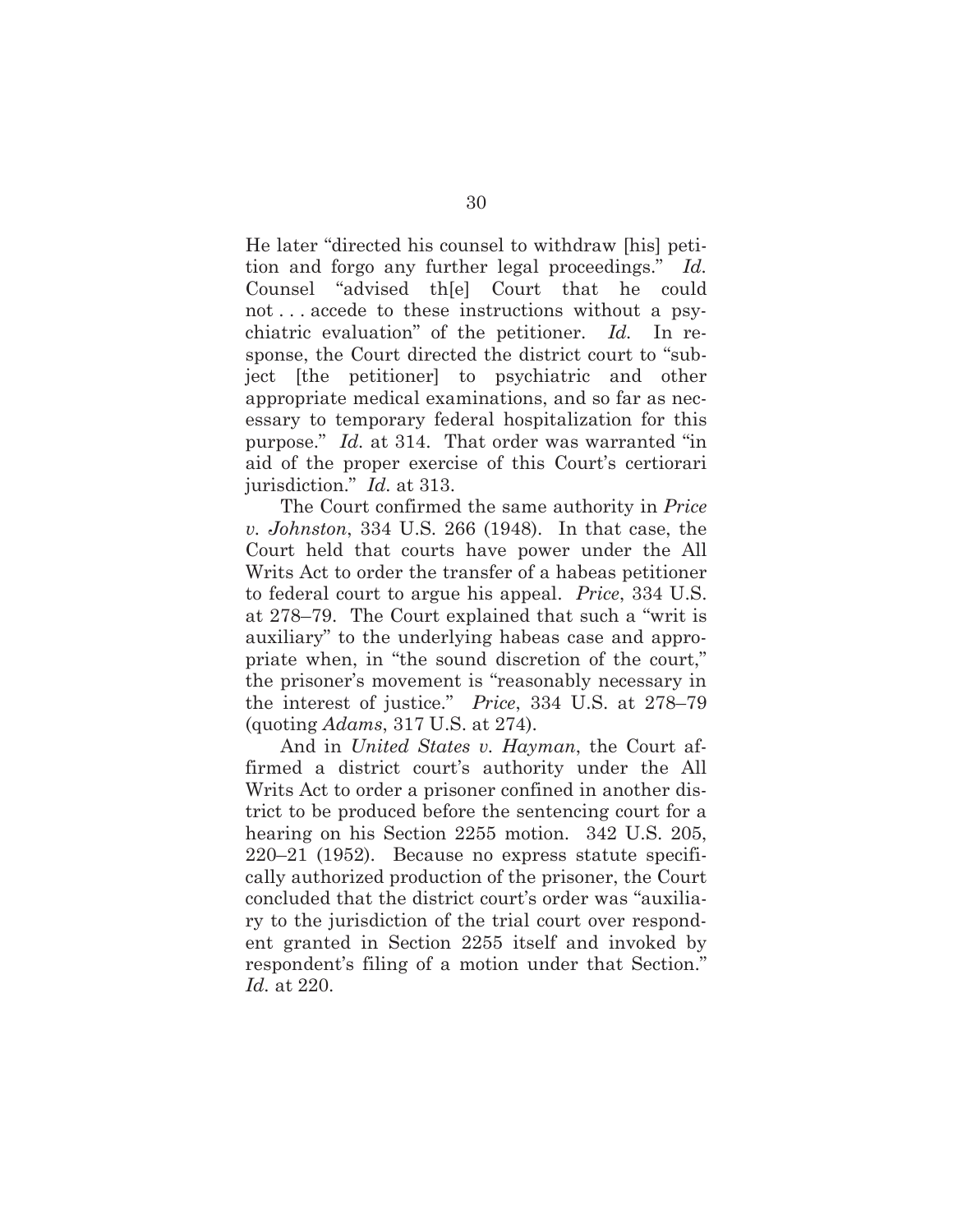**2.** Consistent with these precedents, the All Writs Act furnishes authority for the type of order the district court issued here. The order was "in aid of [the] jurisdiction" the district court independently possessed under 28 U.S.C.  $\S$  2241(c)(3) and 2254(a) by virtue of the pending habeas petition. *See Harris*, 394 U.S. at 298–300 (citing 28 U.S.C. § 2243) (permitting invocation of the All Writs Act to determine "facts relevant to disposition of a habeas corpus petition"); *N.Y. Tel. Co.*, 434 U.S. at 175 n.23.

On the particular record here, the district court could conclude in its discretion that the order was "reasonably necessary in the interests of justice." *See infra* Part III. And under this Court's precedents, use of the All Writs Act to order the transport of a prisoner was consistent with the "usages and principles of the law." *See Rees*, 384 U.S. at 313*; Price,* 334 U.S. at 279; *Hayman*, 342 U.S. at 220–21*.* As the United States explains, federal courts have long had authority to order the transfer of prisoners for a range of reasons. U.S. Br. 23–25. Indeed, Petitioner *concedes* that federal courts have authority to issue such orders in "specific contexts" and under "other statutes or rules or equitable principles." Pet. Br. 38. He offers no logical reason why such authority would be permissible in those other "contexts" but somehow conflict with the "usages and principles of the law" when grounded in the one statute that Congress specifically designed for the purpose of issuing procedural orders.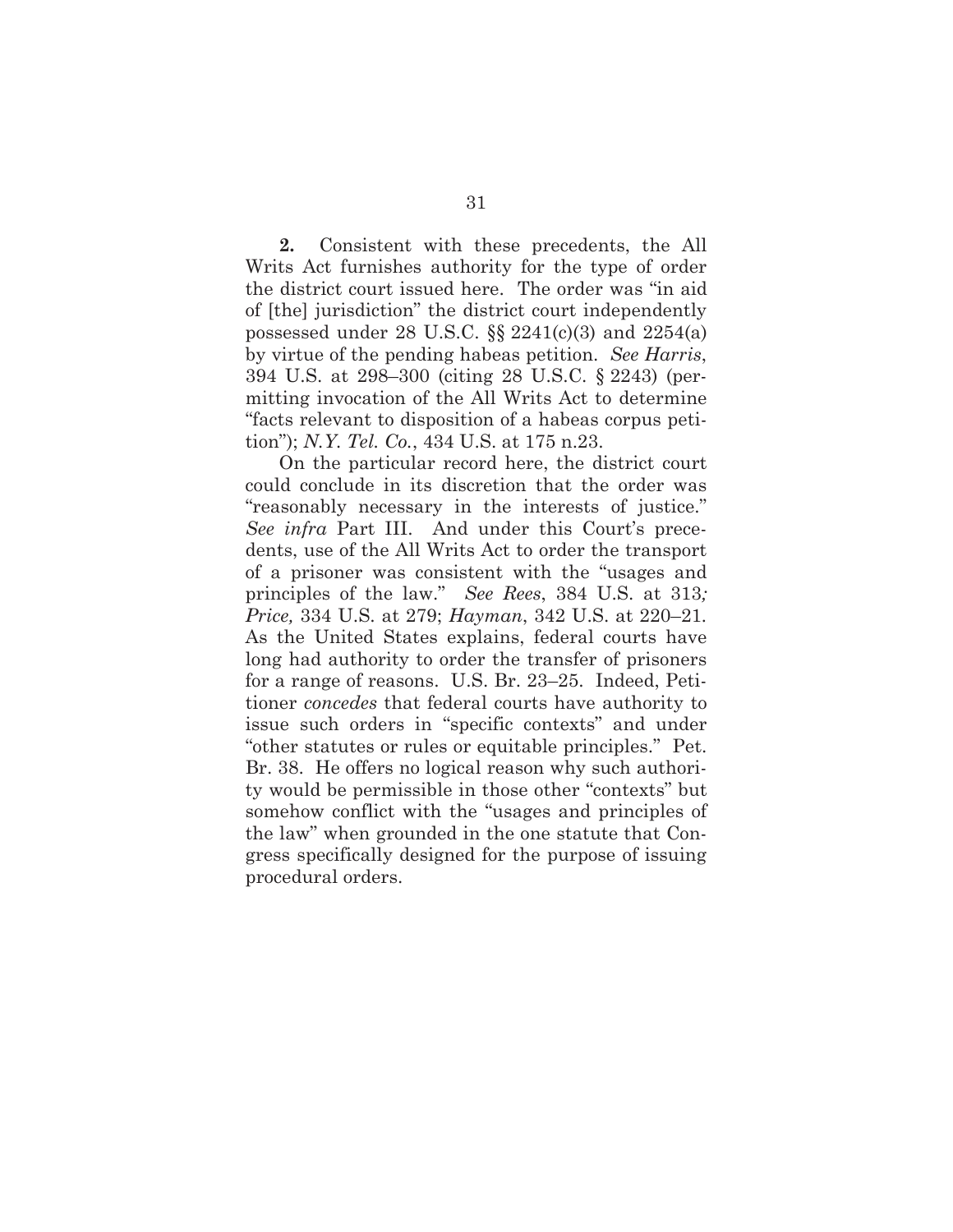### **C. Section 2241(c)(5) Does Not Prohibit an Order of This Kind**

Petitioner challenges the existence of authority to issue the order under the All Writs Act primarily on the ground that one provision of the habeas laws, Section 2241(c)(5), "forbids requiring custodians to bring inmates anywhere but to court, and even then only 'to testify or for trial.'" Pet. Br. 15. That contention is squarely foreclosed by this Court's precedents and principles of statutory interpretation.

### **1. This Court's Decisions Foreclose Petitioner's 2241(c)(5) Argument**

Petitioner's contention that Section 2241(c)(5) displaces the All Writs Act in this context runs inexorably into this Court's decisions in *Rees*, *Price*, and *Pennsylvania Bureau of Correction v. U.S. Marshals Service*, 474 U.S. 34 (1985).

According to Petitioner, courts hearing habeas cases may order a prisoner transferred (a) only under Section  $2241(c)(5)$ ; (b) only to court; and (c) only to testify or for trial. But in *Rees*, this Court ordered a state prisoner transferred (a) under the All Writs Act; (b) to a hospital; and (c) for psychiatric evaluation. 384 U.S. at 313–14. And in *Price*, this Court held that the All Writs Act authorized an order to transfer a prisoner to argue an appeal. 334 U.S. at 286, 294. The same statutory language on which Petitioner relies here was in effect when the Court issued both decisions. Section 2241(c)(5) took its modern form 21 years before *Rees*, and at the time of *Price*, the operative language was even more restrictive. *See* 28 U.S.C. § 453 (1946) ("The writ of habeas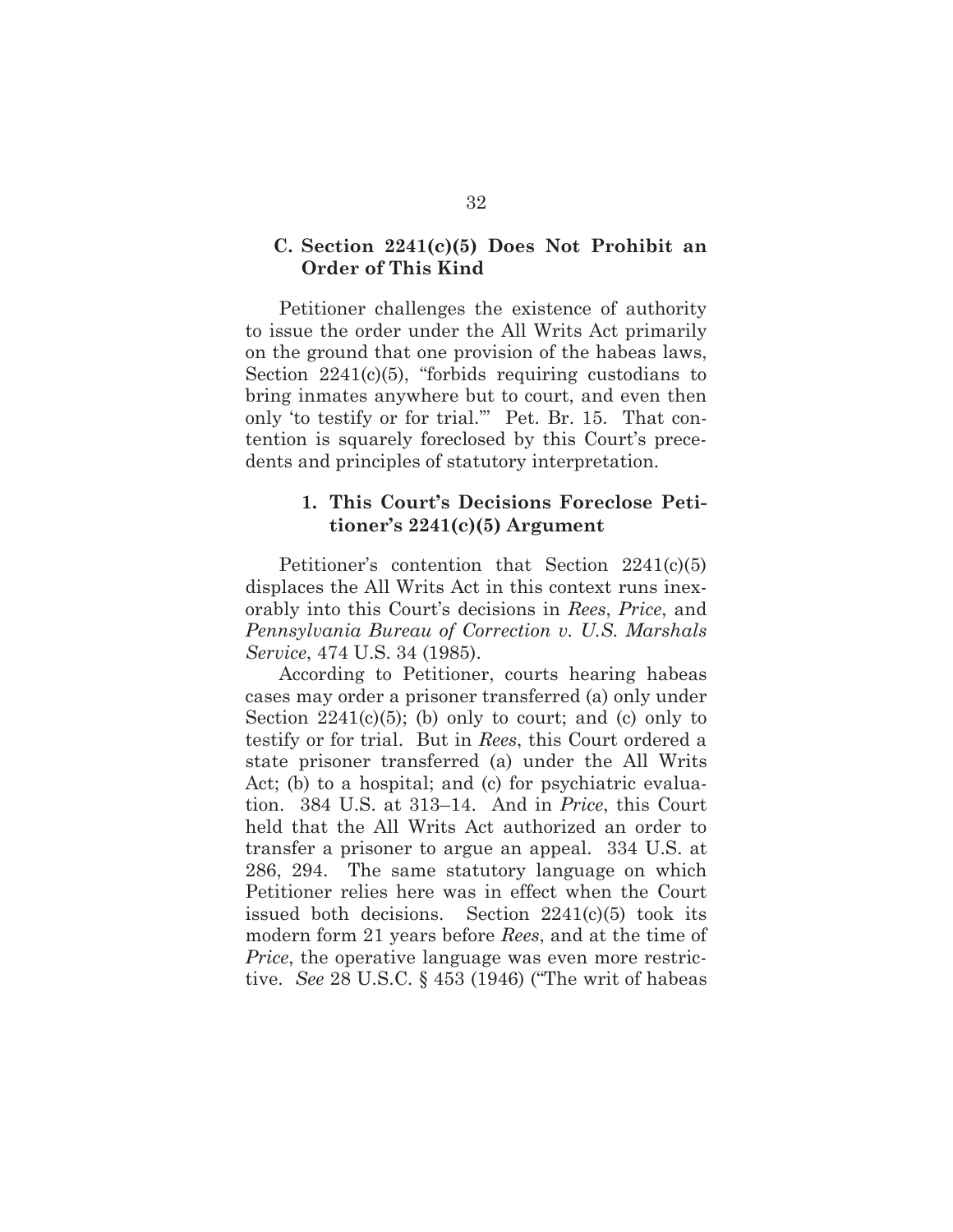corpus shall in no case extend to a prisoner in jail unless . . . it is necessary to bring the prisoner into court to testify."). Petitioner's principal argument cannot survive these decisions.6

*Pennsylvania Bureau of Correction* similarly forecloses Petitioner's Section 2241(c)(5) theory. Petitioner cites that decision for the proposition that Section  $2241(c)(5)$  "is precisely the sort of statute to which a court should look in discerning the limits that federal law places on orders directing the movement of prisoners." Pet. Br. 36. But the case actually stands for exactly the opposite rule. There, the magistrate judge issued a writ of habeas corpus *ad testificandum* ordering a non-custodian—the Marshals—to transport state prisoners to testify in a Section 1983 action. 474 U.S. at 35–36. Because in that case "the traditional writ *ad testificandum* [was] sufficient" and "indisputably provide[d] a district court with a means of producing a prisoner-witness," this Court held that the order had to conform with

<sup>6</sup> The Seventh Circuit's decision in *Ivey v. Harney*, 47 F.3d 181 (7th Cir. 1995), on which Petitioner heavily relies, is thus based on a flawed central premise. The panel concluded that a court could not invoke the All Writs Act as authority to transfer a prisoner for medical testing in support of his Section 1983 action. *Id.* at 186. Justifying that conclusion, the court stated that "in its current incarnation," Section 2241(c) is "close-ended, a ceiling rather than a floor." *Id.* at 184. The court distinguished *Price* on the ground that it was decided "[b]efore Section 2241(c) took its current form." *Id.* at 183–84. But there is no material difference between the text of Section 2241(c)(5) at issue in *Ivey* and the text of its predecessor statute at issue in *Price*. Both were phrased in "an 'unless . . . not' form." *Id.* at 185.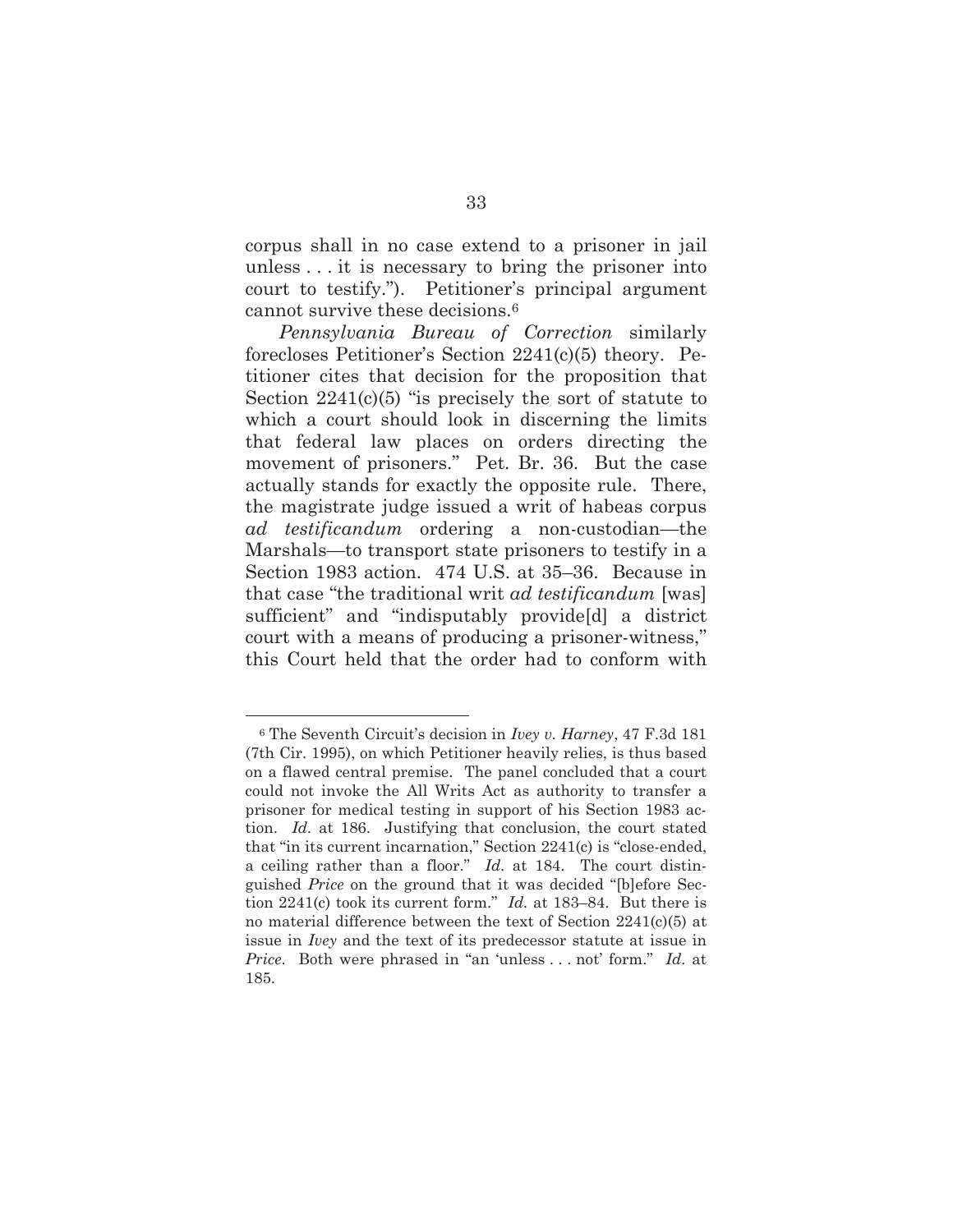the requirements of Section 2241(c)(5). *Id.* at 42 n.7, 43.

The Court specifically distinguished *Price* on the ground that Section 2241(c)(5) did *not* limit or control the auxiliary writ issued in that case. "In *Price*," the Court reasoned, "there was no alternative" mechanism in existing statutes to order the prisoner's transport for oral argument because  $2241(c)(5)$  was limited to testimony. *Id.* at 42 n.7. That left a "statutory interstice[]" that the court could "fill" by "use of an extraordinary writ" under the All Writs Act. *Id.*

Petitioner contends that "Congress' decision [in  $2241(c)(5)$ ] not to authorize ... orders [to transport] prisoners for reasons other than trial or testimony] is a limit to be respected, not a gap to be filled." Pet. Br. 37. Like *Rees* and *Price*, *Pennsylvania Bureau of Correction* says just the opposite.

### **2. Section 2241(c)(5) Does Not Apply to the Type of Auxiliary Order at Issue**

The same conclusion follows from basic principles of statutory interpretation. Petitioner's heavy reliance on Section  $2241(c)(5)$  reflects both a mischaracterization of the nature of the challenged order and a misunderstanding of the function of that provision.

**a.** Petitioner conflates two distinct inquiries: first, whether a court has jurisdiction to issue a writ of habeas corpus; and second, whether a court may in its discretion invoke the All Writs Act to issue auxiliary orders in support of such jurisdiction. Once the first inquiry is satisfied—the court concludes it has jurisdiction to entertain a habeas petition—the court may then decide whether to issue auxiliary orders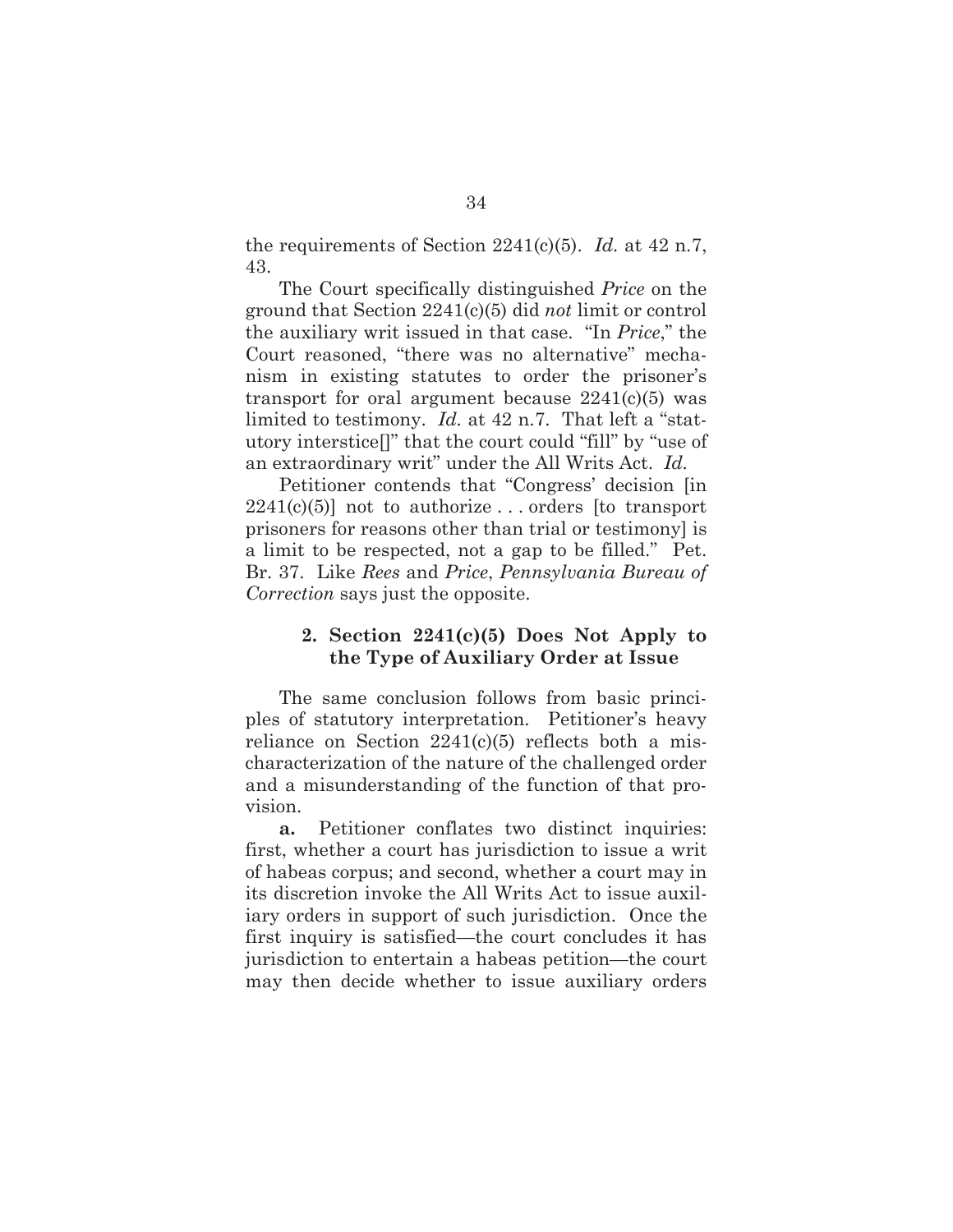"necessary or appropriate" under the All Writs Act to adjudicate that case efficiently. *See Harris*, 394 U.S. at 298–99 ("[W]here "habeas corpus jurisdiction and the duty to exercise it [are] present, the courts may fashion appropriate modes of procedure" under the authority "expressly confirmed in the All Writs Act.").

Petitioner assumes that because this is a habeas case, and because the court issued a transport order, that order must be a writ of habeas corpus. As the United States explains, U.S. Br. 22–23, that characterization is incorrect. The transport order was not a writ of habeas corpus pursuant to Section 2241(c)(5), but rather an auxiliary writ issued in aid of the district court's jurisdiction under a different provision of the habeas statute, Section 2241(c)(3). *See Hayman*, 342 U.S. at 220 (concluding that a district court ordering a prisoner transfer "would not be issuing an original writ of habeas corpus to secure respondent's presence from another district"; rather, "[i]ssuance of an order to produce the prisoner is auxiliary to the jurisdiction of the trial court over respondent granted in Section 2255 itself and invoked by respondent's filing of a motion under that Section."); *Price*, 334 U.S. at 279 ("[contemplated writ] is auxiliary" to the court's existing habeas jurisdiction); *Pa. Bureau of Corr.*, 474 U.S. at 42 n.7 (writ in *Harris* was an "extraordinary writ" under the All Writs Act, not a writ of habeas corpus)*.*

**b.** The error in Petitioner's characterization stems from a basic misconception of the function of Section  $2241(c)(5)$  and its role in the broader statutory framework.

Section 2241(c) functions as a grant of authority for federal courts to adjudicate habeas cases. In par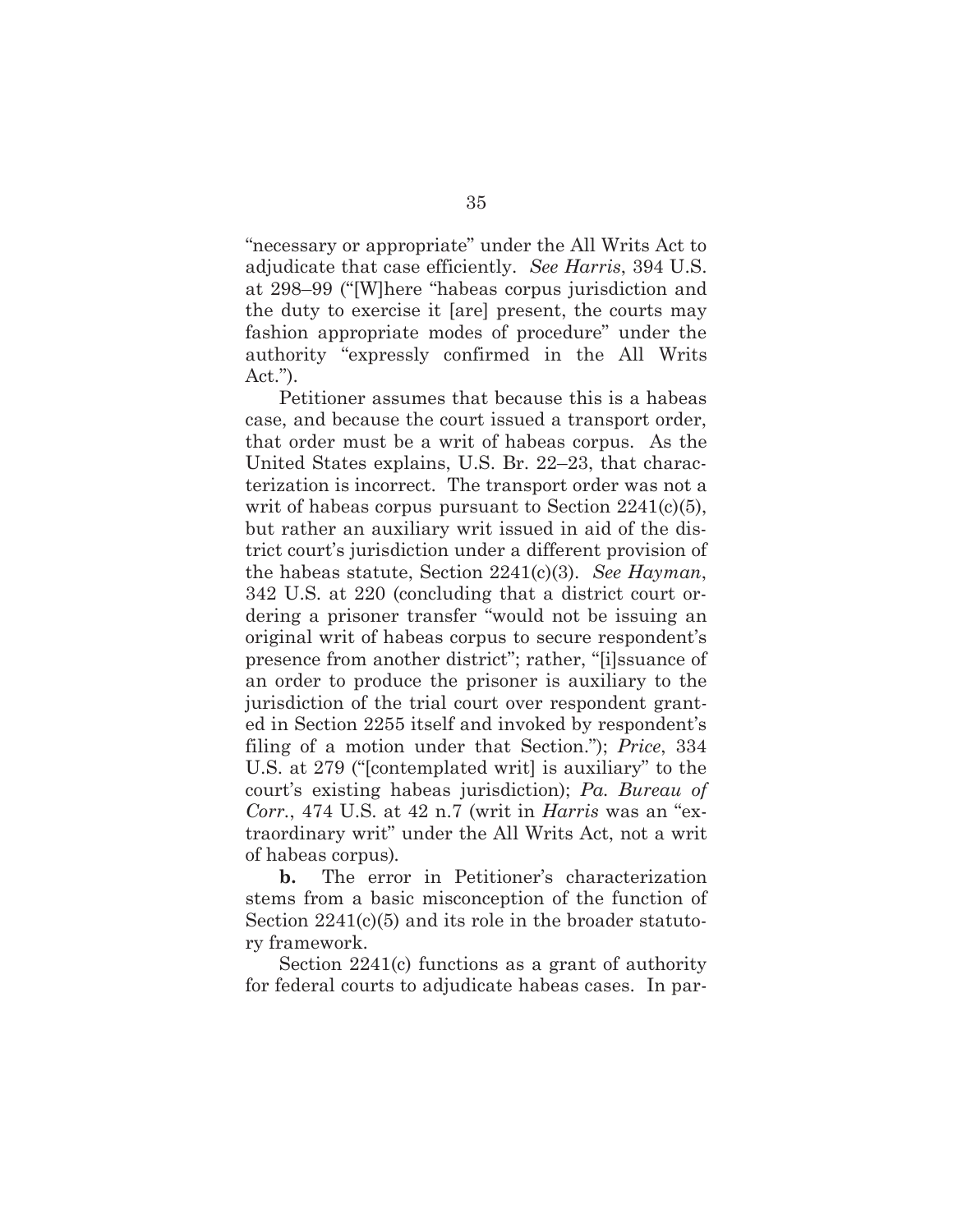ticular, the statute provides for such authority in five disjunctive categories:

(1) [The prisoner] is in custody under or by color of the authority of the United States or is committed for trial before some court thereof; or

(2) He is in custody for an act done or omitted in pursuance of an Act of Congress, or an order, process, judgment or decree of a court or judge of the United States; or

(3) He is in custody in violation of the Constitution or laws or treaties of the United States; or

(4) He, being a citizen of a foreign state and domiciled therein is in custody for an act done or omitted under any alleged right, title, authority, privilege, protection, or exemption claimed under the commission, order or sanction of any foreign state, or under color thereof, the validity and effect of which depend upon the law of nations; or (5) It is necessary to bring him into court to testi-

fy or for trial.

28 U.S.C. § 2241(c).

Subsections  $(c)(1)$ ,  $(c)(2)$ , and  $(c)(4)$  provide courts with jurisdiction over habeas cases brought, respectively, by prisoners held in federal custody; by prisoners who are held because of their actions pursuant to an Act of Congress or court order; or by foreign individuals held because of an action done at the direction of another country. None of those is relevant here.

Subsection (c)(3), in turn, creates jurisdiction when the petition is filed by a prisoner, whether in state or federal custody, on the ground that he is held in violation of federal law or the Constitution.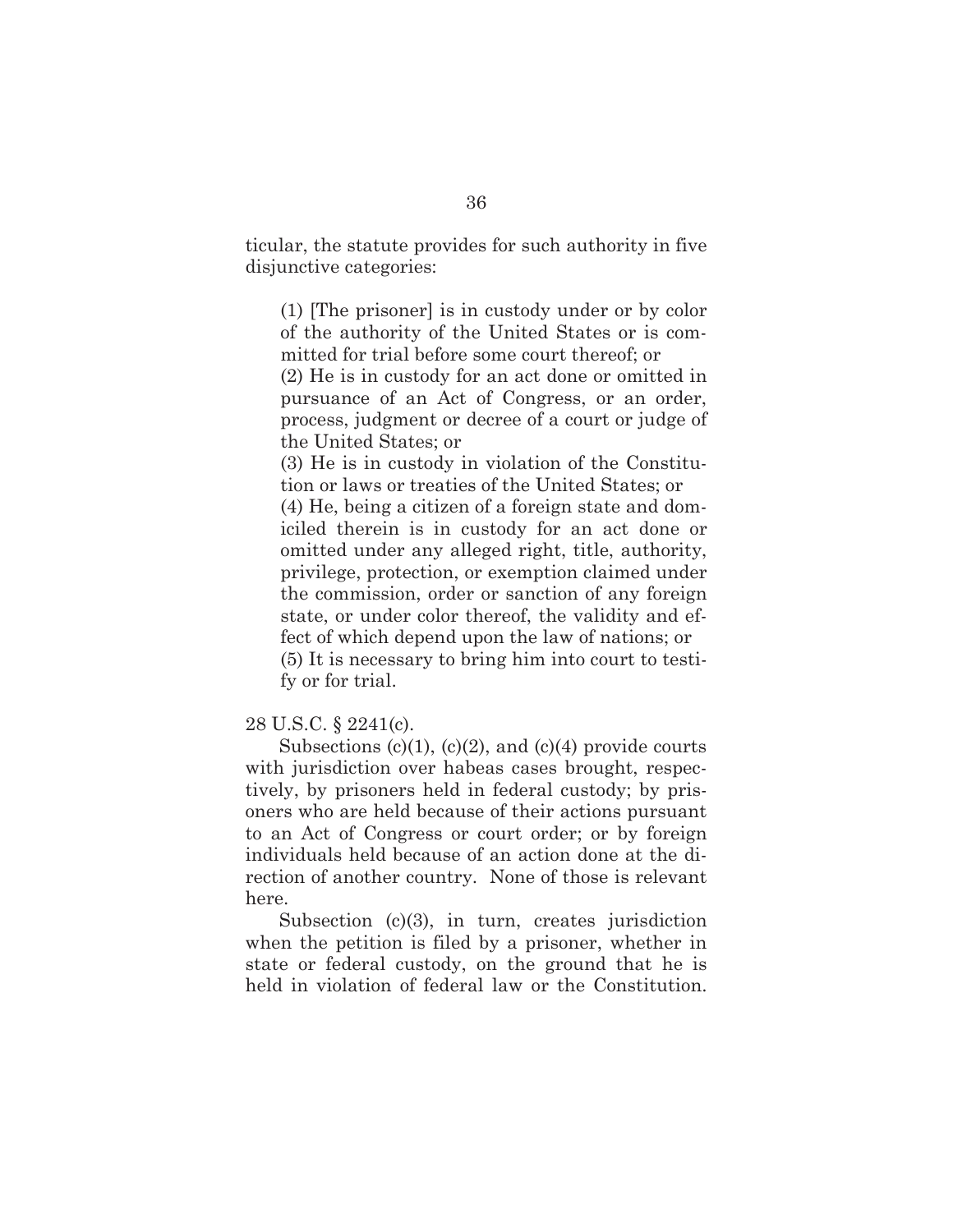*See, e.g.*, *Zadvydas v. Davis*, 533 U.S. 678, 687 (2001) (Section 2241(c)(3) "authoriz[es] any person to claim in federal court that he or she is being held 'in custody in violation of the Constitution or laws . . . of the United States'"). That provision, combined with the parallel grant of authority in Section 2254(a), is the basis for district court jurisdiction over a case like this one, in which a state prisoner contends that the Constitution renders his detention unlawful.

Sections  $(c)(1)$ – $(c)(4)$  thus correspond with the common law writ of habeas corpus *ad subjiciendum*—the so-called Great Writ—allowing a prisoner to challenge the legality of his conviction and sentence. *See* Fallon et al., *The Federal Courts and the Federal System* 1193 (7th ed. 2015) (citing 3 William Blackstone, *Commentaries* \*129–32).

Section (c)(5) addresses a distinct type of proceeding that is not at issue here. That provision authorizes the district court to issue a writ of habeas corpus *ad testificandum* or *ad prosequendum* commanding that a prisoner be delivered from anywhere in the country to the court "to testify or for trial" in a case pending before that court. 28 U.S.C. § 2241(c)(5); *see, e.g.*, *Barnes*, 544 F.3d at 809 (citing *Carbo v. United States*, 364 U.S. 611, 619 (1961) and collecting cases).

The purpose of that  $(c)(5)$  source of authority is fundamentally different from the one underlying this case. District courts may issue writs of habeas corpus *ad testificandum* under Section 2241(c)(5) in cases unrelated to habeas proceedings. This is so because "[a] prisoner might be a crucial witness in a civil case in federal court that had nothing to do with prisons or criminal law." *Barnes*, 544 F.3d at 810. Conversely, unlike subsections  $(c)(1)$ – $(c)(4)$ , Section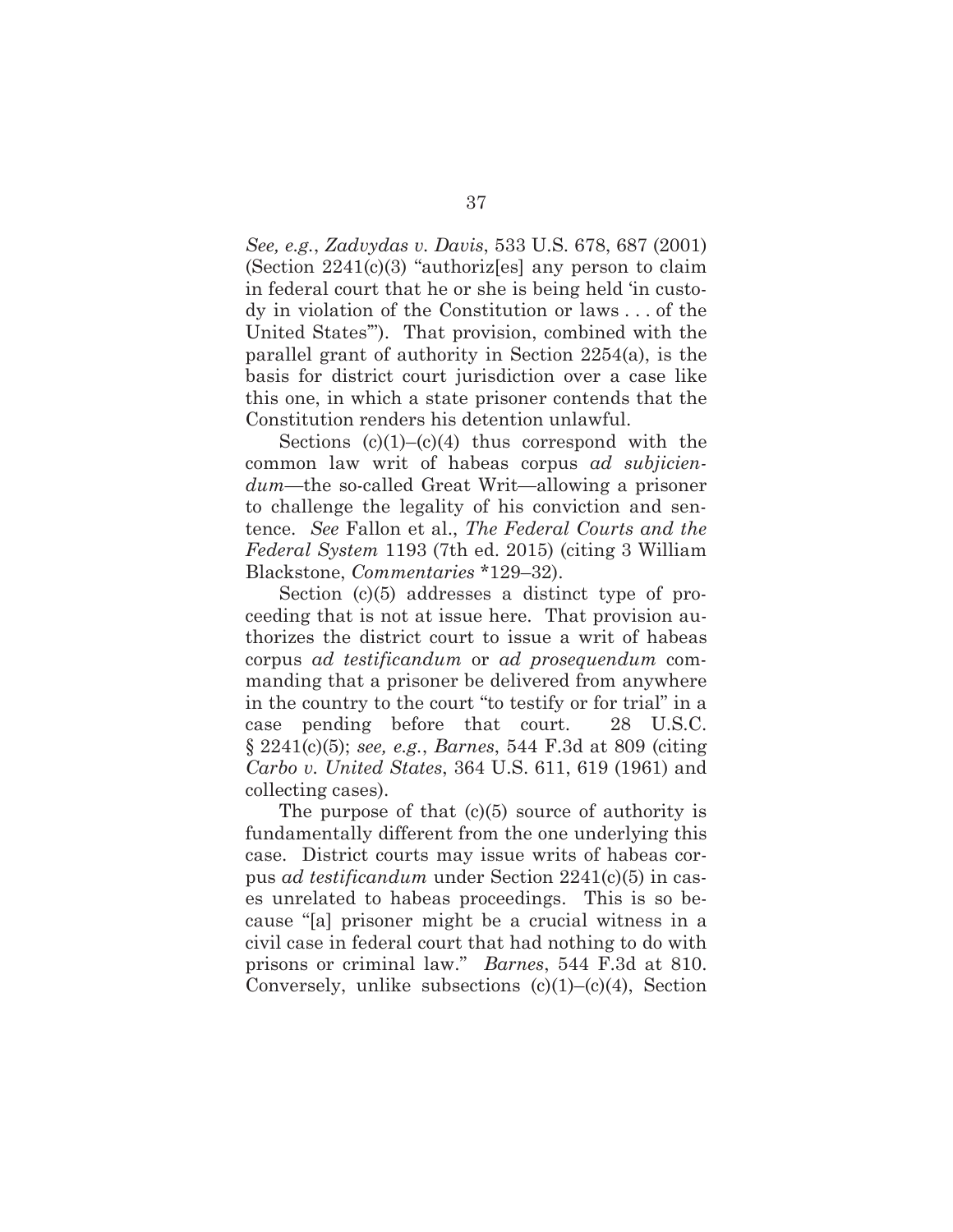$2241(c)(5)$  does not provide federal courts with jurisdiction to inquire into the legality of a prisoner's custody. *See, e.g.*, *Miller v. Hambrick*, 905 F.2d 259, 261–62 (9th Cir. 1990) (finding that district court lacked jurisdiction to hear a habeas petition filed by a prisoner who was present pursuant to a Section 2241(c)(5) writ because "[t]he [habeas corpus *ad testificandum*] writ authorizes a trip not a change of custodians").

**c.** Because this is a case arising under Section  $2241(c)(3)$ , not one brought under Section  $2241(c)(5)$ , the latter provision does not apply. And contrary to Petitioner's argument, in cases where it does not apply, Section 2241(c)(5) does not cast a blanket limitation across all the other subsections, restricting what procedures a court may employ in aid of its duty to address the legality of the prisoner's detention when, as here, jurisdiction rests on a different source. *See* U.S. Br. 22 (explaining that "[t]here is thus no basis in either the common law or the statutory text for [Petitioner's] contention that Section 2241(c) effects a sort of field preemption over the subject of prisoner transport").

## **D. The District Court Was Not Required to Identify a Common Law Ancestor for the Transport Order**

Petitioner contends that the All Writs Act is categorically unavailable unless its use parallels a writ that existed at common law. Once again, Petitioner fights controlling precedent.

The argument Petitioner advances is precisely the one this Court rejected in *Price.* Addressing whether an order to transport the prisoner for oral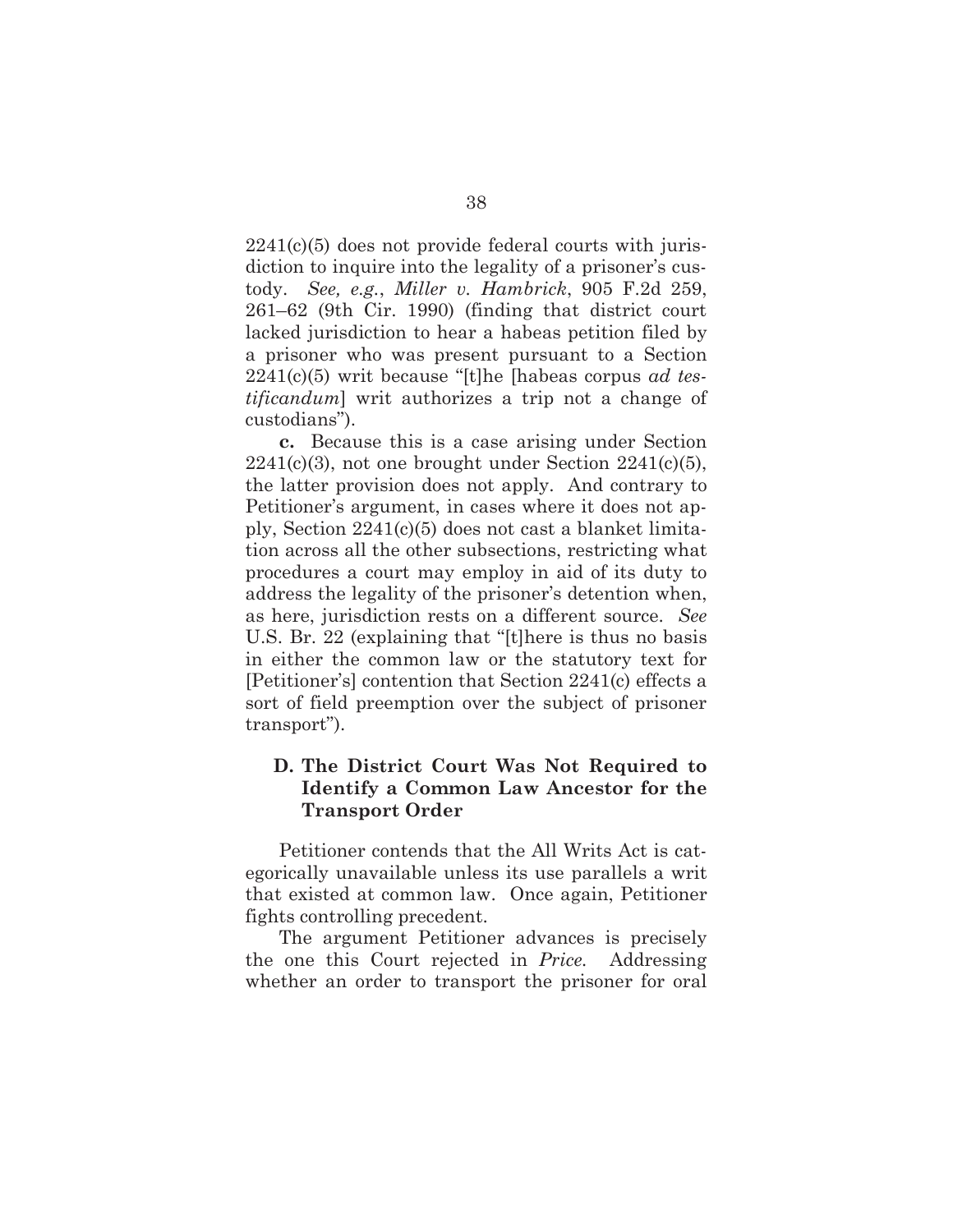argument was "agreeable to the usages and principles of law," the Court observed that while "[a]t common law there were several variants of the writ of habeas corpus," none was "devised for the particular purpose" at hand, "[n]or does it appear that the courts of England have used or developed the habeas corpus writ for this purpose." *Price*, 334 U.S. at 281– 82.

The Court concluded, however, that the order was permissible. The All Writs Act, the Court reasoned, is not "confined to the precise forms of th[e] writ in vogue at the common law or in the English judicial system." *Id.* at 282. The operative language "says that the writ must be agreeable to the usages and principles of 'law,' a term which is unlimited by the common law or the English law." *Id.* Because the "'law' is not a static concept, but expands and develops as new problems arise," the Court rejected any limitation on the Act to "only those [kinds of orders] recognized in this country in 1789, when the original Judiciary Act containing the substance of this section came into existence." *Id.* "In short," the Court concluded, "we do not read [the All Writs Act] as an ossification of the practice and procedure of more than a century and a half ago." *Id.*

Thus, while common law may be a useful place to "look first" for relevant "usages and principles," *Hayman*, 342 U.S. at 221 n.35, that is the beginning, not the end, of the inquiry. Indeed, if Petitioner's argument were correct, then *New York Telephone Company*, this Court's pathmarking case on the All Writs Act, would have reached a different result. That case involved an order directing a telephone company to provide technical assistance in installing a pen register—concepts that were entirely unfore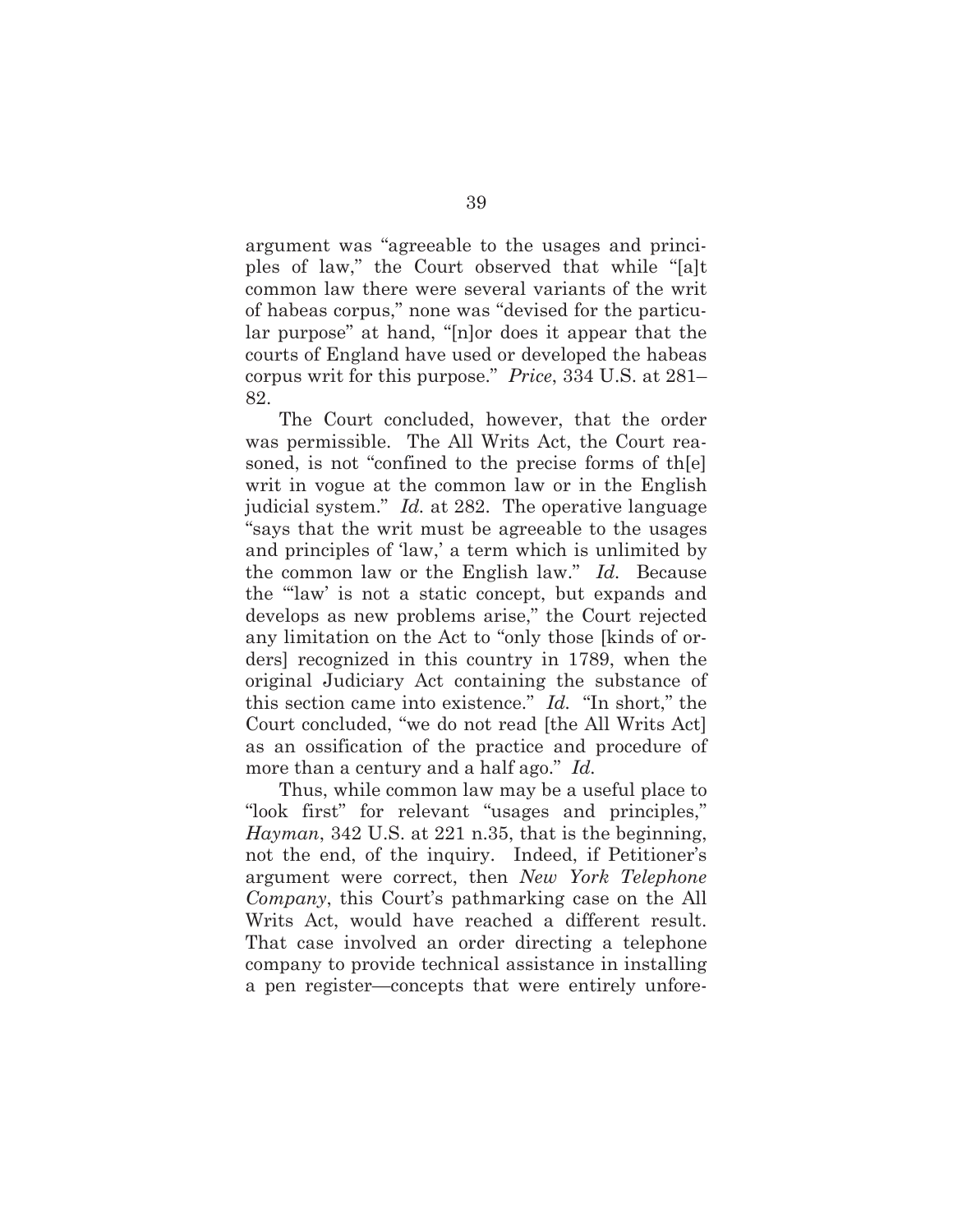seen at common law. Petitioner's rigid approach represents the kind of "dry formalism" this Court has long rejected in interpreting the All Writs Act, lest it "sterilize procedural resources which Congress has made available to the federal courts." *Adams*, 317 U.S. at 274.

## **III. THE DISTRICT COURT DID NOT ABUSE ITS DISCRETION**

The Sixth Circuit also correctly held that the district court did not abuse its discretion by granting the transfer motion on the specific facts of this case. Based on its familiarity with the complex intersection of the procedural history and Twyford's claims for relief, the district court deemed the order "necessary or appropriate" under the All Writs Act. That judgment was reasonable and supported by the record. There is no merit to Petitioner's effort to replace the traditional discretion district courts employ in managing ongoing litigation with an inflexible rule categorically requiring them to proceed in a preordained sequence when considering orders of this kind.

## **A. The District Court Acted Within Its Discretion by Deeming the Order "Necessary or Appropriate"**

The All Writs Act is an essential tool in furthering the district courts' "'special role' in managing ongoing litigation." *Mohawk*, 558 U.S. at 106 (quoting *Firestone*, 449 U.S. at 374); *cf. Dietz v. Bouldin*, 579 U.S. 40, 45 (2016) (observing this Court's recognition of district courts' power "to manage their own affairs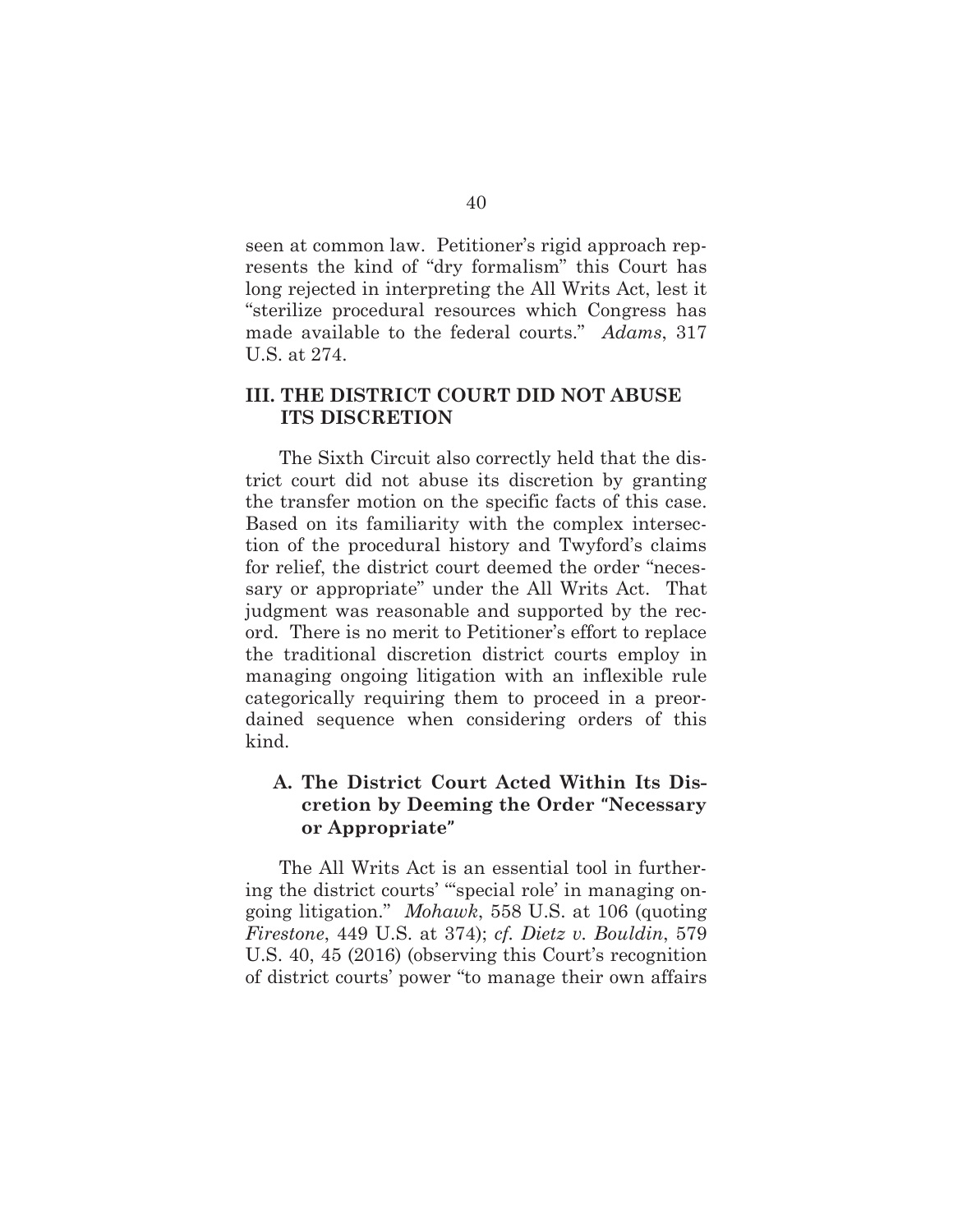so as to achieve the orderly and expeditious disposition of cases" (quoting *Link v. Wabash R. Co.*, 370 U.S 626, 630–31 (1962))). To that end, the Act provides districts courts a "discretionary power" to issue procedural orders they regard as "necessary or appropriate" in the discharge of their duties. *Price*, 334 U.S. at 286.

Whether to invoke the All Writs Act in any specific context is entrusted to the district court's "sound judgment." *Adams*, 317 U.S. at 273; *see Price*, 334 U.S. at 278 (All Writs Act authority "may be exercised at the sound discretion of the court"); *id.* at 285 (emphasizing "[t]he discretionary nature of the power" the Act provides). The "real question," therefore, "is whether [the district court] abused its power in exercising" the All Writs Act "in the situation that confronted it." *Adams,* 317 U.S. at 273; *see N.Y. Tel. Co.*, 434 U.S. at 171 (applying abuse-of-discretion standard).

This Court has interpreted the scope of discretion under the All Writs Act with due regard for "the [] breadth of [the Act's] language." *Price*, 334 U.S. at 284. Even before Congress added the phrase "or appropriate," the Court "consistently applied the Act flexibly." *N.Y. Tel. Co.*, 434 U.S. at 173. The Court has refused to interpret the Act to mean it is available "only when . . . it is 'necessary' in the sense that the court could not otherwise physically discharge its" existing jurisdiction. *Adams*, 317 U.S. at 273; *see N.Y. Tel. Co.*, 434 U.S. at 173 (the Act is "not limited to those situations where it is 'necessary'" in the strictest sense). To the contrary, the Act is available "where, because of special circumstances, its use as an aid to [a proceeding] over which the court has jurisdiction may fairly be said to be reasonably neces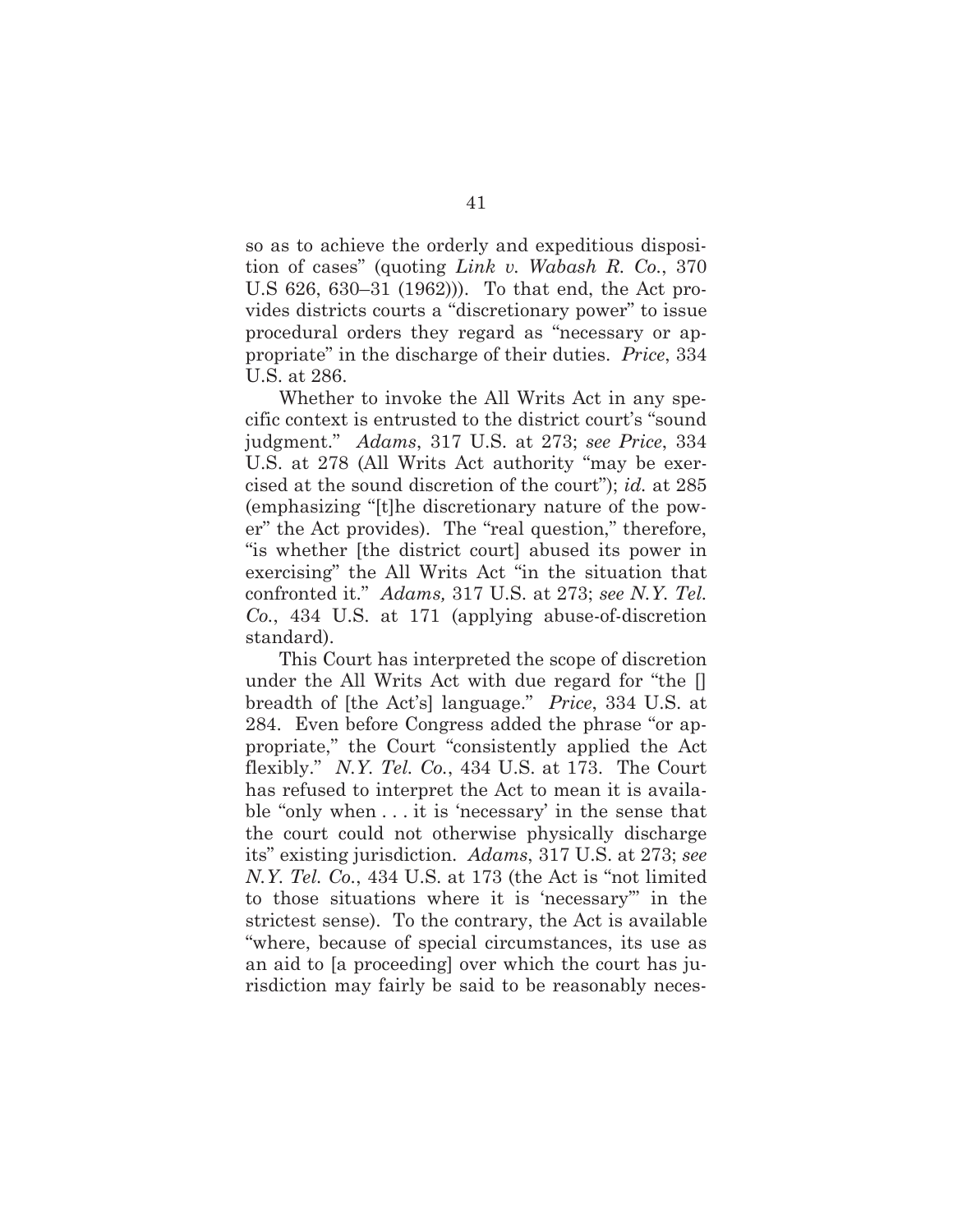sary in the interest of justice." *Adams*, 317 U.S. at 274.

The district court could "fairly conclude" that this standard was satisfied in the "special circumstances" of this case. *Price*, 334 U.S. at 279–80. The request for transfer was based not simply on the representations of counsel or the desires of the prisoner, but instead on the assessment of an experienced doctor the Director of Neurology at The Ohio State University Medical Center—that imaging at his facility was necessary to determine the extent of basic brain "functioning." Pet. App. 272a–273a. The premise for testing was not conjectural or speculative; it rested on the undisputed fact that Twyford has, since the age of 13, had at least 20 to 30 bullet fragments scattered throughout his skull. The district court credited the assertion that "testing is crucial" to counsel's "ability to assist Petitioner with the development and presentation of his claims," and the court identified specific claims to which the results could relate. Pet. App. 31a–32a.

As the Sixth Circuit correctly held, the district court did not abuse its discretion in finding on this extraordinary record that the order was "reasonably necessary in the interest of justice." *Adams*, 317 U.S. at 274; *cf. Ayestas v. Davis*, 138 S. Ct. 1080, 1094 (2018) (concluding that application of a "reasonably necessary" standard is within the district court's discretion and requires the prisoner to demonstrate that "the underlying claim is at least plausible").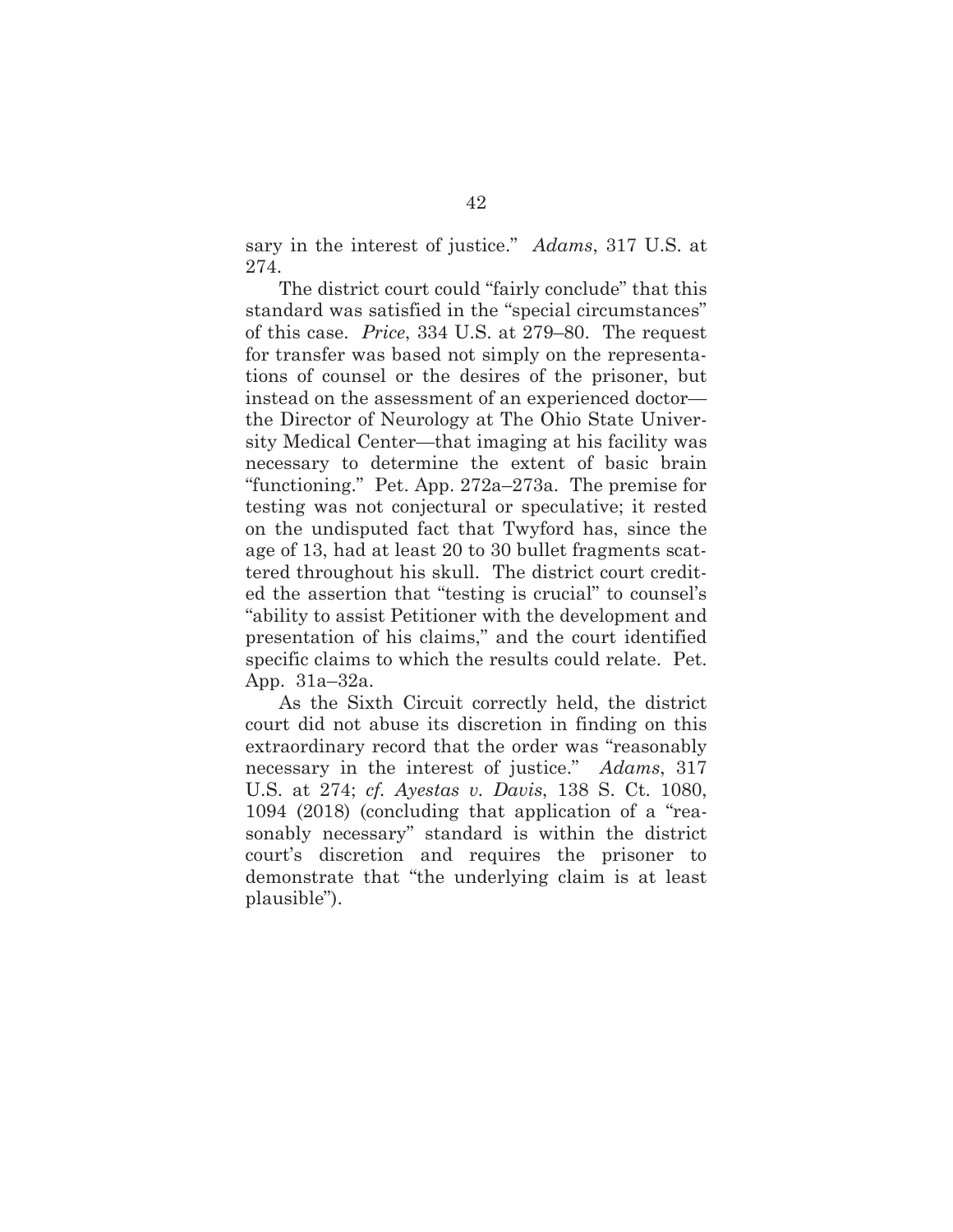## **B. The District Court Was Not Obligated to Decide at the Outset Whether Twyford Would Ultimately Obtain Relief**

Petitioner contends that the district court erred because it considered the issues in the wrong sequence. In particular, Petitioner argues that district courts may never order a prisoner transferred for medical testing unless the court first decides not only how the testing results would be admissible but also how they would entitle the prisoner to relief. Pet. Br. 43–44, 50. That position finds no basis in statute or precedent and would "undermine[] 'efficient judicial administration'" by "encroach[ing] upon the prerogatives of district court judges" to determine the optimal process in any particular context. *Mohawk*, 558 U.S. at 106 (quoting *Firestone*, 449 U.S. at 374).

## **1. Neither** *Pinholster* **nor** *Harris* **Compels Petitioner's Rigid Approach**

Petitioner's argument is based primarily on two decisions of this Court: *Cullen v. Pinholster*, 563 U.S. 170 (2011), and *Harris v. Nelson*, 394 U.S. 286 (1969). Neither compels the categorical rule he advances.

**a.** *Pinholster* concerned the application of 28 U.S.C. § 2254(d)(1) to habeas claims adjudicated on the merits in state proceedings. This Court held that federal review of such claims is limited to the statecourt record. 563 U.S. at 180-–82.

The district court recognized that *Pinholster* and other authorities may, in connection with certain asserted and potential claims, ultimately limit the use of information generated by Twyford's neurologi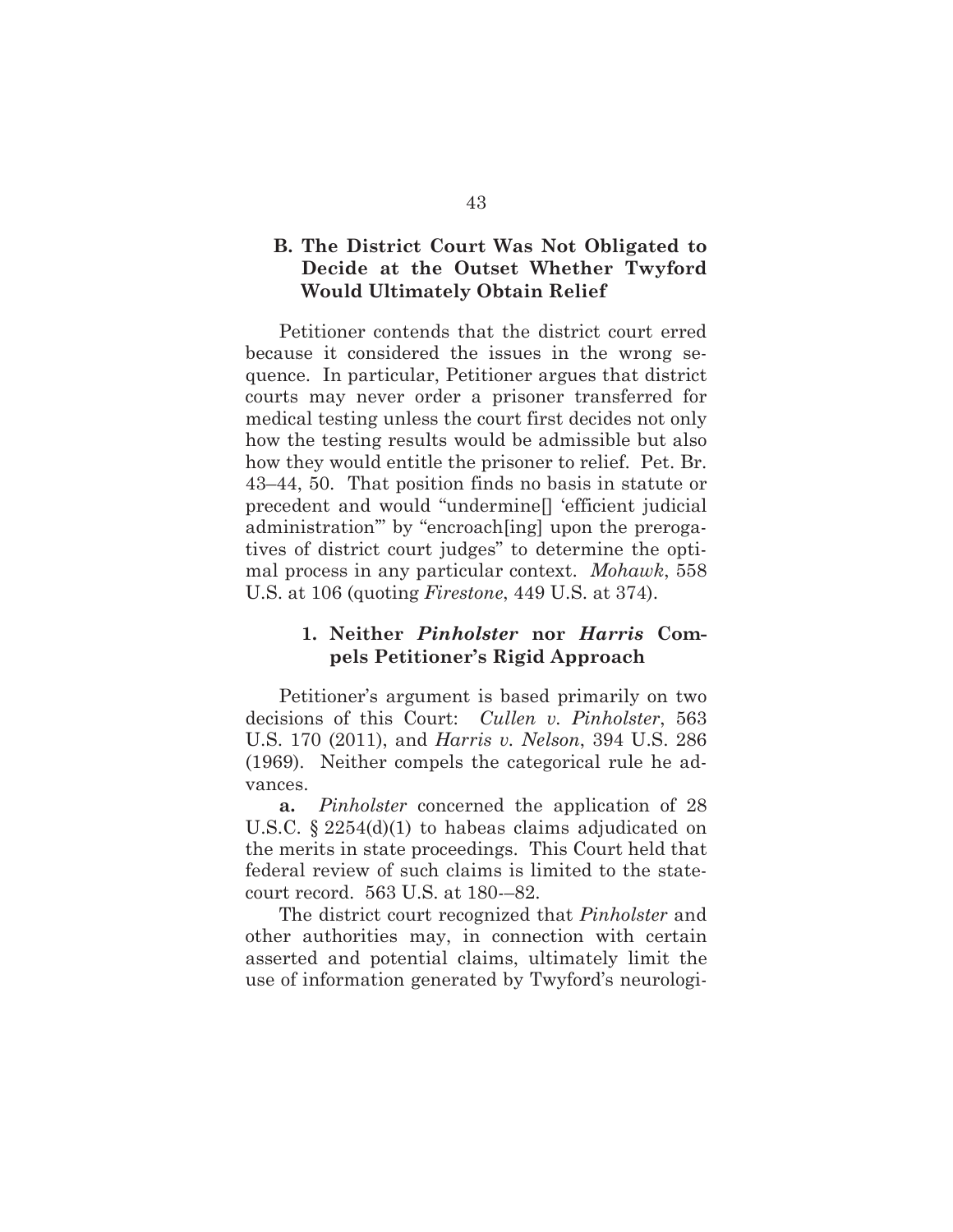cal exam. *See* Pet. App. 32a. But the district court also correctly concluded that *Pinholster* does not control the separate question whether Twyford's counsel may take steps to develop the factual background of the case, to understand the implications of Twyford's mental capacity for previous proceedings, and to explore potential claims—investigative activities of the kind that have long been within the discretion of habeas counsel. Pet. App. 31a–32a.

This Court's decision in *Ayestas v. Davis,* 138 S. Ct. 1080 (2018), highlights both the importance of such activities and the error in Petitioner's *Pinholster* argument. *Ayestas* addressed 18 U.S.C. § 3599, which post-dates AEDPA and provides district courts discretion to permit "funding to a party who is facing the prospect of a death sentence and is 'financially unable to obtain adequate representation or investigative, expert, or other reasonably necessary services.'" 138 S. Ct. at 1092 (quoting 18 U.S.C. § 3599(a)). Interpreting that "reasonably necessary" standard—the same one that controls the All Writs Act, see *Adams*, 317 U.S. at 274—the Court unanimously concluded that the inquiry turns on "a determination by the district court, in the exercise of its discretion, as to whether a reasonable attorney" would regard the investigative services as having "likely utility." 138 S. Ct. at 1093–94.

In *Ayestas*, as here, the State relied heavily on *Pinholster* and urged this Court categorically to prohibit funding unless the prisoner established at the outset that any resulting information would entitle him to relief. Br. for Respondent, No. 16-6795, at 32- 34. But the Court did not even mention *Pinholster*, much less adopt such a sweeping rule. Instead, it emphasized the district court's "broad discretion" to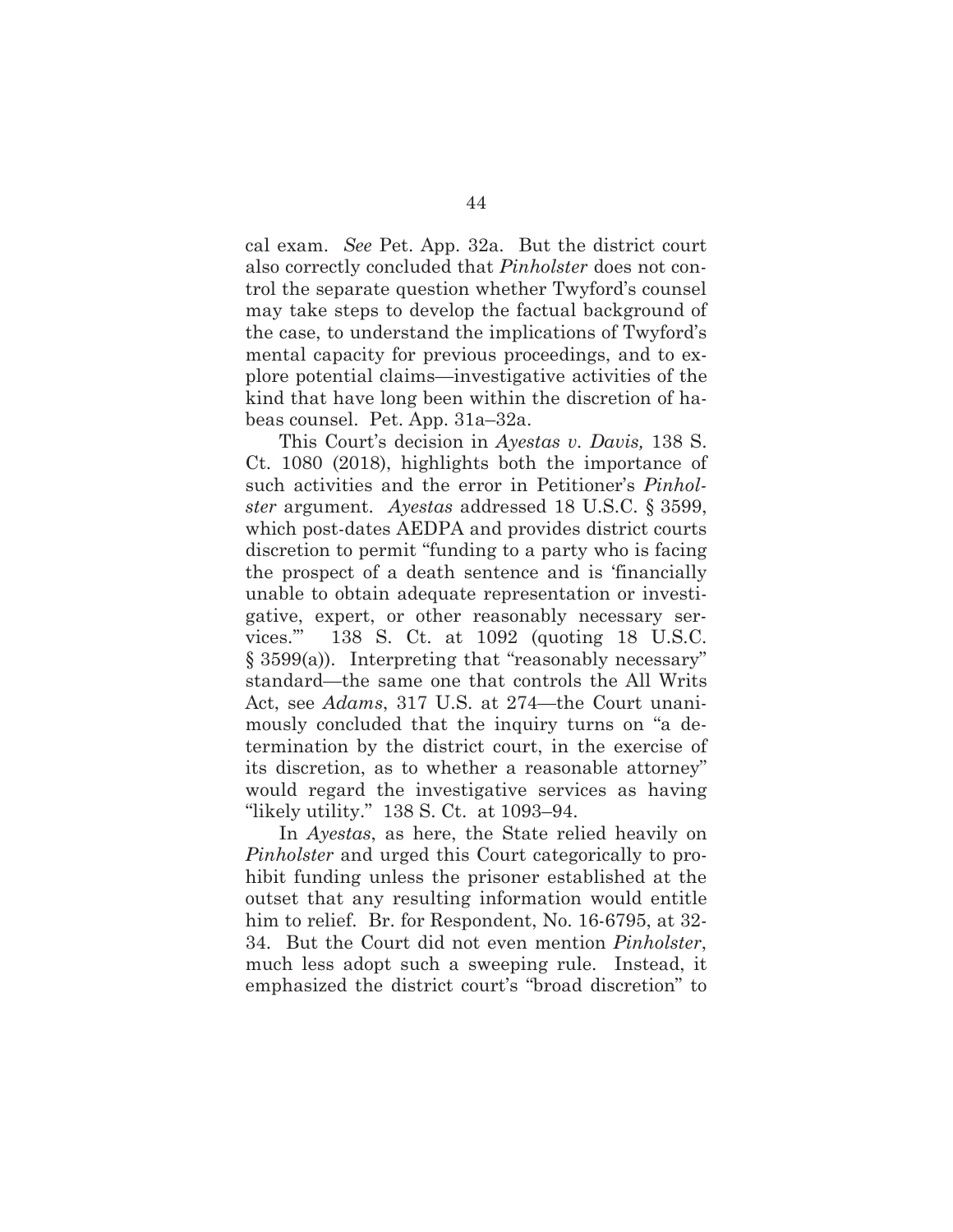facilitate access to investigative services where a reasonable lawyer would deem it helpful. 138 S. Ct. at 1094. While one "natural consideration informing the exercise of that discretion" is "the potential merits of the claims," the prisoner need only show that "the underlying claim is at least plausible" and that obtaining the requested services "stands a credible chance of enabling" him to overcome procedural obstacles. *Id.* at 1094 (internal quotations omitted). That is consistent with the way the courts below approached Twyford's request in this case.

**b.** Petitioner's reliance on *Harris v. Nelson*, 394 U.S. 286 (1969), is similarly misplaced. Indeed, the thrust of that case undercuts Petitioner's broader effort to erase the All Writs Act from the habeas context. In *Harris*, this Court held that the civil discovery provisions of the Federal Rules did not by their terms permit habeas petitioners to serve interrogatories on their jailers. 394 U.S. at 297. The Court concluded, however, that the All Writs Act filled that gap, supplying the necessary authority for a district court to "arrange for procedures which will allow development . . . of the facts relevant to disposition of a habeas corpus petition." *Id.* at 298. Like other All Writs Act cases, *Harris* emphasized that district courts control the availability of such procedures "in the exercise of their discretion." *Id.* at 300. An auxiliary order to facilitate fact-finding may issue, this Court explained, "when the [district] court considers that it is necessary" for a "fair and meaningful" proceeding." *Id.*

Petitioner attempts to contort *Harris* into a restrictive ruling, Pet. Br. 41–42, by seizing on a single concluding paragraph in which the Court expressed confidence that district courts would exercise their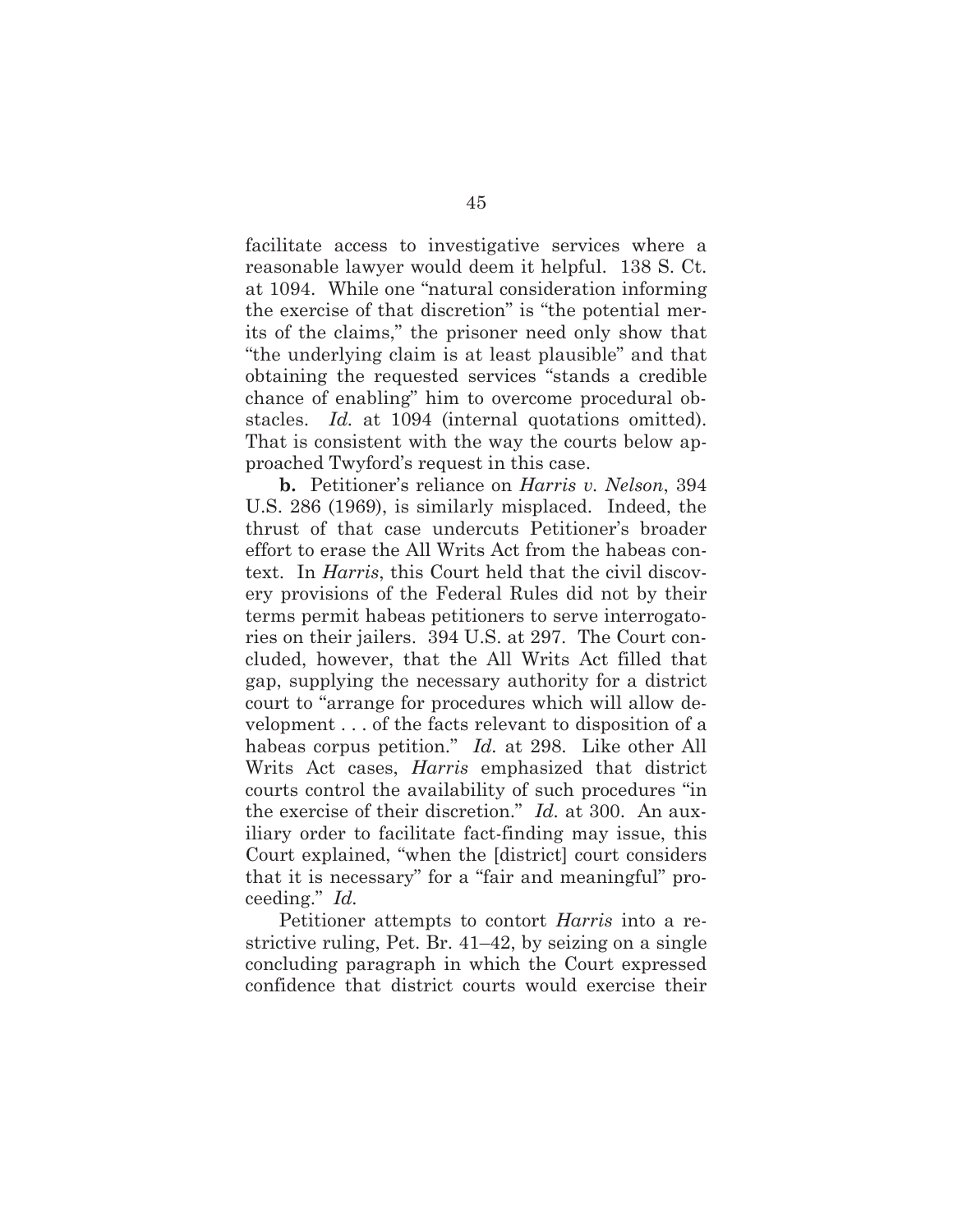discretion prudently and not "pursue or authorize pursuit of all allegations presented to them." 394 U.S. at 300. To illustrate the point, the Court described two poles. At one extreme, the Court noted that district courts would not permit a prisoner to chase a "fantasy which has its basis in the paranoia of prison rather than in fact." *Id.* At the other end, the Court described a case in which a petitioner made "specific allegations" that "may, if the facts are fully developed, be able to demonstrate that he is confined illegally and is therefore entitled to relief." *Id.* In the latter situation, the Court explained, it would be "the *duty* of the court to" facilitate the inquiry. *Id.* (emphasis added).

Contrary to Petitioner's characterization, the Court did not purport to hold that the All Writs Act was available "*only if*" the prisoner's allegations rose to that obviously compelling level. Pet. Br. 42. Instead, consistent with other precedents, the Court entrusted the decision whether to permit fact-finding in any particular case to the district court's "sound judgment" within these broad limits. *Adams*, 317 U.S. at 273; *cf. Bracy v. Gramley*, 520 U.S. 899, 909 (1997) (noting that while "it would be an abuse of discretion *not* to permit any" fact-finding on a compelling showing, "the scope and extent" of the necessary procedures "is a matter confided to the discretion of the District Court") (emphasis added).

Courts have adopted the language Petitioner cites in *Harris* as the operative standard for the narrow purpose of determining whether "good cause" exists to permit a prisoner to serve discovery demands in habeas cases. But as the Sixth Circuit correctly concluded, Twyford never sought discovery within the meaning of the rules governing such re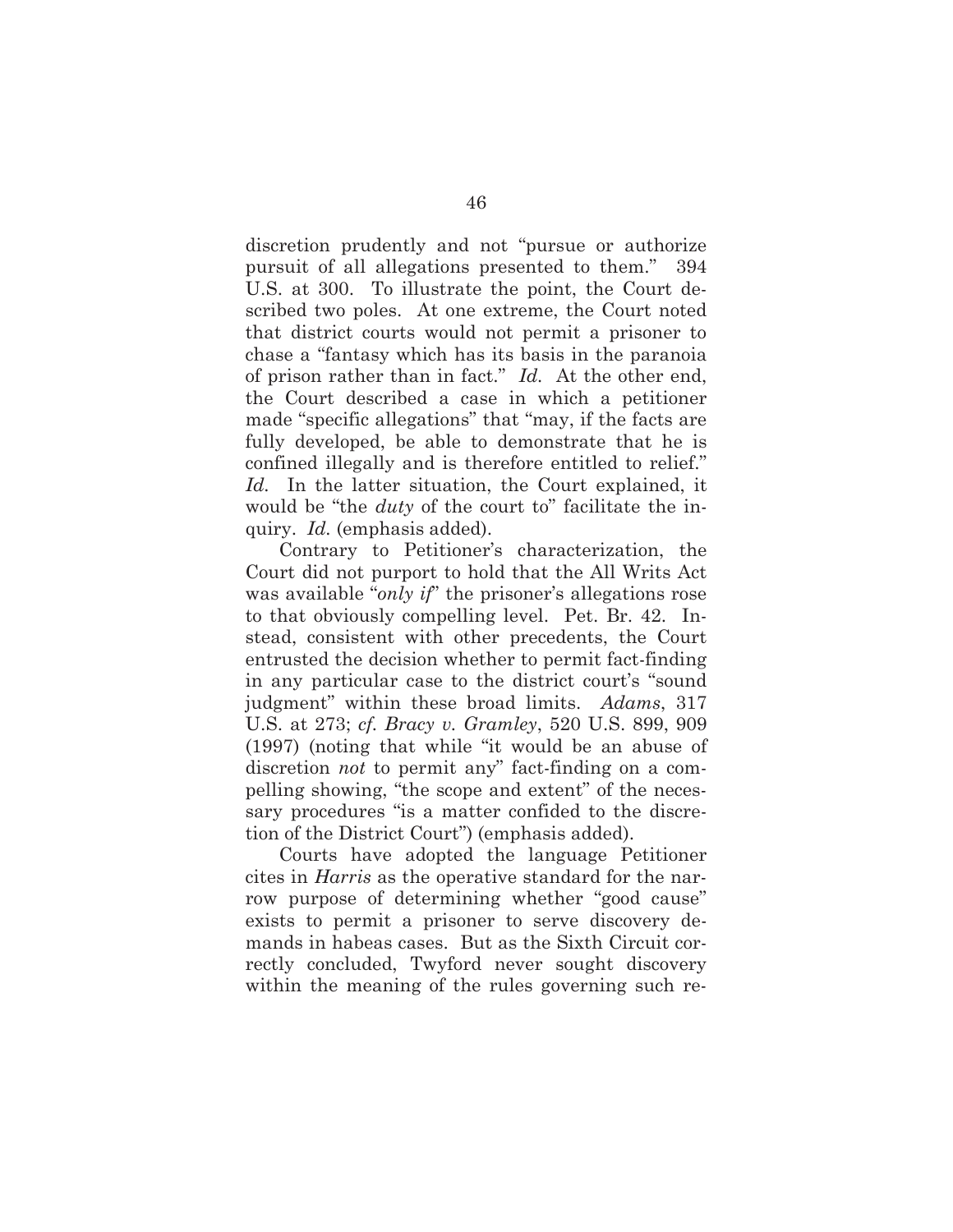quests. Those rules are specifically geared toward compulsory demands for information: "interrogatories," "depositions," "requested documents," and "requests for admission." Rules Governing § 2254 Cases in the United States District Courts, Rule 6.

Twyford is not asking for compulsory disclosure of information from Petitioner or a third party; instead, he is seeking to investigate information contained in his own body. If he were not incarcerated, he would not need a writ from the court to conduct this investigation and the state would have no role to play. His request falls outside the scope of "discovery" as that term is generally understood. *See, e.g.*, Fed. R. Civ. P. 26 (addressing disclosure of information and production of documents to a counterparty); Rules Governing Section 2254 Cases in the United States District Courts, Rule 6 (referencing the Federal Rules of Civil Procedure governing discovery).

## **2. Petitioner's Categorical Rule Would Be Inefficient and Wasteful**

Petitioner's categorical rule requiring a decision on the ultimate issues first would lead to inaccurate outcomes and inefficient proceedings. To be sure, in some cases involving a straightforward procedural history, testing that would yield predictable or binary results, or an isolated number of claims, proceeding in the sequence Petitioner prefers will make sense.

But that will not invariably be true, as this case aptly demonstrates. To abide by Petitioner's proposed categorical rule, the district court here would have been required first to predict what the outcome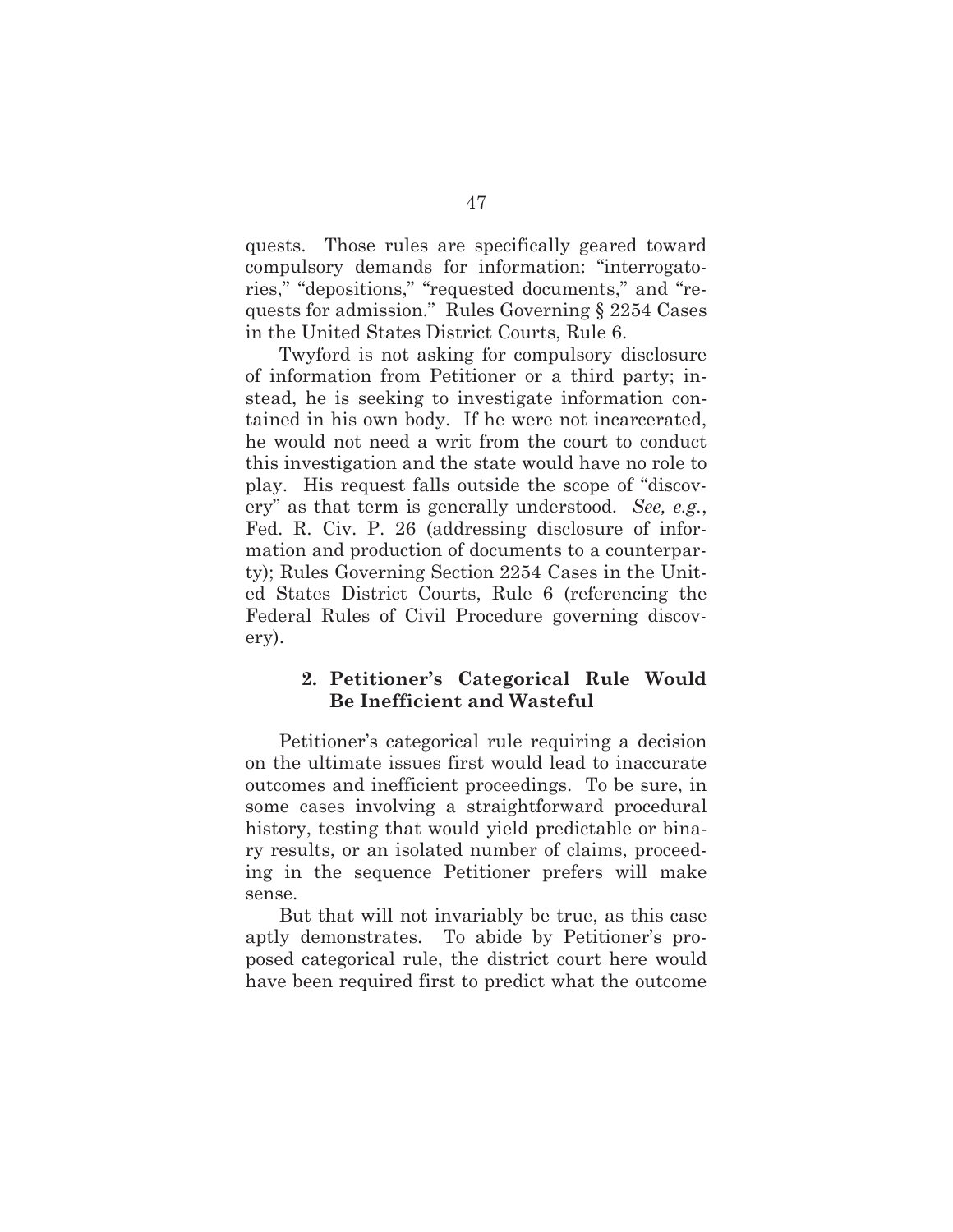of the medical testing would be. That is an inherently misguided inquiry. It is impossible for medical experts—let alone federal judges—to know with any reasonable degree of confidence what results PET-CT scans will produce before they are conducted. Next, based on that uninformed prediction, the court would have been compelled to conduct a full merits analysis of every permutation of possible testing outcomes under each of the potentially applicable habeas provisions and doctrines. The court would have had to perform that series of exhaustive analyses against an extraordinarily complex procedural history involving five different stages of proceedings, dozens of claims and assignments of error, and overlapping directappeal and postconviction phases in state court.

And under Petitioner's approach, the inefficiencies would only multiply from there. If the district court's decision is automatically appealable under *Cohen*—as Petitioner must establish to prevail here—the court of appeals would also have no choice but to replicate, mid-case, the district court's recordintensive analysis of hypothetical results. The result would be exactly the kind of delay that Congress sought to avoid. Utah Br. 26–27.

The district court made a reasonable judgment that, on this particular record, it would be most efficient and accurate to defer decision on the ultimate questions until the results of the testing are known. That court was best positioned to make such a determination given its familiarity with the complex procedural history and the particular claims. *See*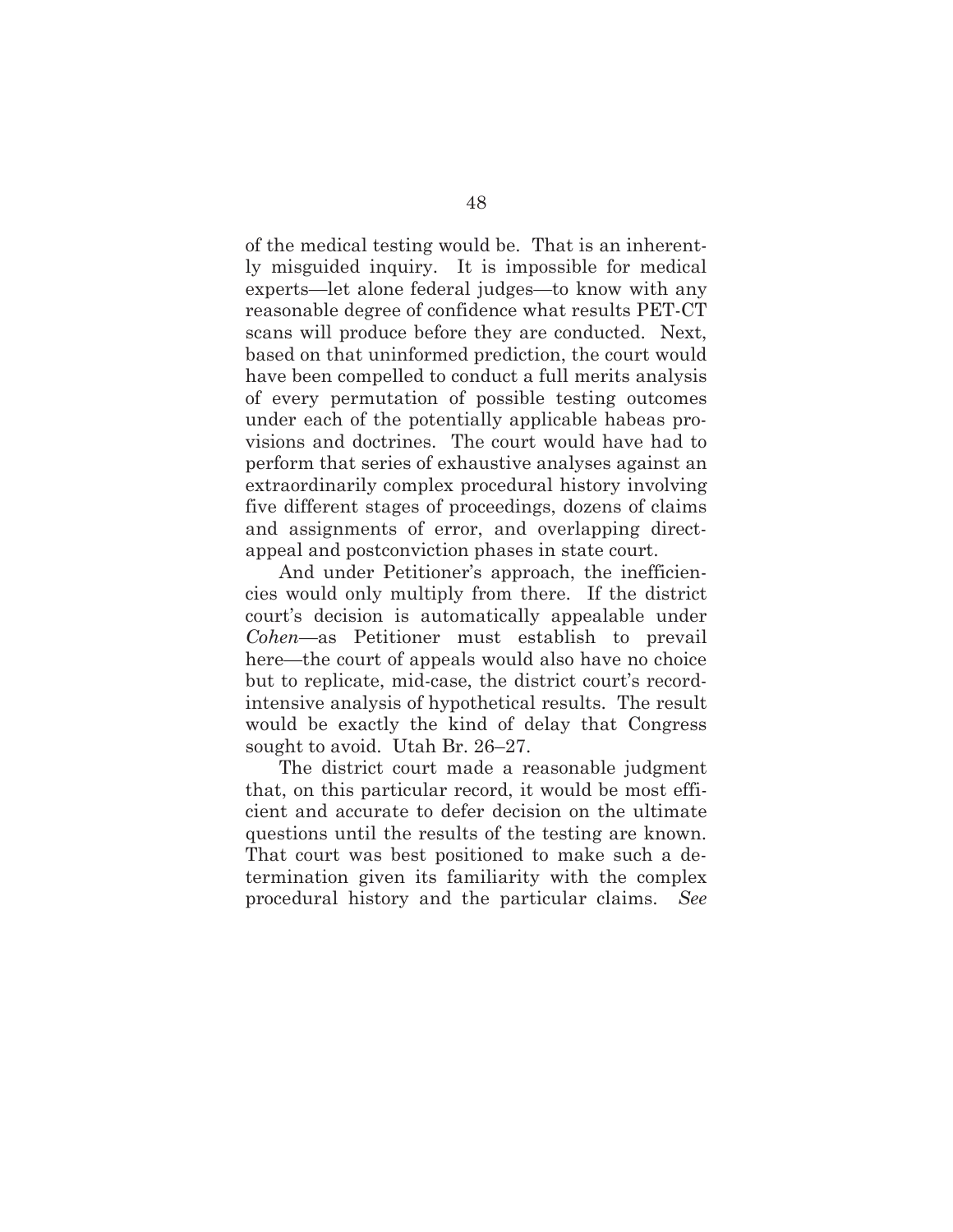*generally* Pet. App. 43a–147a. It did not abuse its discretion by proceeding in the sequence it selected.7

<sup>7</sup> If this Court believes the district court applied an incorrect standard, then it should adopt the position of the United States and vacate the judgment of the court of appeals so the district court can apply the correct standard in the first instance. *See* U.S. Br. 25, 30; *Ayestas*, 138 S. Ct. at 1095.